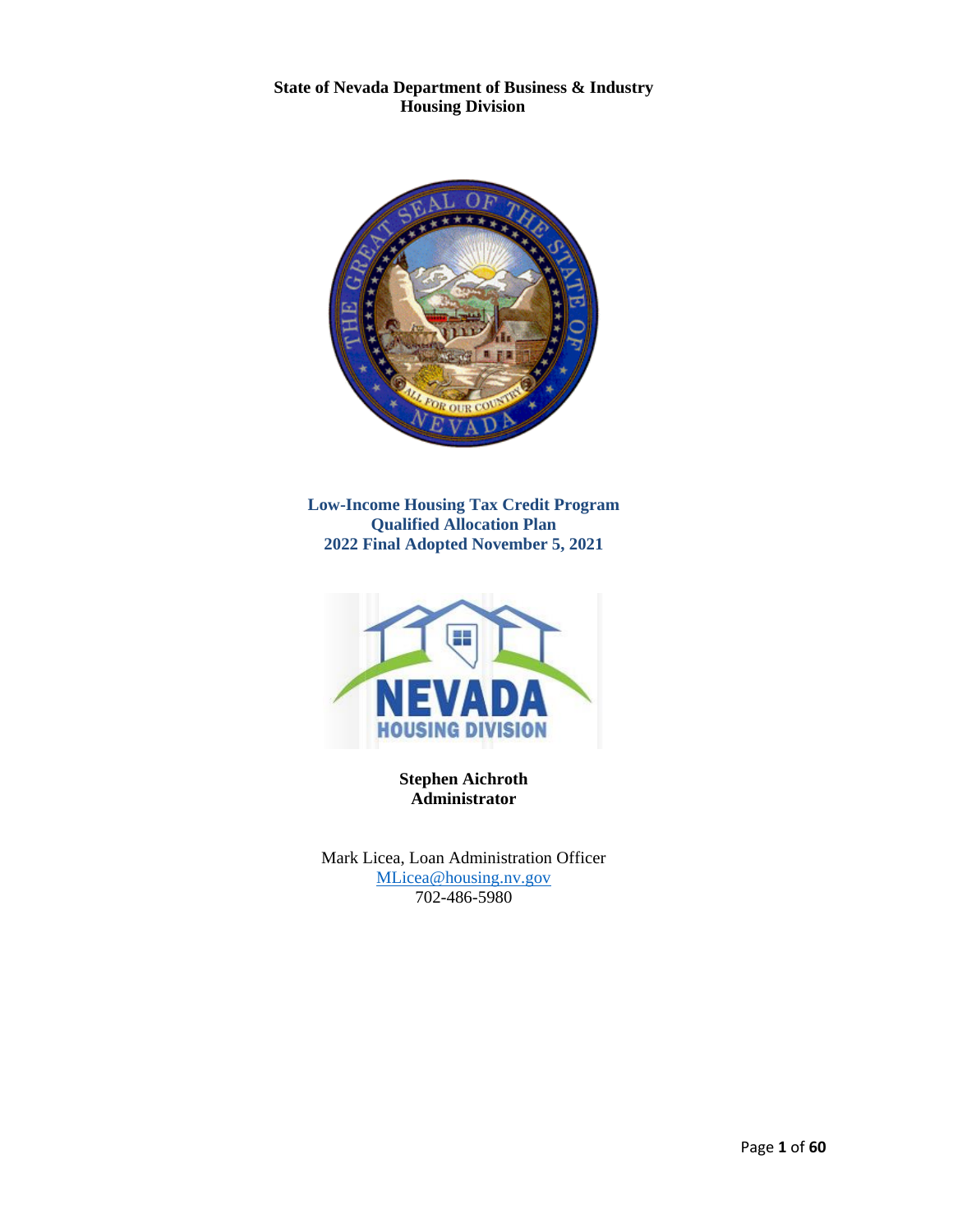## Background **GENERAL INFORMATION**

The Nevada Housing Division (NHD or the Division) administers the Low-Income Housing Tax Credit (LIHTC) Program and is required, as the state's housing credit agency, to adopt a Qualified Allocation Plan (QAP or Plan). Section 42 of the Internal Revenue Code (IRC or the Code) is the federal statute establishing the LIHTC Program.

The Nevada State Legislature enacted Chapter 319 of the Nevada Revised Statutes (NRS), "Assistance to Finance Housing," establishing and granting powers to the Division. The regulations implementing the statutory provisions of NRS Chapter 319 are in Nevada Administrative Code (NAC) Chapter 319, "Assistance to Finance Housing."

There are two methods of obtaining a LIHTC allocation: 1) the competitive application process; and 2) taxexempt bond financing.

In the process of administering the LIHTC Program (Program), the Division will make decisions and interpretations regarding project applications and the Plan. Unless otherwise stated, the Division is entitled to the full discretion allowed by law in making all such decisions and interpretations, including to waive QAP requirements.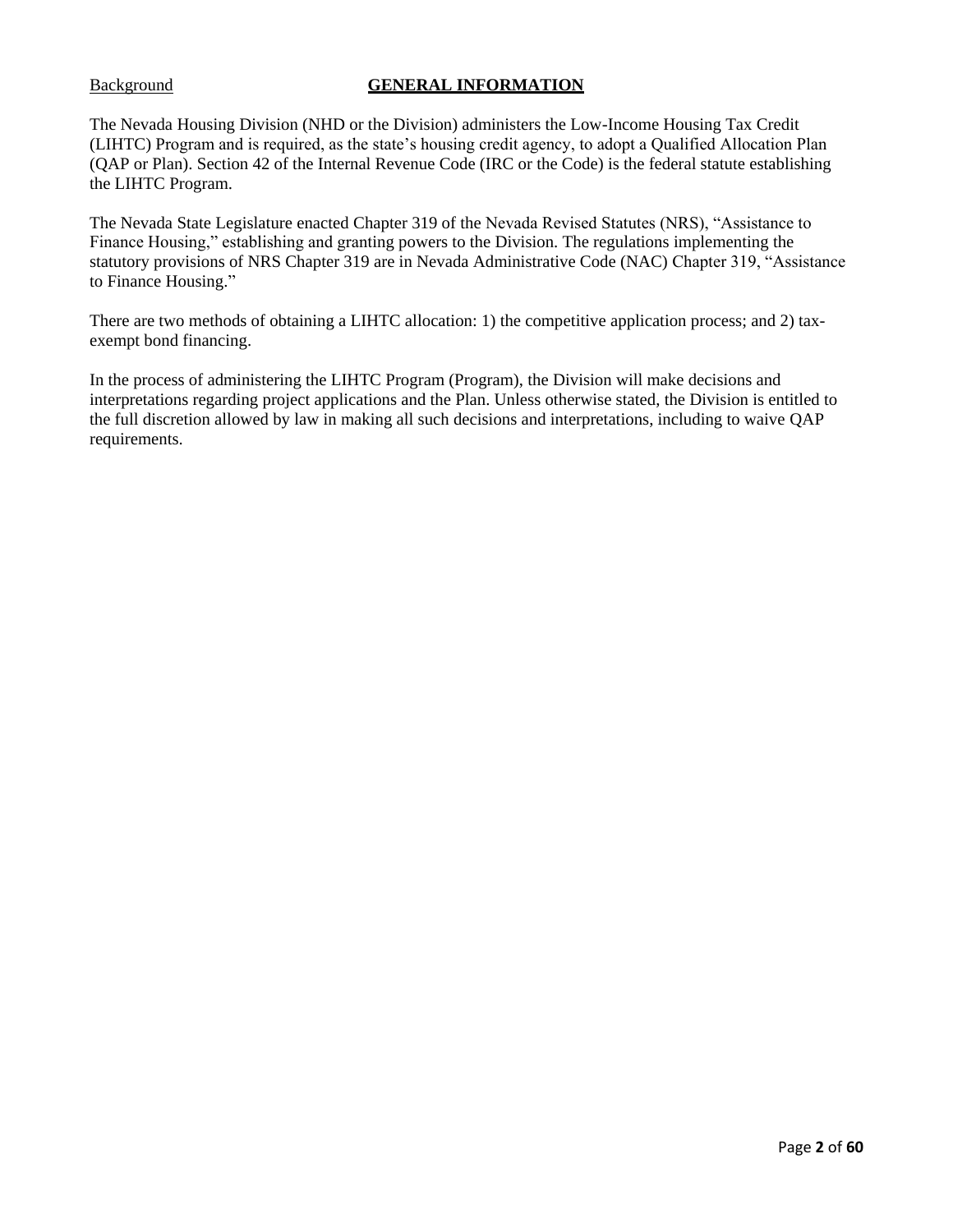## **SECTION 1 ANNUAL PLAN GENERAL INFORMATION**

All LIHTC reservations made during the 2022 plan year are subject to the QAP and NAC 319.951 through 319.998 inclusive.

#### **1.1 Reserved.**

#### **1.2 Completeness and Consistency of LIHTC Applications.**

Applications must be on official NHD forms.

Applicants must check all category and geographic boxes for which they elect to compete.

The Application must be submitted on or before QAP application submission deadline set forth in Section 2. The Division will not accept an application, document or fee submitted after the QAP application submission deadline. The Division may reject an application if the check submitted with the application is dishonored by the bank.

The Division will notify an applicant of a pending rejection due to missing documents and/or information. Applicants will have five business days from the date of the notice to respond. Failure to provide the missing documents/information will result in the application being rejected.

#### **1.3 Formatting.**

Applicants must submit a compact disc or flash drive containing a working copy of the official Microsoft Excel file and other elements, all with NHD-prescribed labeling.

#### **SECTION 2 SCHEDULE OF KEY DATES**

Materials due on the following dates must be submitted to the Division's Las Vegas or Carson City offices by **5:00 P.M. (Pacific Time)** unless otherwise specified.

| Event                                                  | When               |
|--------------------------------------------------------|--------------------|
|                                                        |                    |
| 9% Tax Credit Project Application Deadline             | May 6, 2022        |
| Posting of applications general information received   | May 13, 2022       |
| Preliminary Scoring Letters sent to Project Developers | June 24, 2022      |
| <b>Issuance of Notice of Reservations</b>              | <b>July 8,2022</b> |
| Carryover allocation information deadline              | Sept. 23, 2022     |
| Carryover allocations issued                           | Nov. 4, 2022       |
| <b>Estimated 270 Day Deadline</b>                      | April 4, 2023      |
| Proof of satisfaction 10% test                         | Nov. 3, 2023       |

Table 1. Schedule of Key Dates

All deadlines are for 5:00 p.m. Pacific Time on the date specified above. NHD may modify this schedule.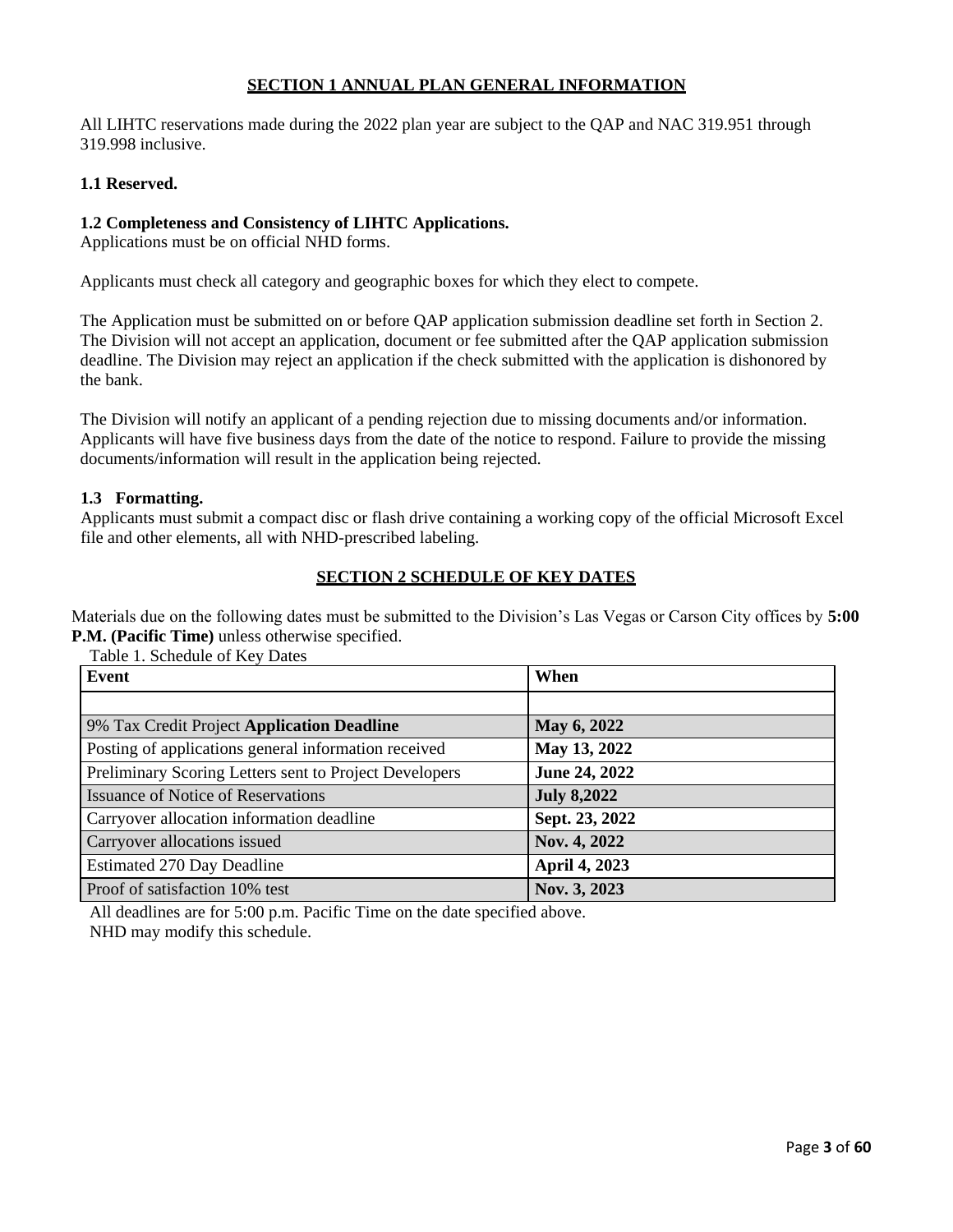# **SECTION 3 TECHNICAL ASSISTANCE**

Applicant/Co-Applicants should contact the Division with any questions regarding the application.

## **SECTION 4 GUIDING PRINCIPLES AND PRIORITIES**

#### **4.1 Criteria for Reviewing Applications.**

The process for evaluating LIHTC applications includes a comprehensive analysis that gives preference to applications serving the lowest income residents for the longest period of time.

#### **4.2 Market Conditions.**

The Division will consider the impact of the proposed project on the stability of both LIHTC and market rate properties in the primary market area (PMA) of the proposed project, including vacancy rates, rent concessions, or reduced rents.

The Division publishes an annual report called *Taking Stock*, *Affordable Apartment Survey* on its website. Potential applicants may consult this publication as part of their research on market conditions.

#### **4.3 Project Readiness.**

The proposed project must be ready to be constructed, completed and tenant occupied within the timeframes set forth in this QAP and NAC 319.981.

#### **4.4 Overall Financial Feasibility and Viability.**

The Division will evaluate the overall financial strength of each project.

#### **4.5 Experience Developing and Managing Multifamily Rental Properties.**

The Division will evaluate the experience of the Applicant/Co-Applicants.

#### **4.6 Total Project Cost per Unit.**

The Division has a responsibility to not award projects with excessive costs regardless of the reasons for such costs. See Section 13.4 for the specific limits.

#### **4.7 Proximity to Existing Tax Credit Projects.**

The Division will monitor the distribution of LIHTC projects across the state as well as in particular submarkets.

#### **4.8 Site Suitability.**

NHD will evaluate sites on the basis of suitability and overall marketability.

#### **4.9 Minimum Score Required.**

Applications must earn at least 60% of the available points to be eligible for an award.

## **APPORTIONMENT OF TAX CREDITS**

## **SECTION 5 APPORTIONMENT ACCOUNTS AND INITIAL BALANCES**

# **5.1 Overview of the Allocation Process**

Estimated LIHTC allocations are shown in Table 2. The Division will post any updates or additional specificity (if any) on its website. Table 2. Nevada 2022 Credit Authority and Allocation Plan

| <b>Estimated Total 2022</b> | \$8,826,353 |
|-----------------------------|-------------|
| 2020                        | \$1,250,000 |
| 2020                        | \$2,123,755 |
| 2020                        | \$367,382   |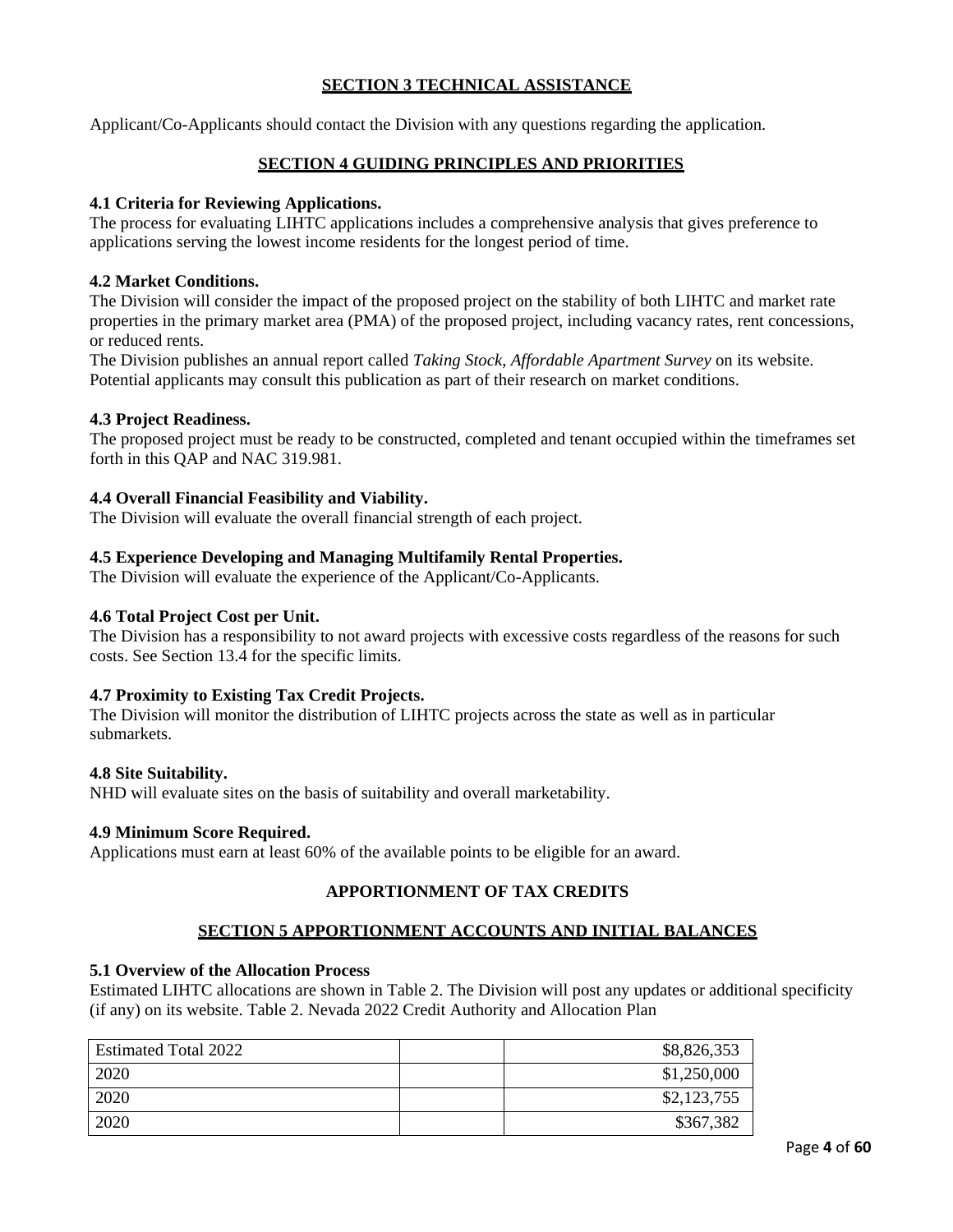| 2020 Returned                       |       | \$334,112       |
|-------------------------------------|-------|-----------------|
| 2021 Unused                         |       | \$25,000        |
| Estimated 2022 Credits to Allocate  |       | \$12,926,602    |
| Nonprofit Set-Aside                 | 10%   | \$1,292,660     |
| Less                                |       | (\$1,250,000)   |
| Balance                             |       | \$42,660        |
| Subtotal                            |       | \$11,633,942    |
| Less Forward Commit. / Reallocation |       | $(\$981,966)$   |
| Bal.                                |       | \$10,651,976    |
| <b>USDA</b>                         | 10%   | \$1,065,198     |
| <b>Less Reallocation</b>            |       | $(\$367,382)$   |
| Balance                             |       | \$697,816       |
| Additional                          | 10%   | \$1,065,198     |
| <b>Balance</b>                      |       | \$8,521,581     |
| <b>Clark County</b>                 | 74%   | \$6,305,969     |
| <b>Less Reallocation</b>            |       | $(\$2,123,755)$ |
| <b>Clark County Balance</b>         |       | \$4,182,214     |
| <b>Washoe County</b>                | 15.3% | \$1,303,802     |
| <b>Other Counties</b>               | 10.7% | \$911,809       |
| Less forward Commit / Reallocation  |       | $(\$351,431)$   |
| <b>Other County Balance</b>         |       | \$560,378       |

# **SECTION 6**

## RESERVED

# **SECTION 7 DISTRIBUTION PROCESS OVERVIEW**

## **7.1 Description of the Waterfall.**

The Division will make an initial apportionment of LIHTCs in the following order:

- set-aside accounts as specified in Section 8;
- the geographic accounts specified in this section;
- general pool account through the waterfall process outlined herein.

## Non-Profit

NHD will

- determine which applications count towards the non-profit set-aside,
- score all such applications in their corresponding geographical apportionment / USDA account, and
- make nonprofit awards until the remaining LIHTCs are insufficient to fund another application (other than the allowance in Section 8.1.1. below).

Any remaining LIHTCs will go to the general pool.

#### USDA and Geographic (5% rule in effect)

NHD will score all eligible USDA, Clark County, Washoe County, and applications in Other Counties in the appropriate account for each and make awards until the remaining LIHTCs are insufficient to fund another application. Any remaining LIHTCs will go into the general pool.

## Additional Credits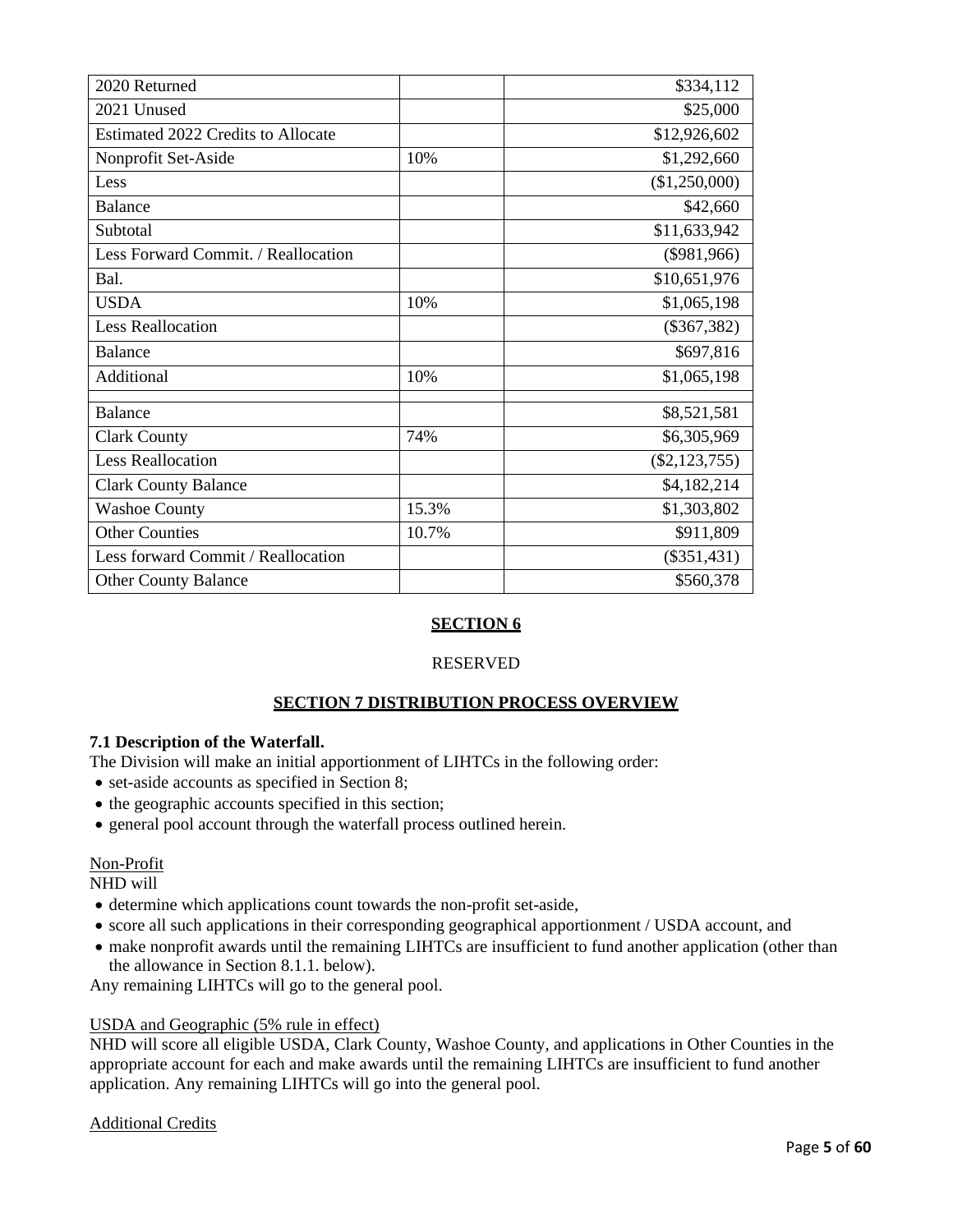NHD will use its discretion when awarding additional LIHTCs. The maximum number of additional LIHTCs a Project can receive is 12% of the Project's original allocation of LIHTCs. Projects that received points for most efficient use of LIHTCs under Superior Project will be limited to not more than 6% of their original allocation. Any remaining LIHTCs will go into the general pool.

## General Pool (5% rule in effect)

The remaining LIHTCs will fund other applications based on highest score. If there are insufficient LIHTCs to fund the next highest scoring application, NHD will award the highest scoring application that will be made whole (or with the 5% rule).

## **7.2 The Five Percent Rule.**

If the total LIHTCs remaining in a set-aside, geographic account, or pool above (excluding Nonprofit) is 95% or more of the amount requested by the highest scoring but not awarded application, NHD will allow the Applicant to receive the lower amount. The Applicant must:

- not make any changes (including scoring items) beyond what is necessary to reflect the lower allocation,
- prove, to NHD's satisfaction, that the project will be viable, and
- agree to the outcome in writing.

# **SECTION 8 SET-ASIDE ACCOUNT ALLOCATIONS**

#### **8.1 Set-Aside Allocations.**

NHD will fund the subcategories in this Section 8.1 before making Geographic and General Pool Account allocations.

Eligible applications that do not receive funding from the requested set-aside(s) will compete in the selected geographic category.

#### **8.1.1 § 42 Non-Profit Set-Aside.**

The Division will set-aside 10% of LIHTCs for applications meeting the following criteria:

- The non-profit organization is acting alone or in partnership with a for-profit Co-Applicant.
- The goal and mission of the Applicant/Co-Applicant non-profit organization must be developing and providing affordable housing.
- The non-profit Applicant/Co-Applicant must have successfully developed and operated affordable housing which offers restricted/subsidized rents to income eligible tenants, utilizing HUD/LIHTC/PHA and/or other public funding sources.
- The non-profit organization Applicant/Co-Applicant must have actively participated in the development and operation of affordable housing projects as the managing member or general partner.
- The non-profit Applicant/Co-Applicant must provide a copy of an IRS determination letter indicating that the organization is qualified pursuant to IRC Section  $501(c)(3)$  or  $501(c)(4)$ .
- The application package must contain an executed Certification of Material Participation by the Qualified Non-Profit Organization.
- The Applicant/Co-Applicants must certify that no change has occurred in the organization since the issuance of the IRS determination letter that would affect its validity.

NHD may shift LIHTCs from a geographic account to the Nonprofit set-aside if:

- the next highest scoring application receives a score high enough to be awarded in such account; and
- there are enough LIHTCs available in the account to fund the application.

Owners of projects awarded under this set-aside must continually provide documentation of "material participation" (IRS Form 8823 Specific Instructions, Item 11q).

## **8.1.2 USDA-RD Set-Aside (Acquisition/Rehab Only).**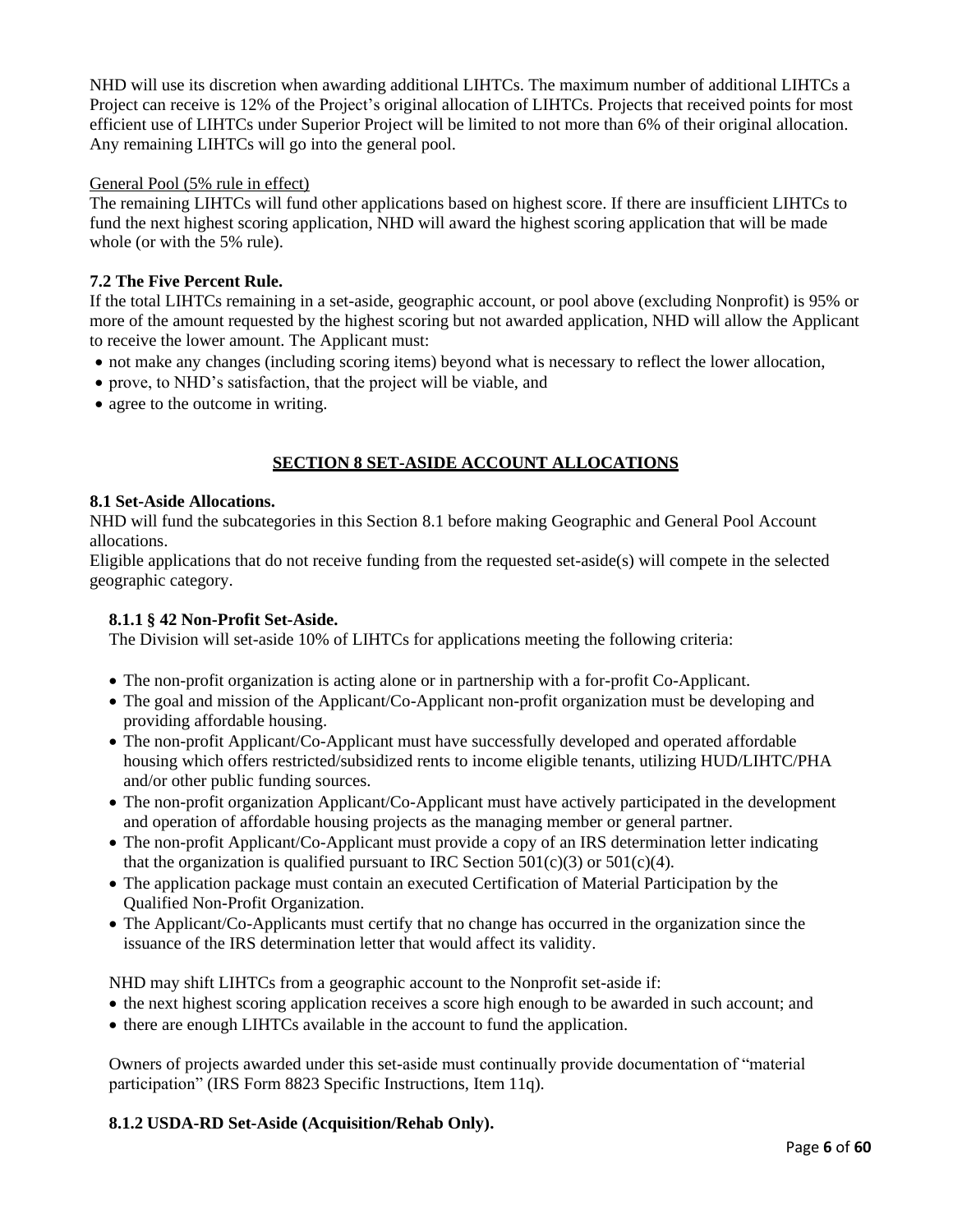The Division will set-aside 10% of LIHTCs for one or more applications involving United States

- Department of Agriculture Rural Development (USDA-RD) projects meeting the following criteria:
- The activity meets the Section 11.9 definition of substantial rehabilitation.
- Submission of a letter from USDA explaining why the rehabilitation is warranted, the scope of the capital needs assessment is acceptable, and that the rehabilitation meets USDA-RD's definition of substantial.
- The Applicant/Co-Applicants documents having authorized USDA-RD to release to the Division a copy of the application for USDA-RD funding.

## **8.1.3 Additional LIHTCs.**

The Division will set-aside 10% of LIHTCs for applications involving projects meeting the following criteria:

- Received an allocation within the immediately preceding two years and has not yet placed in service.
- Had reasonably unforeseeable increased construction costs and/or decreases in one or more funding sources.
- Has not already received an award from the Additional Tax Credit pool.
- Submits a modified application including:
	- o an explanation and support that the need for additional LIHTCs was not reasonably foreseeable at the time of submitting the prior year application;
	- o the steps being taken—and their status—to overcome any obstacles to completion,
	- o proof of sufficient funding to complete the project;
	- o an updated schedule with milestones for completion of the project including dates of completed milestones, a working copy of the original Excel application;
	- o a copy of an updated Excel application including the updated budgets, sources and uses, cash flow, any changes to eligible basis, variances and explanations of variances, where applicable, of changes in quantities, per unit costs, total estimates, and LIHTC pricing;
	- o copies of the funding sources commitment letter(s) from the prior application and any updates; and
	- o where Value Engineering changes have been made and break out the changes in terms of quantities, costs, materials changes, and specification levels.
- The Developer fee has not increased from the amount claimed in the original application. The Contractor Fee cannot go above the original percentage in the initial application.
- The request does not exceed 12% of the original award.
- A certification that the additional LIHTCs will be sufficient to complete the project.

# **SECTION 9 GEOGRAPHIC ACCOUNT ALLOCATIONS**

After Set-Aside and Additional Funding awards, the Division will, according to relative populations, proportionately distribute LIHTCs to projects in each of the three geographic accounts: Clark County, Washoe County, and Other Nevada Counties.

# **SECTION 10 GENERAL POOL ALLOCATIONS**

The Division will allocate General Pool LIHTCs to fund:

- the highest ranked unfunded application from the first funding round submitted in any of the geographic sub accounts, if the remaining amount of LIHTCs equals or exceeds the application request, including consideration of the Five-Percent Rule;
- new projects as part of a second funding round; or
- projects requesting additional LIHTCs.

The Division also may make a partial commitment to a project with a corresponding forward commitment for the balance of LIHTCs.

# **ELIGIBLE PROJECTS**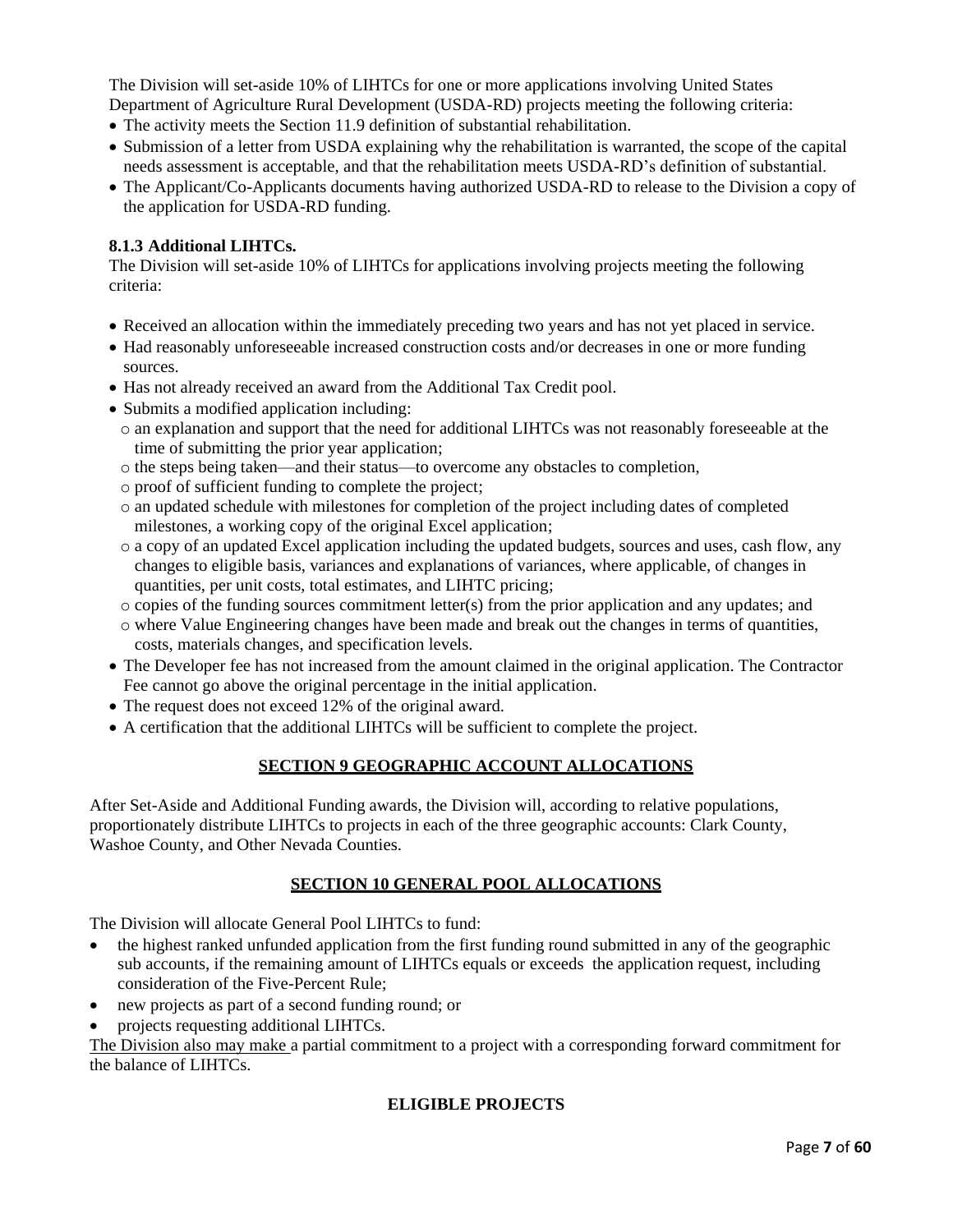# **SECTION 11 ELIGIBLE PROJECT CATEGORIES**

Each applicant must select one project category. A project may consist of scattered-site or single-site housing.

## **11.1 Projects for Individuals.**

Under this category a maximum of 10% of the total units can be 2-bedroom,.all other units must be 1-bedroom or studios. See Section 14.2.3.

## **11.2 Projects for Individuals with Children and Families with Children.**

Under this category a maximum of 10% of the total units can be studios all other units must be 1-bedroom or more. See Section 14.2.4.

## **11.3 Senior Housing Age 55 and Older.**

Projects in this category must comply with the federal exemption of housing for predominately individuals who are 55 years of age or older (24 CFR 100.304). See Section 14.2.1.

## **11.4 Special Needs.**

To be considered for this category, at least 20% of the units must serve at least one of the populations identified below. NHD may approve another if the Applicant/Co-Applicant submits a request in writing 45 days prior to applying and includes documentation supporting the proposed population as being a federal or state recognized Special Needs category

Populations:.

- Persons with disabilities.
- Permanent supportive housing for persons and families who are homeless.
- Victims of domestic violence.
- Persons released from incarceration, including persons paroled or on probation.
- Persons with drug, substance and/or alcohol abuse behavior.

Project Sponsors will:

- expressly include reasonable accommodation in the application for tenancy;
- not ask applicants/residents for medical or other protected information unless and only to the extent legally necessary (e.g., processing reasonable accommodations requests);
- use standard leases with the same rights available to, and responsibilities expected of, all households, including duration of tenancy (i.e., cannot be transitional); and
- ensure participation in any supportive services is entirely voluntary (not a formal or implied condition of occupancy).
- •

Neither the Project Sponsor's partners/members nor the property management company(ies) may engage in medical, therapeutic, or other activities regulated by the U.S. Centers for Medicare & Medicaid Services with respect to the residents.

Project Sponsors will not give a preference based on disability type (actual or perceived) or being a client of a particular provider. The project must have service coordination provided by an employee of a local human services agency to assist residents in:

- the application process,
- implementing plans for success in permanent housing, and
- continuing the linkage to supportive services, as needed.

The owner and the local agency will enter into a memorandum of understanding outlining their respective roles and responsibilities.

## **11.5 Mixed Income Residential Projects.**

Under this category a minimum of 10% of the units must be unrestricted, market-rate.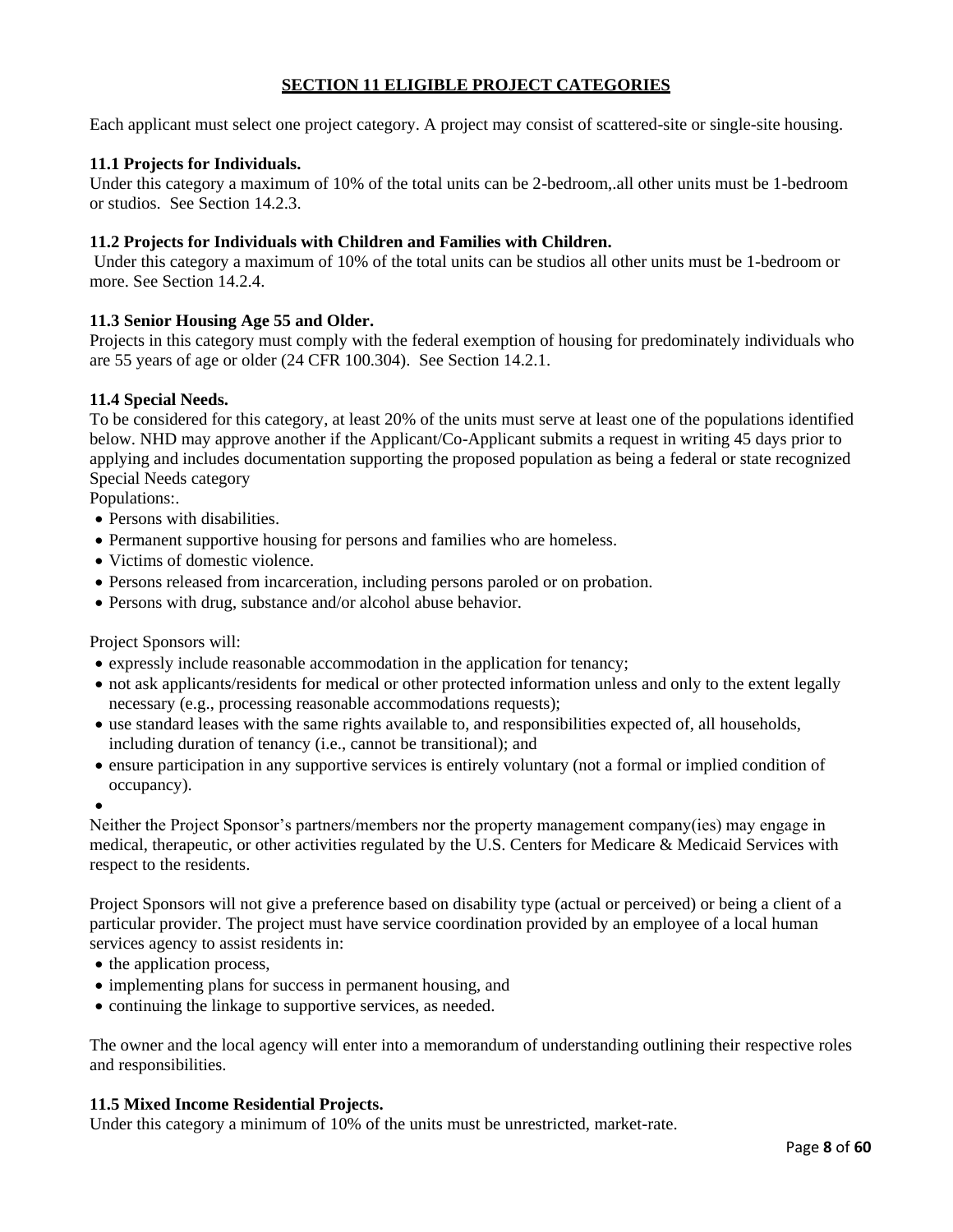# **11.6 Mixed Use (or Multi Use).**

Projects in this category must meet the following criteria:

- The nonresidential component (commercial, office or retail space) is at least 1,200 square feet.
- May be part of an existing or imminent new mixed-use (physically integrated multiple uses) or multi-use project (uses lying near or close to; possibly, but not necessarily abutting) which includes the commercial, retail, office or other nonresidential uses—only if this specific project parcel is part of a master planned development and the Declaration of Restrictive Covenants or Land Use Regulatory Agreement will specify these specific land uses.
- The nonresidential component will be leased to a third party (for example, the qualifying office space may not be used by the Project Sponsor).
- The site is properly zoned to accommodate the various land uses.
- The Application documents the source of funding for constructing the non-residential land use components. The nonresidential components must generate a minimum debt ratio of 1.20 based on underwriting separate from the housing.
- The Market Study must include an assessment of the economic viability of the nonresidential component.
- The nonresidential component may not include adult-only establishments, nightclubs, massage parlors, liquor stores, or other similar establishments incompatible with family housing.

## **11.7 Housing for Eventual Tenant Ownership (Rent to Own).**

Under this category all of the restricted rental units must be made available for eventual ownership by the existing tenants upon the termination of the 15-year compliance period. Residential units must be single-family structures, consisting of 1 to 4 units, and/or townhomes. Each unit must have separate legal descriptions. All units must be located within a 2.5-mile radius designated by the Applicant.

Existing tenants must have a first right of refusal to purchase the unit.

The purchase price must take into consideration the rent paid by the tenants. The mortgage must be a 15-year or 30-year fixed rate mortgage with rates and terms consistent with those offered and available in the local housing market.

The affordability period will apply to all of the remaining, unsold units until the last home is purchased.

## **11.7.1 Requirements for Tenant Ownership Projects.**

- Management Plan: The Applicant/Co-Applicants must submit a plan for the ongoing management, maintenance and repair of the project as a rental property for the initial 15-year credit period, including costs associated with property leasing and administration, and maintenance schedules and costs for general repairs, maintenance, and replacement of mechanical items.
- Escrow Account: The application must describe how the Project Sponsor will set up an escrow account at a bank to set aside a portion each tenant's rent towards a down payment (de minimis payment). The owner must return these funds (including interest accrued) to households terminating tenancy.
- Right of First Refusal: The application must provide a copy of the Right of First Refusal Agreement. The Project Sponsor will enter into the Agreement with each tenant upon initial occupancy. The Agreement must:
	- o guarantee the tenant the right to purchase the unit if the tenant agrees to the terms and conditions of the original lease;
	- o specify a "not to exceed" offering price; and
	- o state that then tenants cannot be displaced from the property without just cause.

# **11.8 All Categories – Multiple Projects Same Parcel.**

Applications proposing multiple projects on the same site must:

• request Division approval, no less than 30 days before the application deadline, that they are separate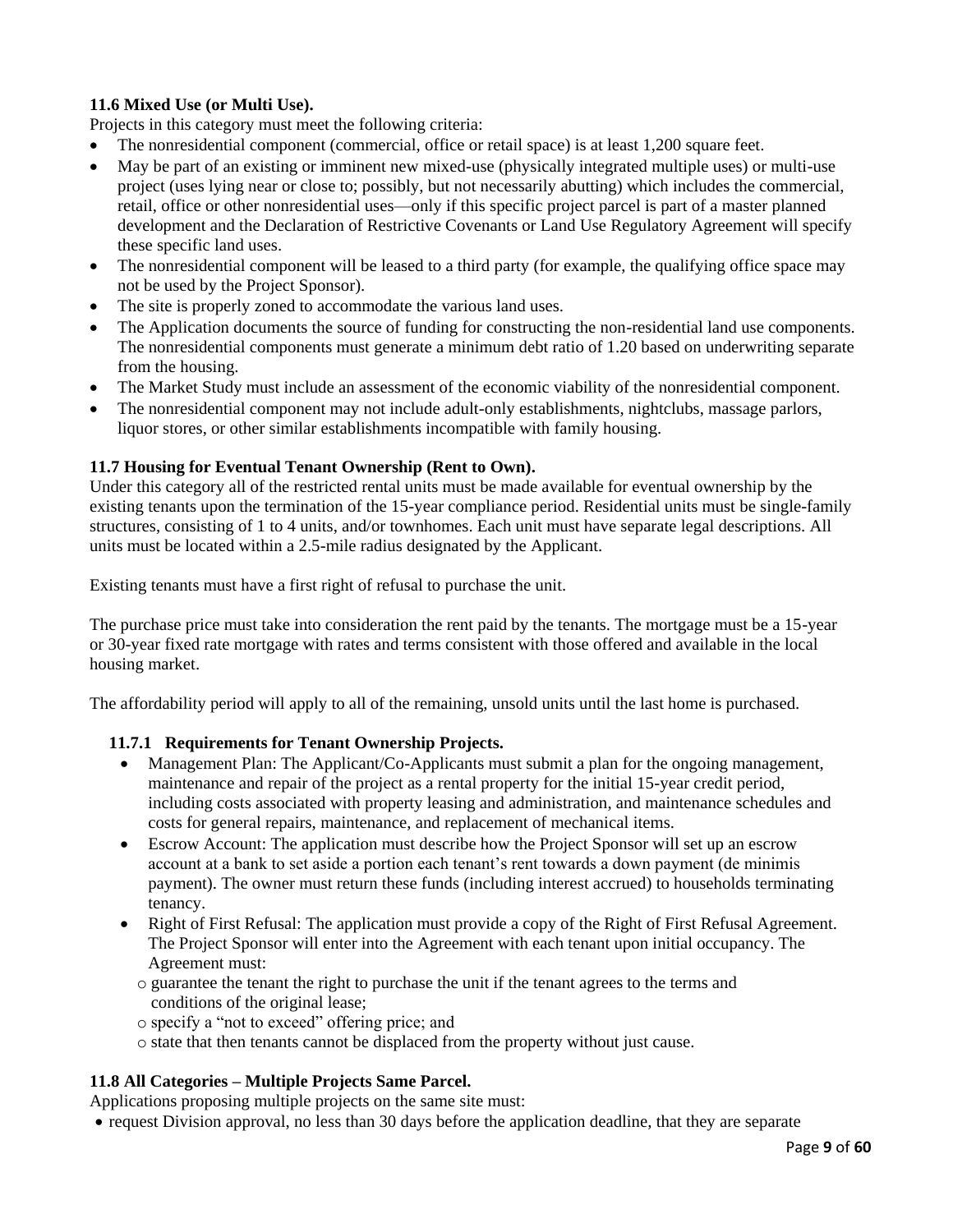projects, there is an adequate agreement for shared amenities and/or easements, and the jurisdiction has approved them as separate projects on the same parcel; and

• include a letter from the local jurisdiction that states without exception the parcel is zoned for the proposed project, can accommodate both projects without splitting the parcel and requires no further actions.

Phased projects must adhere to the requirements of this section with the following exception: Multiple projects on the same parcel owned by the same owner/applicant are considered one project and must submit a completely executed copy of the governing document of the entity verifying ownership of the entire project by the owner/applicant and confirming the project will not be split upon sale. If the Division does not receive this documentation within 90 days of the LIHTC reservation, then the reservation may be terminated. The Division may determine an agreement for shared amenities/easements is not necessary.

## **11.9 Acquisition/Rehabilitation Projects.**

Applications for acquisition/rehabilitation must include the following:

• Capital Needs Assessment (CNA). A CNA prepared by a competent, industry acknowledged, third-party. The CNA must list planned expenses by component category, including quantities and costs per units and costs per item. The Division reserves may elect to have its third party estimator review the CNA and offer input into the scope of work. In a scattered-site property, the CNA must reflect costs associated with the rehabilitation for each unit.

• Scope of Rehabilitation. Rehabilitation is repair or renovation of an existing residential structure and excludes the demolition or expansion of the footprint of the buildings. Except as otherwise provided in this Section, applications for Rehabilitation Projects must document costs of at least \$30,000 per unit, excluding the following:

- Construction Overhead or any other Overhead
- General Requirements  $\Box$  Any Reserves
- Parking Lots/carports  $\Box$  Landscape/Irrigation  $\Box$  Pools & Spas
	-
	-
- 
- 
- **Recreational courts**  $\Box$  Garden walls & Gates  $\Box$  Non-residential bldgs.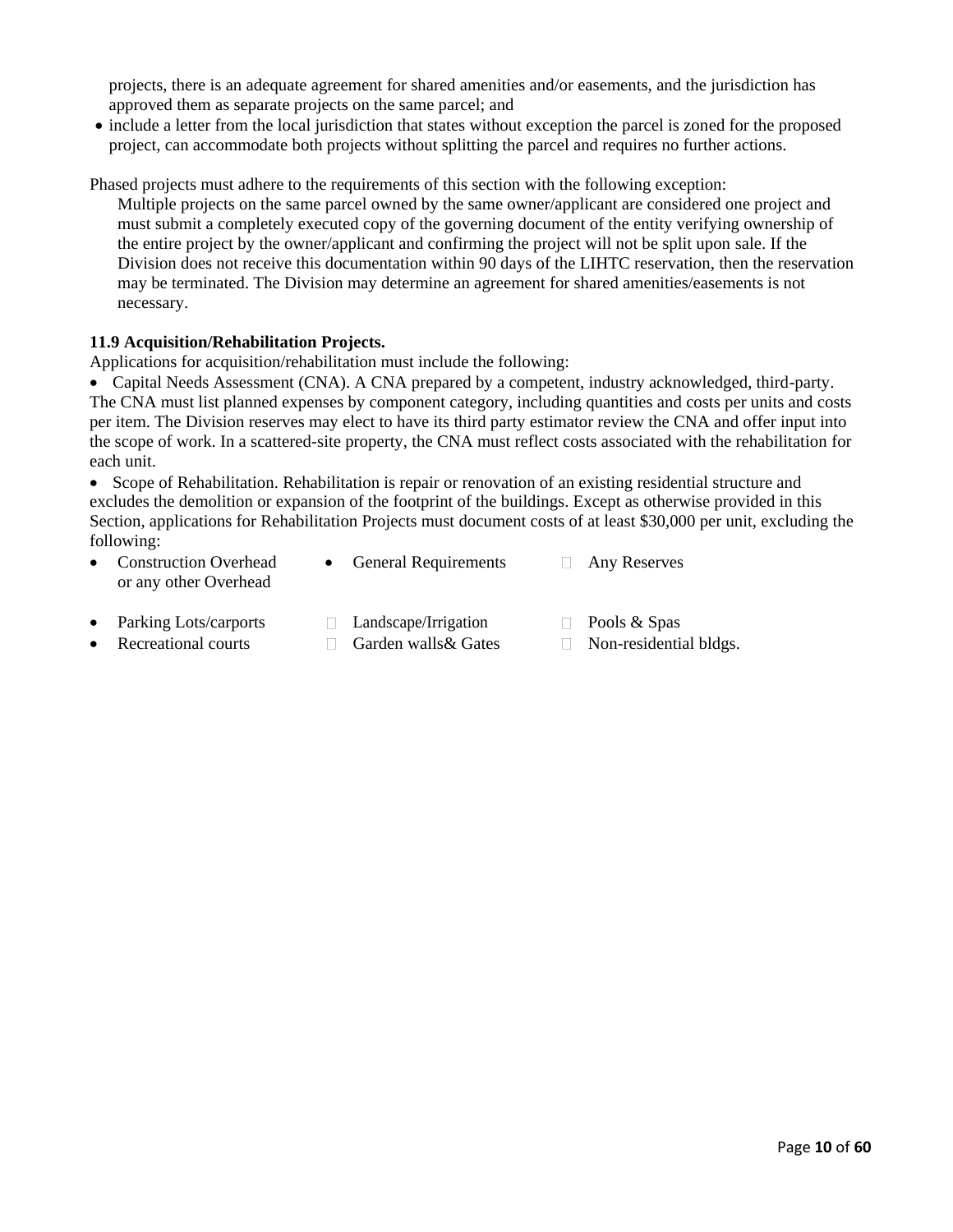• The requirement for USDA-RD projects is the greater of \$10,000 per unit or the applicable Code minimum.

- Tenant Displacement and Relocation. The Project Sponsor may choose to income-qualify all tenants immediately upon acquisition of the buildings.
- Prior Ownership. The application must document eligibility to claim the acquisition credit.
- Lead Based Paint. Projects must comply with the applicable Lead Safe Housing Rules.

## **11.9.1 Additional Requirements** [Not applicable to Tax Exempt Bond projects]

Projects must be not less than 20 years from the most recent LIHTC Placed in Service Date at time of application.

#### **11.10 New construction projects utilizing alternative materials/methods**

This category will introduce alternatives in an effort to reduce the cost of producing conventional affordable housing units. This will include the conversion of storage containers, modular and or manufactured housing units. Studio units to be no less than 320 sq. ft. and 1-bedroom units no less than 640 sq. ft. (outer dimensions). Restricted to only special needs/senior housing. Developers utilizing this category for special needs housing must obtain prior approval from the Division (no less than 30 days prior to application due date) to verify their proficiency in developing/managing special needs housing (no less than 100 units).

## **SECTION 12 ENERGY REQUIREMENTS**

See Appendix B.

# **SECTION 13 PRE-SCORING THRESHOLD REQUIREMENTS**

All applications must meet the "Threshold Requirements" in this Section 13.

## **13.1 Market Study.**

Applicants must submit a Market Study that has been completed by an analyst. The analyst must be approved by the Division, completely unaffiliated with the Applicant/Co-Applicants and all Project Participants and have no financial interest in the proposed project. Applications may be ineligible if: (1) the Market Study assessment determines that comparable affordable housing projects have occupancy levels less than 90%; (2) the proposed project would have a significant adverse financial effect on other publicly funded projects without offsetting public benefits; or (3) the rents for the proposed project are equal to or greater than comparable market-rate housing.

The submitted application must match the Market Study regarding income, targeting, unit mix, unit sizes and rents. The application must provide an acceptable defense for any deviations in other matters. All Market Studies must comply with Appendix A, Market Study Guide.

The analyst must confirm having physically visited the project site and surrounding conditions of the neighborhood within the prior two (2) years of the application deadline.

The Division will review market studies in addition to its own internal publications in determining the needs of an area and alignment between proposed projects.

## **13.2 Project Compliance and Affordability Period.**

An Applicant/Co- Applicant may extend the extended use period in increments of 5-years up to a maximum of 50 years (excluding Tenant Ownership projects). All applicants for 4% and 9% LIHTCs will sign a waiver forgoing the Qualified Contract process.

## **13.2.1 General Public Use Requirements.**

The Division may require an IRS Private Letter Ruling for projects that target a specific segment of the population.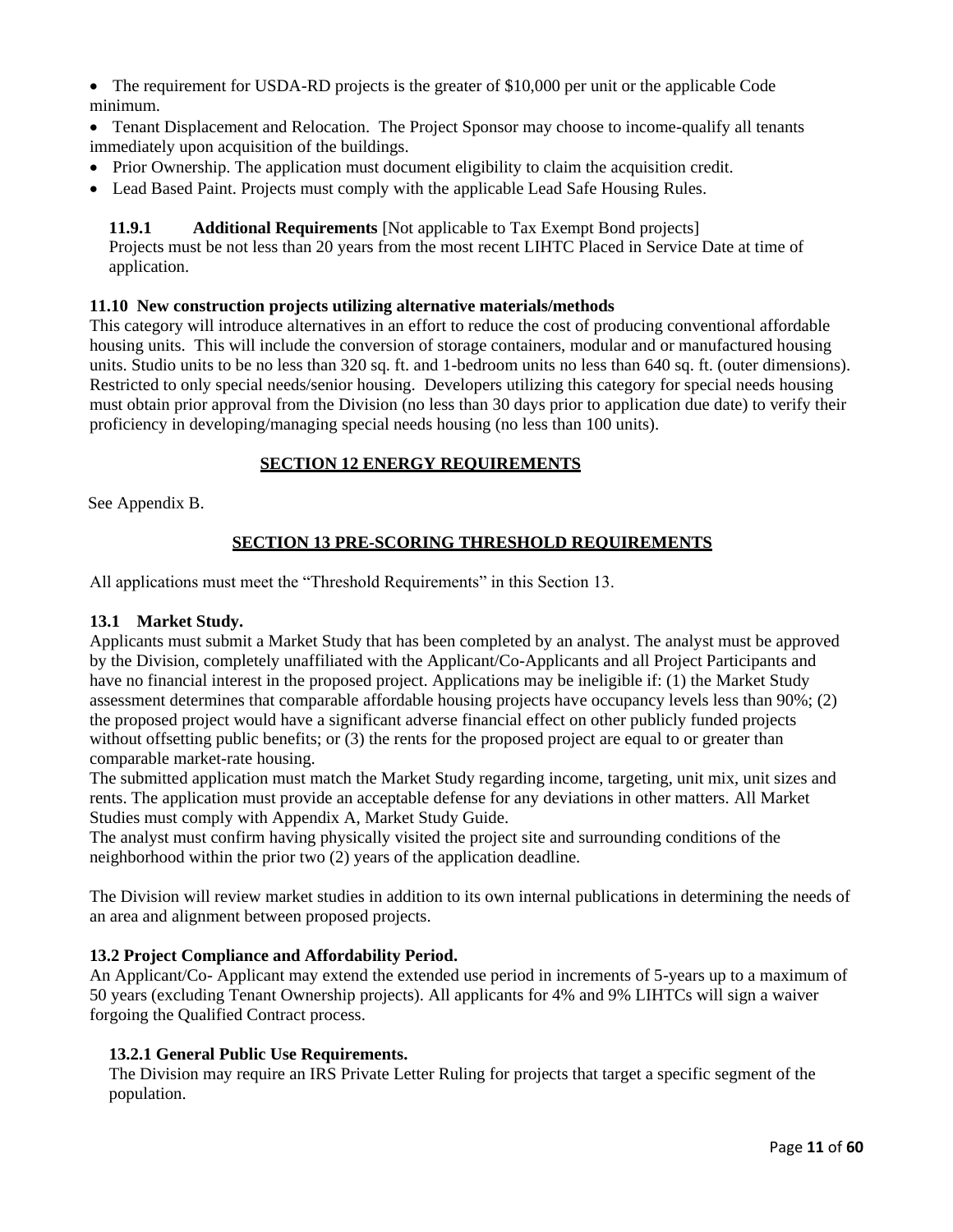# **13.2.2 Fair Housing Accessibility.**

The project architect must certify the improvements will comply with Fair Housing Act accessibility standards.

## **13.3 Project Income/Rent Restrictions.**

Applicant must select one of the following elections:

- A minimum of 40% of the units will be occupied by households with incomes at or below 60% Area Median Income (AMI). In 100% LIHTC projects, all units must be rent and income restricted to 60% AMI or lower.
- A minimum of 20% of the units will be occupied by households with incomes at or below 50% AMI. In 100% LIHTC projects, all units must be rent and income restricted to 50% of AMI or lower.
- In compliance with the average income test.

#### **13.4 Maximum Costs.**

All projects are subject to the maximum cost per unit, **excluding land costs** (4%/Bond projects excluded).

New construction

|             | Elderly | Family    | Special Needs | Individuals | Rent to own |
|-------------|---------|-----------|---------------|-------------|-------------|
| Clark Co    | 253,575 | 277,725   | 277,725       | 229,425     | 257,250     |
| Washoe Co   | 277,725 | 295,838   | 307,913       | 253,575     | 273,000     |
| Other Co    | 277,725 | 295,838   | 307,913       | 253,575     | 273,000     |
| <b>USDA</b> | 230,000 | 245,000   | 255,000       |             |             |
| Indian      |         | \$360,000 |               |             | \$360,000   |
| Housing     |         |           |               |             |             |

Acquisition/Rehab

|             | Elderly | Family  | Special Needs | Individuals |
|-------------|---------|---------|---------------|-------------|
| Clark Co    | 160,000 | 185,000 | 200,000       | 140,000     |
| Washoe Co   | 180,000 | 200,000 | 215,000       | 160,000     |
| Other Co    | 180,000 | 200,000 | 195,000       | 130,000     |
| <b>USDA</b> | 180,000 | 200,000 | 195,000       |             |

All other project cost per unit limits will be based on the limits of the project's tenant base (i.e., family/elderly/special needs).

## **13.5 Project Reserves for Replacement Requirements.**

Projects must maintain the following minimum annual replacement reserves (unless modified in writing by NHD):

- For all projects (new construction or Acquisition/Rehabilitation) that serves a Senior population: \$250 per unit.
- For all other new construction projects: \$300 per unit.
- For all other Acquisition/Rehabilitation projects: \$325 per unit.
- As may be specified by USDA-RD, if applicable.

NHD may limit applications showing amounts in excess of the above. Applications must include additional documentation to support exceeding the minimums by more than 20%. During the extended use period the project's replacement reserves must be used exclusively for their intended purpose and may not be removed or transferred to any other entity.

#### **13.5.1 Reserved.**

#### **13.6 Financial Feasibility Requirements.**

The Division completes financial feasibility evaluations three times: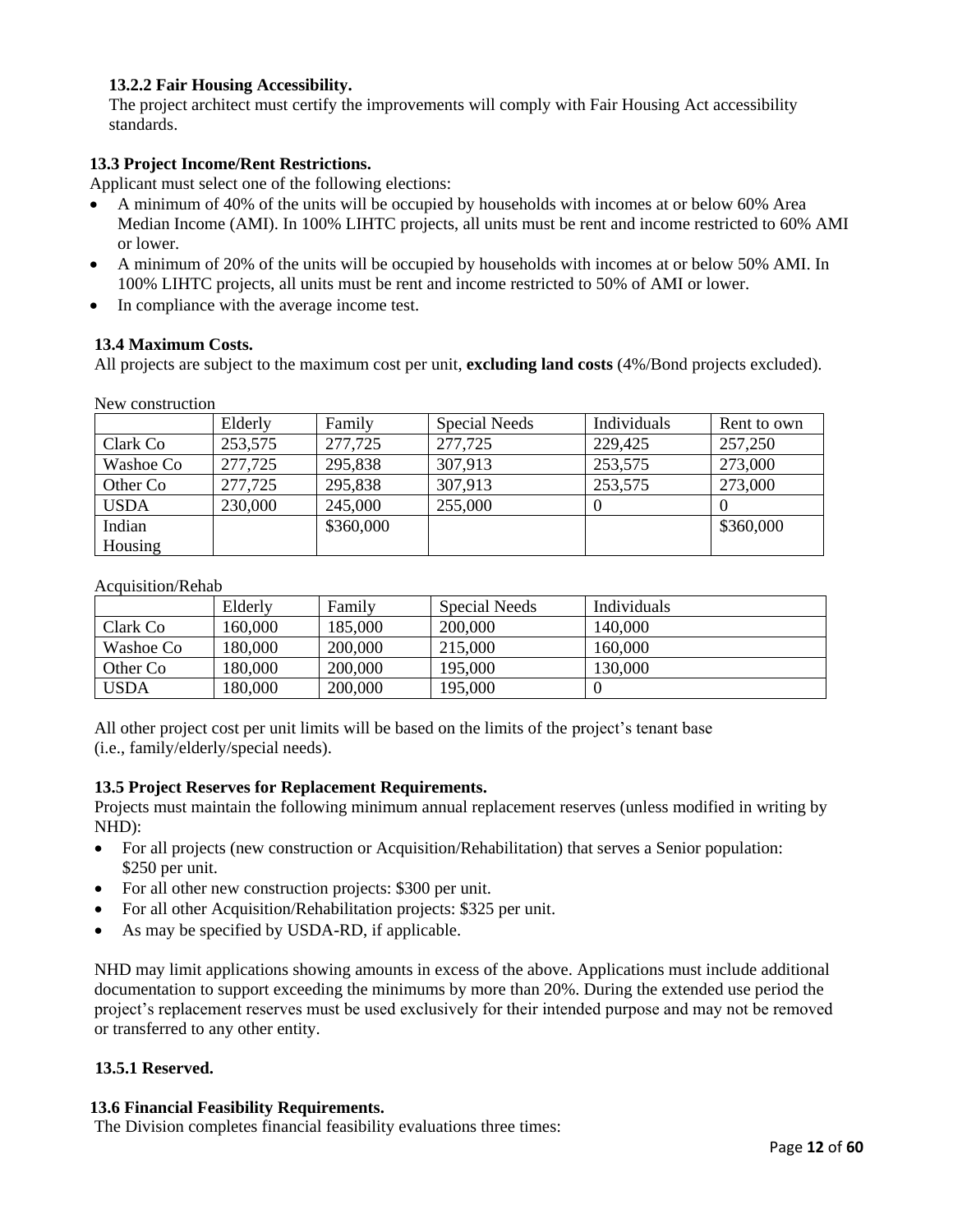- at application;
- prior to issuing the Carryover Allocation;
- the final cost certification.

NHD may adjust the amount of LIHTCs at any of these stages.

The current financial feasibility evaluation standards are below. The Division may adopt new or modify existing standards at any time.

- Minimum debt service coverage ratio of 1.15 on primary debt service (excluding soft debt service); does not apply to USDA finance projects subject to Division approval).
- 2% projected increase to income and 3% operating expenses.
- 7% limitation on unit vacancy assumption.
- Reasonable operating ratio (subject to Division approval).
- 15% limitation on Developer Fees of the eligible basis not including boost. For 4% LIHTC Bond Projects refer to Section 25.
- The Developer Fee on the acquisition portion of the project is limited to a maximum of 15% of the acquisition eligible basis;
- No more than 60% of the Developer Fee may be deferred as of the initial award and must be paid in full by year 15.
- 14% limitation on Contractor Fees, including builder's/contractor's profit, overhead and general requirements.
- Where the builder/contractor and Applicant/Co-Applicants have an Identity of Interest the Division may utilize an Estimating Consultant (at the Applicant's expense). In lieu of this requirement, Applicant may submit a generally accepted or standard type of industry report, with sufficient detail, showing that proposed costs are no higher than or are consistent for the project type where there is no identify of interest. The Division may limit the amount of builder's/contractor's profit, overhead and general requirements or require the use of an alternate builder.
- Using the 30% PV rate, which is now fixed at 4%
- Using the LIHTC equity rate in the Letter of Intent ("LOI"). NHD may adjust the allocation amount based upon final pricing. Project Sponsors must provide a letter from the Equity Investor indicating final pricing by the 270-day test deadline.
- Include confirmation letters from other funding sources.

## **13.7 Authorization and Due Formation.**

The application must include:

- evidence that Applicant/Co-Applicants are duly formed legal entities authorized to transact business in Nevada and in good standing with the Office of the Secretary of the State of Nevada (NSoS) (requirements for certain entity types are below);
- information of any outstanding litigation filed against this entity or the principals;
- a statement identifying all Persons with ownership interests in each Applicant/Co-Applicant and all Persons involved in their management.

If the Applicant/Co-Applicant entity type does not fit within one of the categories below, then the application must include the applicable entity documents and certificates. All documents from Secretaries of State (or the equivalent) must be dated within 30 days of the Submission Date.

1) Corporations (for profit).

a. Copies of the Articles of Incorporation and Bylaws.

b. If the Applicant, or any Co-Applicant, was incorporated in Nevada, a certificate of good standing issued by the NSoS confirming the legal existence of the entity as of the date of the certificate ("Certificate of Good Standing").

c. For Applicants/Co-Applicants incorporated in another state, a certificate of good standing or its equivalent from the state of incorporation confirming the legal existence of the entity and a certificate of good standing to transact business in Nevada ("Certificate of Authority") for such foreign corporation, issued by the NSoS.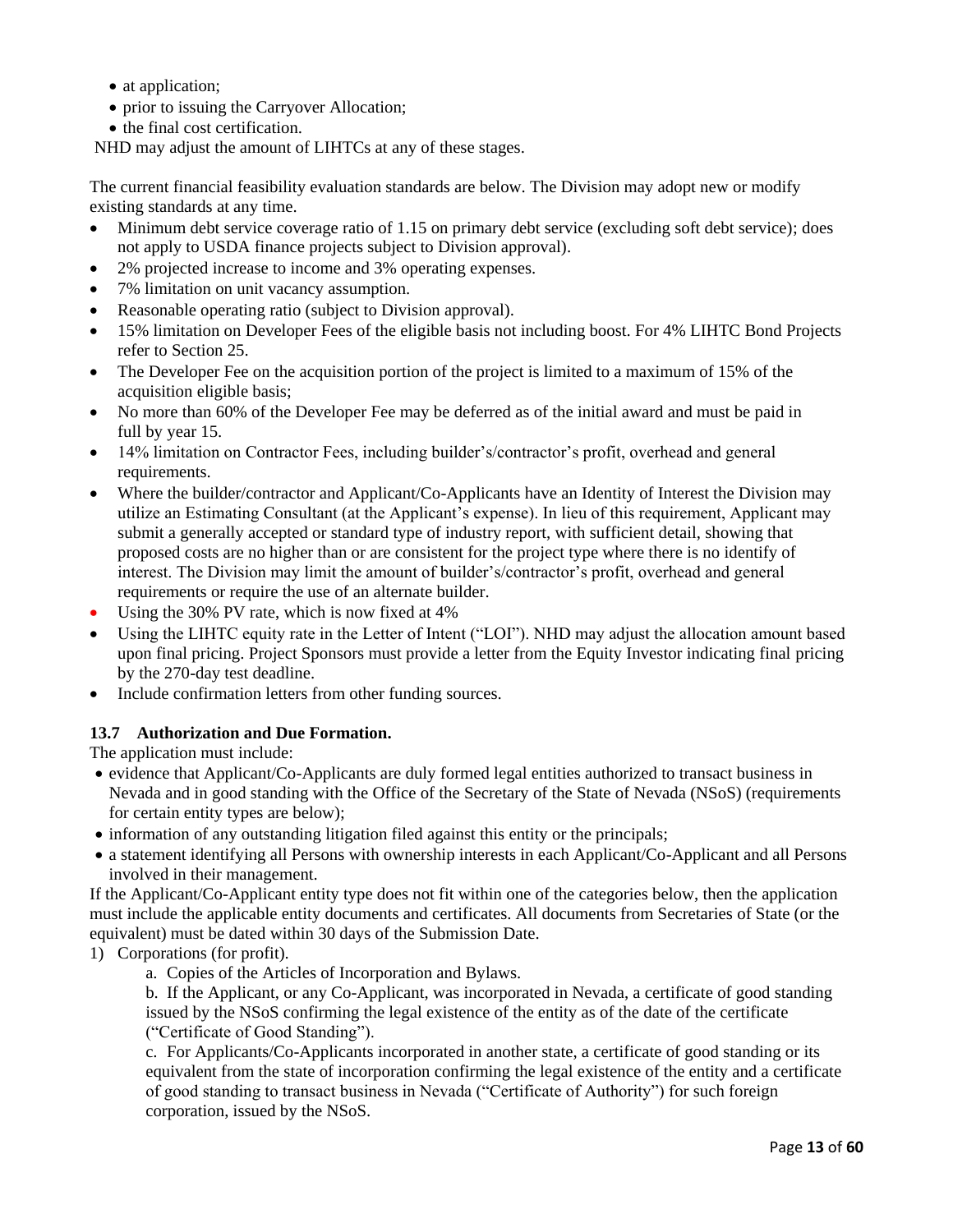- 2) Limited Partnerships. Limited Liability Partnerships, and Limited Liability Limited Partnerships (collectively "Limited Partnerships").
	- a. Copies of the partnership agreement and any amendments.
	- b. If the Applicant, or any Co-Applicant, is a Limited Partnership organized under the laws of Nevada, a certificate of existence issued by the NSoS confirming the legal existence of the entity ("Limited Partnership Certificate of Existence").
	- c. For Applicants/Co-Applicants organized under the laws of another state and doing business in Nevada: (i) a Limited Partnership certificate of existence or its equivalent from the state of organization confirming the legal existence of the entity; and (ii) a Certificate of Authority to transact business in Nevada for such foreign limited partnership from the NSoS.
- 3) Limited Liability Companies.
	- a. Copies of the Articles of Organization and Operating Agreement.
	- b. If the Applicants/Co-Applicants organized under the laws of Nevada, a Certificate of Good Standing issued by the NSoS confirming the legal existence of the entity.
	- c. For Applicants/Co-Applicants organized under the laws of another state and doing business in Nevada:
	- (i) a certificate of existence or its equivalent from the state of organization confirming the legal existence of the entity; and
	- (ii) a Certificate of Authority issued by the NSoS for such foreign limited liability company.
- 4) Non-Profit Organizations.
	- a. IRS documentation of I.R.C.  $\S$  501(c) (3) or I.R.C.  $\S$  501(c) (4) status.
	- b. A copy of the Non-Profit Organization's Articles of Incorporation and Bylaws, and all relative amendments, one of which must contain a description of the Non-Profit Organization and its activities that include the fostering of low-income housing in its Articles of Incorporation or Bylaws, as may be amended.
	- c. The names of board members.
	- d. If the Applicant/Co-Applicant was incorporated in Nevada, a Certificate of Good Standing issued by the NSoS confirming the legal existence of the entity as of the date of the certificate.
	- e. For Applicants/Co-Applicants incorporated in another state and doing business in Nevada, a certificate of good standing or its equivalent from the state of incorporation confirming the legal existence of the entity and a Certificate of Authority to transact business in Nevada for such foreign corporation issued by the NSoS.

Copies of all entity documents and certificates must be file stamped and/or completely executed, as applicable. The ownership entity partnership or LLC receiving the LIHTC allocation must legally exist and submit the necessary documentation prior to NHD issuing a Carryover Agreement.

# **13.8 Project Site Control Documents.**

Site Control for all of the land needed for the proposed project must be evidenced by one of the following:

- A fully executed and legally enforceable purchase contract (PSC) or option to purchase (Option) that identifies any prior interest in the land or business dealings between seller and buyer.
- A written, legally enforceable governmental commitment to transfer the real property to the Applicant/Co-Applicants (a "Government Commitment").
- A recorded deed evidencing the transfer of the real property to the Applicant/Co-Applicants along with a copy of the owner's policy of title insurance.

PSCs, Options and Government Commitment (collectively, "Commitment") must provide for an initial term lasting at least until December 31<sup>st</sup> of the LIHTC reservation year (Initial Term). This Initial Term must not be conditioned upon any extensions requiring seller consent, additional payments, financing approval, LIHTC award or other such requirements. The Commitment must not require any additional actions on behalf of the Applicant/Co-Applicants during the Initial Term which could allow the seller, option holder, or governmental agency to terminate if the action is not fulfilled. The application must include evidence of having paid any required escrow.

Applicants utilizing land from the Bureau of Land Management or land governed by Indian Reservations may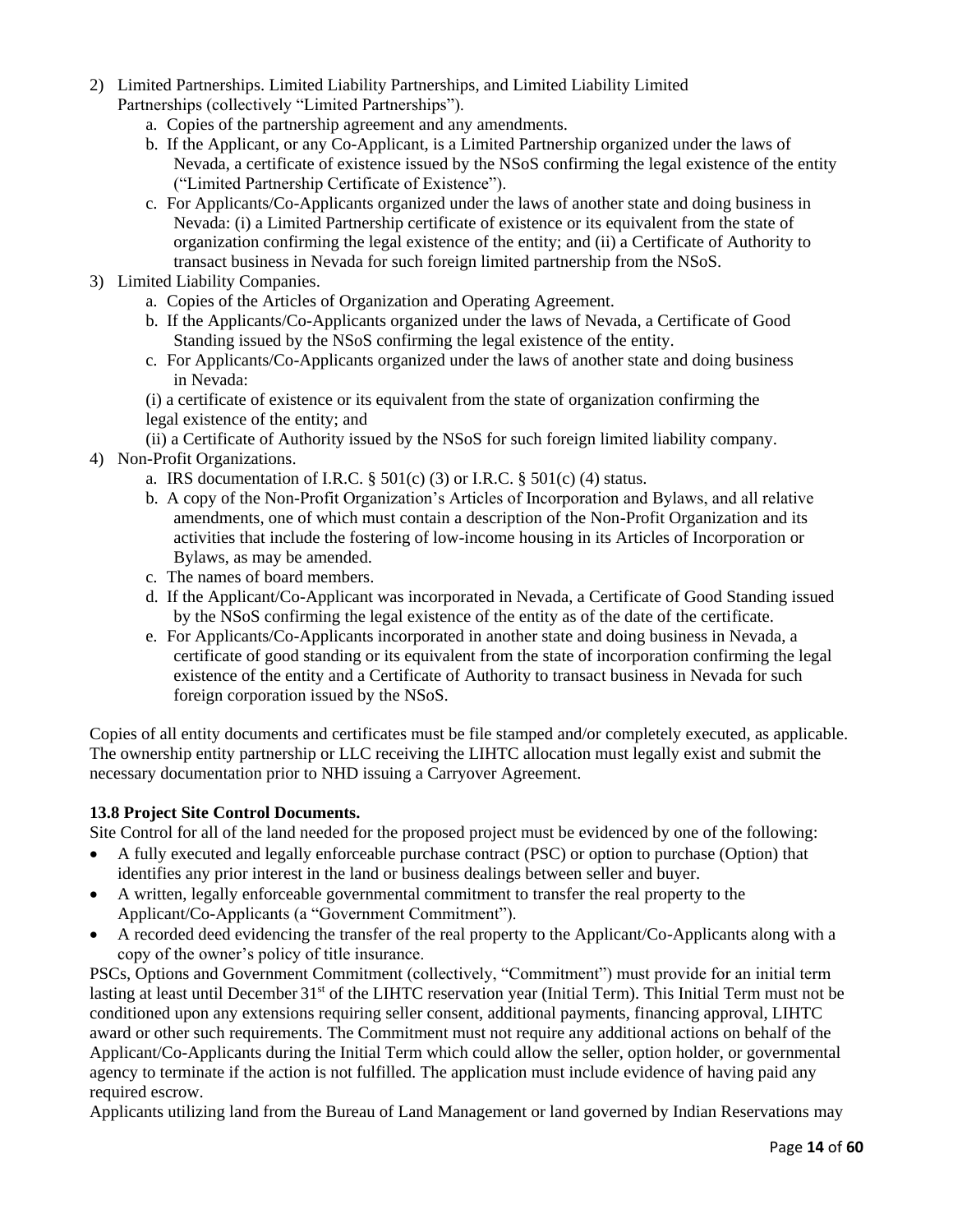submit documents evidencing substantially similar or equivalent site control.

# **13.9 Zoning and Phase I Environmental Study for Project.**

Applicants/Co-Applicants must provide documentation establishing that the proposed project is on appropriately zoned land and that no discretionary permits are necessary (only requires an administrative review for building permits).

Applicants or Co-Applicants must submit a completed and current (no more than two years old as of the application deadline) Phase I Environmental Study for all portions of the real property.

The Division may require a Phase II and/or hazardous material report by licensed professionals (an architect, building contractor, or Applicant/Co-Applicants will not suffice). The application must also include a plan and projected costs for removal.

# **13.10 Experience, Compliance, and Financial Background. 13.10.1 Low-Income Housing Experience.**

NHD will determine Applicants'/Co-Applicants' eligibility based on the track record and capacity of the overall development team. The evaluation will be based on staff knowledge and the materials below. Applicants/Co-Applicants with no prior LIHTC experience must either enter into joint ventures or hire knowledgeable consultants.

Applicants/Co-Applicants An application must include the following:

- 1) An Exhibit providing a description of up to three housing projects which the Applicant/Co-Applicants developed and operated, including:
	- the name and location of the projects;
	- the date the of funding awards;
	- for prior low-income housing projects located outside Nevada, the identification of the allocating or administering authority and the contact person;
	- the placed in-service date;
	- the period of time from commencement of lease-up to stabilized occupancy;
	- current occupancy levels; and
	- the permanent financing sources.
- 3) An organizational chart that describes the relationships, whether through ownership, contract or control, between the Project Participants.
- 2) Resumes of the principals, other supervisory employees, and company/organization. Financial Statements of the owners for the past two years.
- 4) Financial Statements of the owners, the General Contractor, and Property Management Company for the prior two full calendar years.
- 5) An explanation of all identities of interest and relationships between the various Project Participants and/or the Applicant/Co-Applicants.

Applicants/Co-Applicants proposing a Special Needs projects must demonstrate a minimum of three years of relevant experience verified by a dated document, such as articles of incorporation. The Applicant/Co-Applicant must submit a list of all of the housing units developed in chronological order commencing with the year the first project was placed in service.

## **13.10.2 Compliance History.**

The application must include an addendum listing all LIHTC or other Low-Income housing projects the Applicant/Co-Applicants developed, operated, received or shared rights to control, sold or exchanged an award, or has a legal connection. For each project the addendum must state:

- that the project is and always has been in compliance; or
- compliance violations within the past three years not cured within the applicable cure period and/or outstanding compliance violations cited by federal, state or local funding/allocating agencies.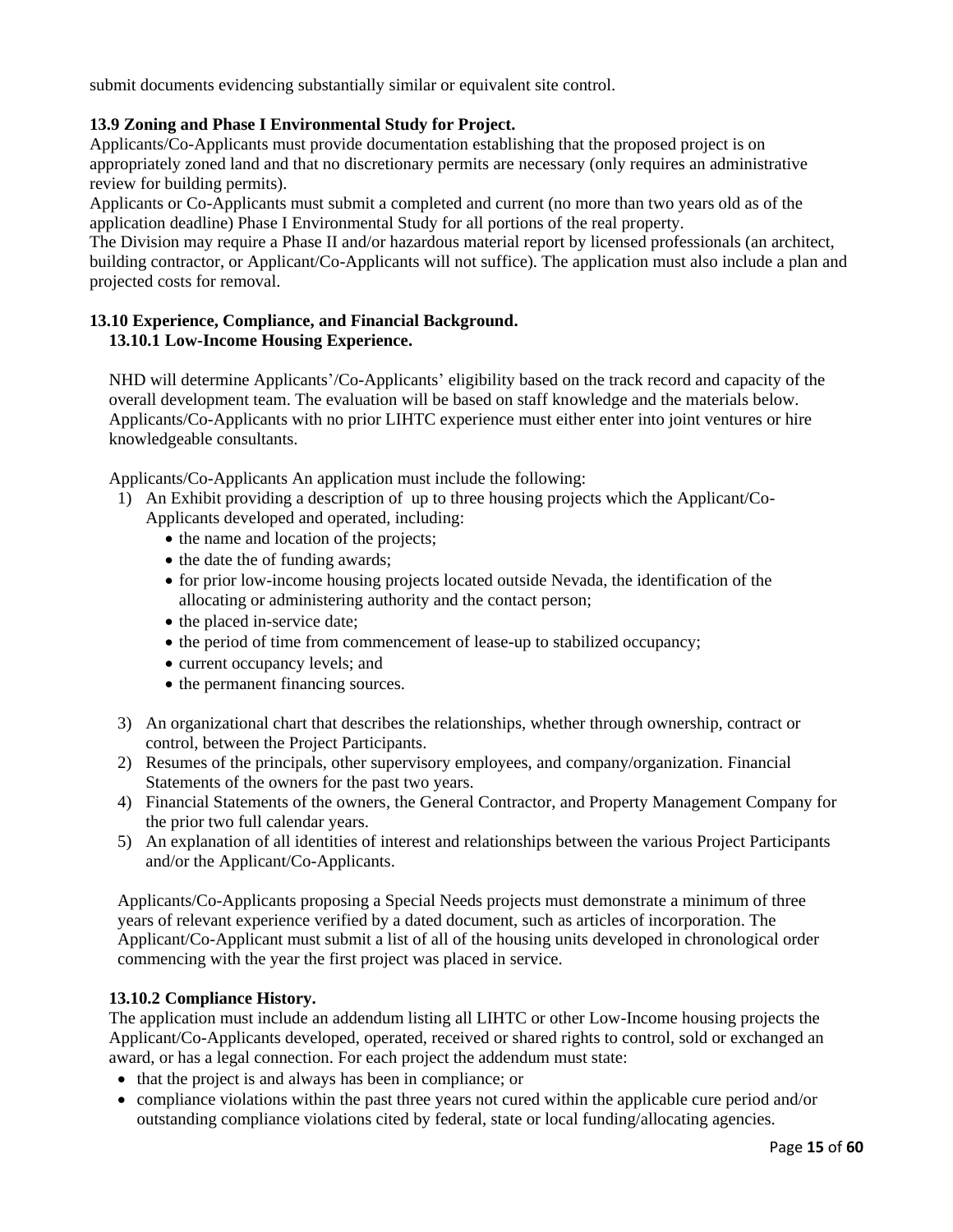A project in material non-compliance resulting in a Form 8823 or other similar notification may result in the application being ineligible. The Applicant/Co-Applicant gives the Division permission to contact State Housing Finance Agencies or other funding sources to discuss compliance history.

## **13.10.3 NHD Fees.**

Applicants/Co-Applicants must be current on any debt or fees owed to the Division.

## **13.10.4 Background Disclosures.**

The application must include a disclosure ("Background Disclosure") for all persons who have an ownership interest in the Applicant/Co-Applicants identifying the following:

- all bankruptcies within the seven years prior to the Submission Date with the jurisdiction and case number in which the person has been involved as an owner of a debtor entity, or personally as debtor, along with a statement of the status of the case;
- all projects with which the person has been involved which were the basis for a Notice of Default, specifically identifying the project, source of the notice, and outcome;
- all projects with which the person has been involved lost to foreclosure or surrendered pursuant to a deed in lieu, specifically identifying the project, all involved parties, and the outcome;
- all notices of violation or disciplinary action by any regulatory body, licensing entity, ethics commission, disciplinary board or similar entity in the seven years prior to the Submission Date with a description of the status or outcome (includes any Fair Housing Act, accessibility, or discrimination violation);
- if the person has been convicted, is currently under indictment or complaint, has been found liable, or is currently accused of fraud or misrepresentation.

The Background Disclosure(s) must specifically affirm which of the above do not apply (e.g., John Doe has never declared bankruptcy) and bear a notarized signature. The Division may request additional information from the Applicant/Co-Applicant.

The Division may reject an application based on the information in the Background Disclosure.

Applicants/Co-Applicants may request an initial review of their Background Disclosure prior to the Application Deadline. Any changes between this information relative to the material in the final submission may result in the application being ineligible.

## **13.11 Nevada-Based Companies and Products.**

The application must include:

- (1) Nevada based companies Applicant/Co-Applicants will employ at least two third-party Nevada based companies (i.e., contractors, accountants, attorneys, architects) in the development process and provide certification upon Division request.
- (2) Nevada products Applicant/Co-Applicants will submit a list of products and goods manufactured by Nevada-based corporations that will be incorporated into the development and provide certification upon Division request.

# **13.12 Project Security and Management.**

#### **13.12.1 Security Options**

All projects (excluding eventual tenant ownership) must provide three of the following:

- Project fencing
- Security doors
- Screens and gates
- Gated project access control systems using keypads and magnetic cards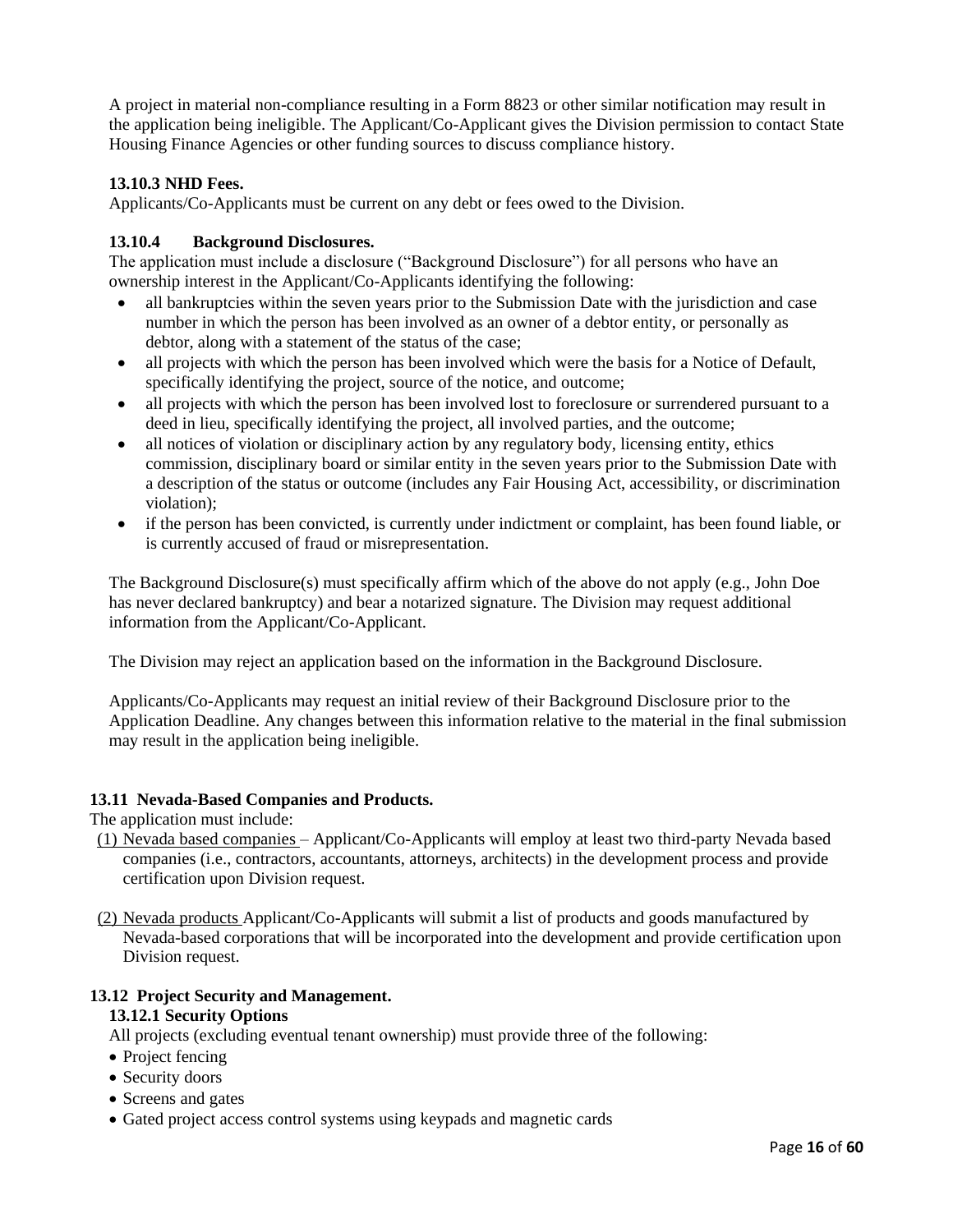- Self-locking door mechanisms
- Project/unit camera surveillance with on-site closed-circuit monitor
- Emergency lighting
- Burglar alarms

Other similar protective measures may qualify.

#### **13.12.2 Mandatory Security and Safety Measures.**

All multi-story new construction projects with 40 or more units (excluding eventual tenant ownership) will install closed-circuit monitoring and fire suppression sprinklers. Other projects must either do the same or provide alternatives if approved by the Division.

#### **13.12.3 Security Reporting.**

Project Sponsors will provide information on security-related issues, including building evacuation procedures, documentation of building break-ins, vandalism and public safety concerns, police reports, and plans.

#### **13.12.4 Management**

A management company representative and on-site manager directly involved in the management of the project must attend at least one of the Division's Annual Compliance training sessions.

The Division may deny participation and or request a change in a management company currently under review for compliance related issues and/or is debarred.

#### **13.13 Agreement to Participate in the Division Data Surveys and Reports.**

Project Sponsors must participate in all NHD surveys and submit a quarterly report detailing efforts made to outreach to small businesses within Nevada for contractor, subcontractor, or other services. The report should include information on bidding and requests for services and the results of these efforts.

#### **13.14 Landscaping and Project Plans.**

Plant material must be appropriate to the local climate and should reflect a high sensitivity towards water conservation while being aesthetically appealing.

1)Plans must be 11" x 17" and indicate the following:

- Street name(s) where site access is made, site acreage, planned parking areas, layout of building(s) to scale, any flood plains that will prohibit development, retaining walls, and adjacent properties with descriptions.
- Front, rear, and side elevations of all building types (use of  $1/8$ " or  $1/16$ " scale for buildings).
- Site acreage.

2) Site and floor plans must be 11" x 17" and indicate the following:

- Location of, and any proposed changes to, existing buildings, roadways, and parking areas.
- Existing topography of site and any proposed changes including retaining walls.
- Landscaping and planting areas (a plant list is not necessary). Indicate any existing site timber or natural areas that will remain throughout construction.
- Amenities in units with a depiction (e.g., patios) or call out (e.g., pull cord).
- Location of site features, such as playground(s), gazebos, walking trails; refuse collection areas, postal facilities, and site entrance signage.
- The location of units, elevators (if any), common areas and other spaces using a minimum scale of  $1/16$ " = 1 inch for each building.
- For projects involving renovation and/or demolition of existing structures, proposed changes to building components and design.
- The location of Security Features identified in Section 13.12.1.

#### **13.15 Local Jurisdiction Notification.**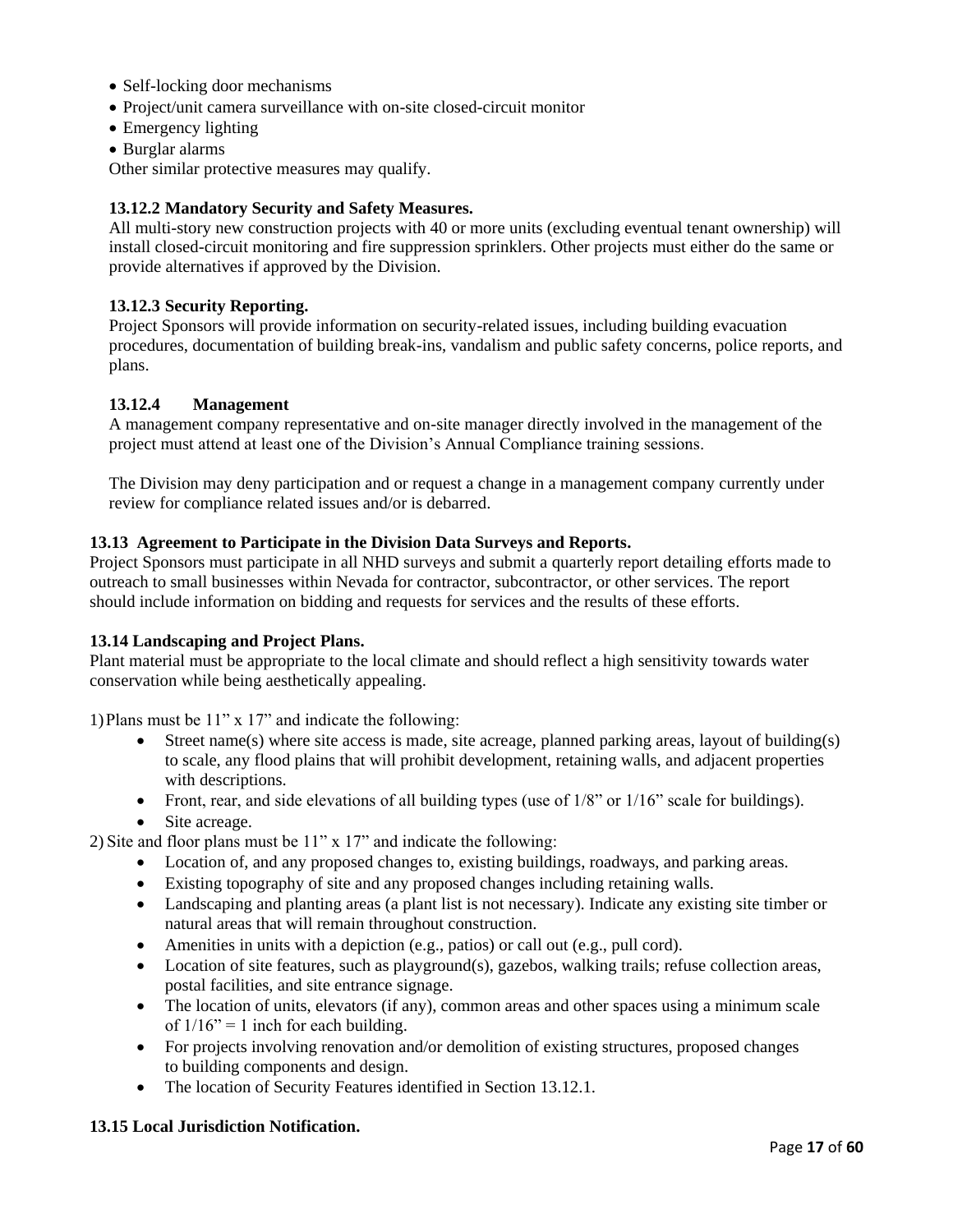Applicants/Co-Applicants must provide the Division evidence of delivery of and a copy of the letter notifying the chief executive officer or equivalent of the local jurisdiction within which the project is located. The letter must indicate the jurisdiction may send any comments to the Applicant and the Division.

NHD may waive the requirement in this section subsequent to relevant changes in the Code.

#### **13.16 Internet Access.**

All projects will include infrastructure for broad-band internet connection in all units.

#### **13.17 Promoting the Division.**

All Applicants/Co-Applicants must promote the Division's participation in the project during construction (see Exhibit 4 of the LIHTC Application).

#### **13.18 Promoting the Property.**

All Applicants/Co-Applicants must promote the project on the www.NVHousingSearch.org website beginning with lease-up and through the extended use period. Upon conversion of the project, the Project Sponsor must submit to the Division project information on a template provided by the Division.

#### **13.19 Post-Award Changes.**

At all times after the award, the Project Sponsor is responsible for promptly informing the Division of any changes or alterations which deviate from the final plans and specifications. Failure to do so may result in a reduction in the LIHTC allocation or recapture. In particular, owners must not make any material change in the site layout, floor plan, elevations or amenities without written authorization from the Division, including changes required by local governments.

## **SECTION 14 PROJECT SCORING**

#### **14.1 Scoring Documentation**

An application will not receive points for items where information is missing, incomplete or unclear.

Back-up documentation for scoring factors must be in the appropriate scoring section and cannot be submitted after the Application Deadline. NHD staff may request clarification prior to awarding points. Applications do not need to include additional copies of the same information in different locations but instead can make a reference.

## **14.1.1 Maximum Points.**

The maximum number of points is 124

The Division will rank each application within each set-aside and geographic sub-account. Applications may lose points based on deductions as set forth in Section 22.

## **14.2 Project Type Priorities.**

The Division will group applications according to project types below within each geographic sub-account and award point to the two with the highest scores, including Tie Breakers section (Section 14.5). Eventual tenant ownership projects are not eligible for scoring in Section 14.2.

## **14.2.1 Senior Housing Age 55 and Older.**

The project with the highest average per unit square footage will receive 10 points; the second highest will receive 5 points, subject to the following limitations.

- For new construction, studio and one-bedroom units cannot exceed 650 square feet and no other unit, regardless of the number of bedrooms, can exceed 850 square feet. Additionally, at least 10% and no greater than 40% of the total units in the project can be two-bedroom units.
	- Acquisition and rehabilitation projects are not subject to the unit mix and unit square footage limits. However, the average square footage calculation will be capped for all senior projects at 730 square feet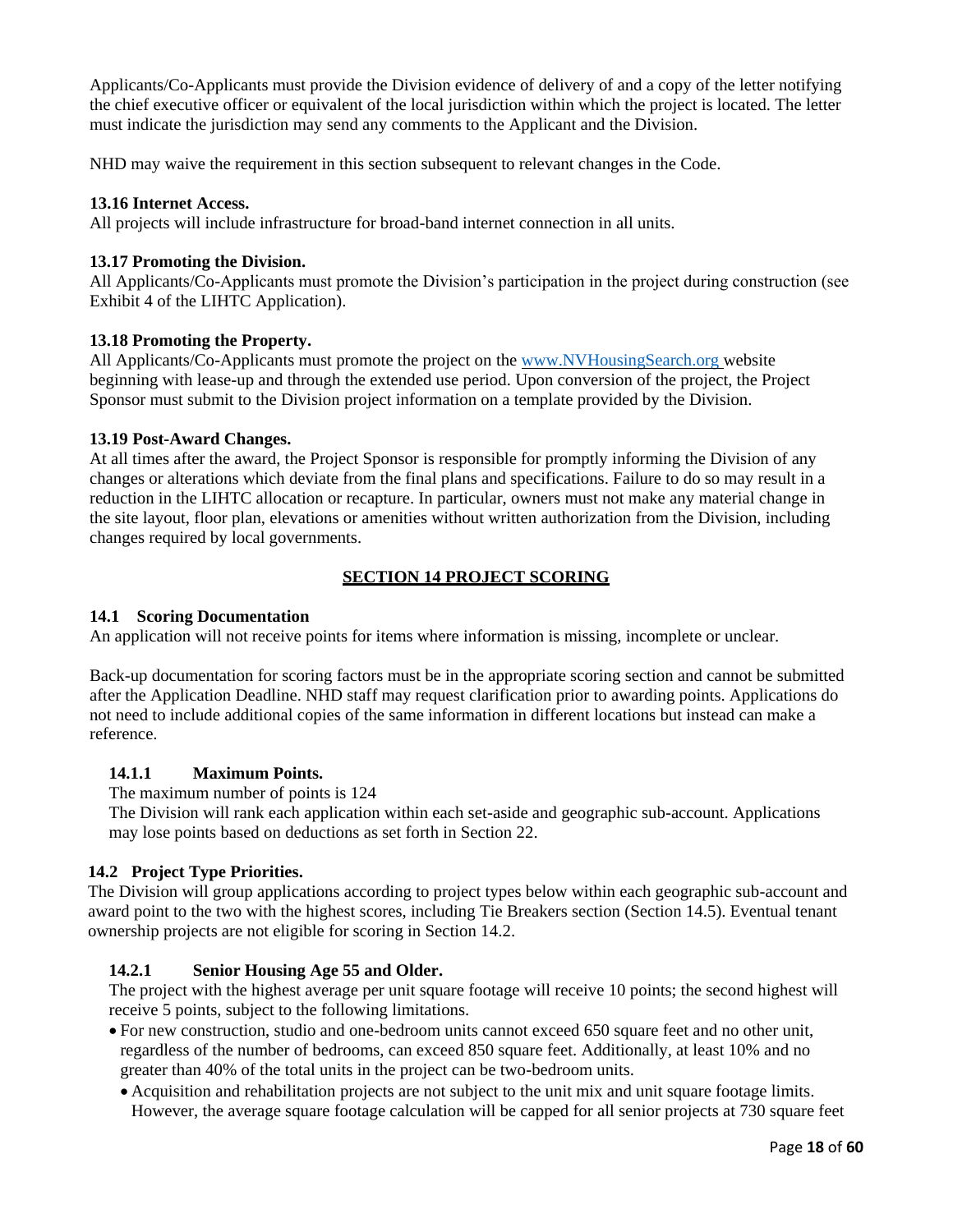as calculated based on indoor conditioned space.

## **14.2.2 Special Needs Housing Projects**

NHD will rank applications on the following factors:

- 70% on the number of months of experience; and
- 30% on the number of housing units developed.

In the example below, Applicant One possesses 12 years of experience providing services to homeless individuals and has produced 250 units housing. Applicant Two possesses seven years of experience providing services to developmentally disabled people and has produced 300 units. The scoring is as follows:

| <b>APPLICANT ONE</b>       | <b>APPLICANT TWO</b>     |
|----------------------------|--------------------------|
| 144 months x $.70 = 100.8$ | 84 months x $.70 = 58.8$ |
| 250 units x $.30 = 75$     | 300 units x .30 = 90     |
| Total = $175.8$            | Total = $148.8$          |
|                            |                          |

The highest score as calculated above will receive 10 points; the second highest score will receive 5 points. Projects electing to compete under Special Needs must score a minimum of 4 points in **Section 14.4.3 Supportive Services** to be considered for this project category.

## **14.2.3 Projects for Individuals.**

NHD will rank applications according to the highest residential gross net square footage of Restricted and Unrestricted units combined and all units must conform to number and size restrictions. Projects for individuals must be Studio, 1-Bedroom and 2-Bedroom units. No unit shall exceed 850 sq. ft. Studios and 1 bdrm. units will not exceed 650 sq. ft., and studios are restricted to no more than 50% of the total number of units. Two-bedroom units shall not exceed 850 sq. ft. and must be limited to no more than 10% of the total number of units. The project with the highest residential gross square footage will receive 10 points, the next highest will receive 5 points. Unrestricted units are included in the residential sq. ft. calculation and must conform to the number and size restrictions.

## **14.2.4 Projects for Individuals with Children/Families.**

NHD will rank applications based on the highest average residential per unit square footage of Restricted and Unrestricted units combined; to be determined by calculating the total amount of residential square footage divided by the total number of units. In the event that two or more projects within this project type category have the same square footage, the Tie Breakers section (Section 14.15) will apply. The application with the highest per unit square footage in the project will receive 10 points; the second highest scoring project will receive 5 points.

## **14.2.5 Mixed Income Projects.**

NHD will rank Mixed Income Project applications based on the highest percentage of market-rate units that exceed the minimum requirement of 10%. The square footage and bedroom size of both the marketrate and restricted units must be proportional; targeting smaller units with fewer bedrooms as LIHTC units is not allowed.

Restricted units may be confined to specific building(s) as long as the square footage and unit mix is proportional to the market-rate units and the buildings are equally placed within the project and have full access to project amenities. The project with the highest percentage of market rate units will receive 10 points; the project with the second highest percentage will receive 5 points.

## **14.2.6 Mixed Use (or Multi Use) Projects.**

NHD will rank Mixed Use Project applications based on the highest residential square footage. In the event that two or more projects have the same value, the Tie Breakers section (Section 14.15) will apply. The application with the most residential square footage in the project will receive 10 points; the second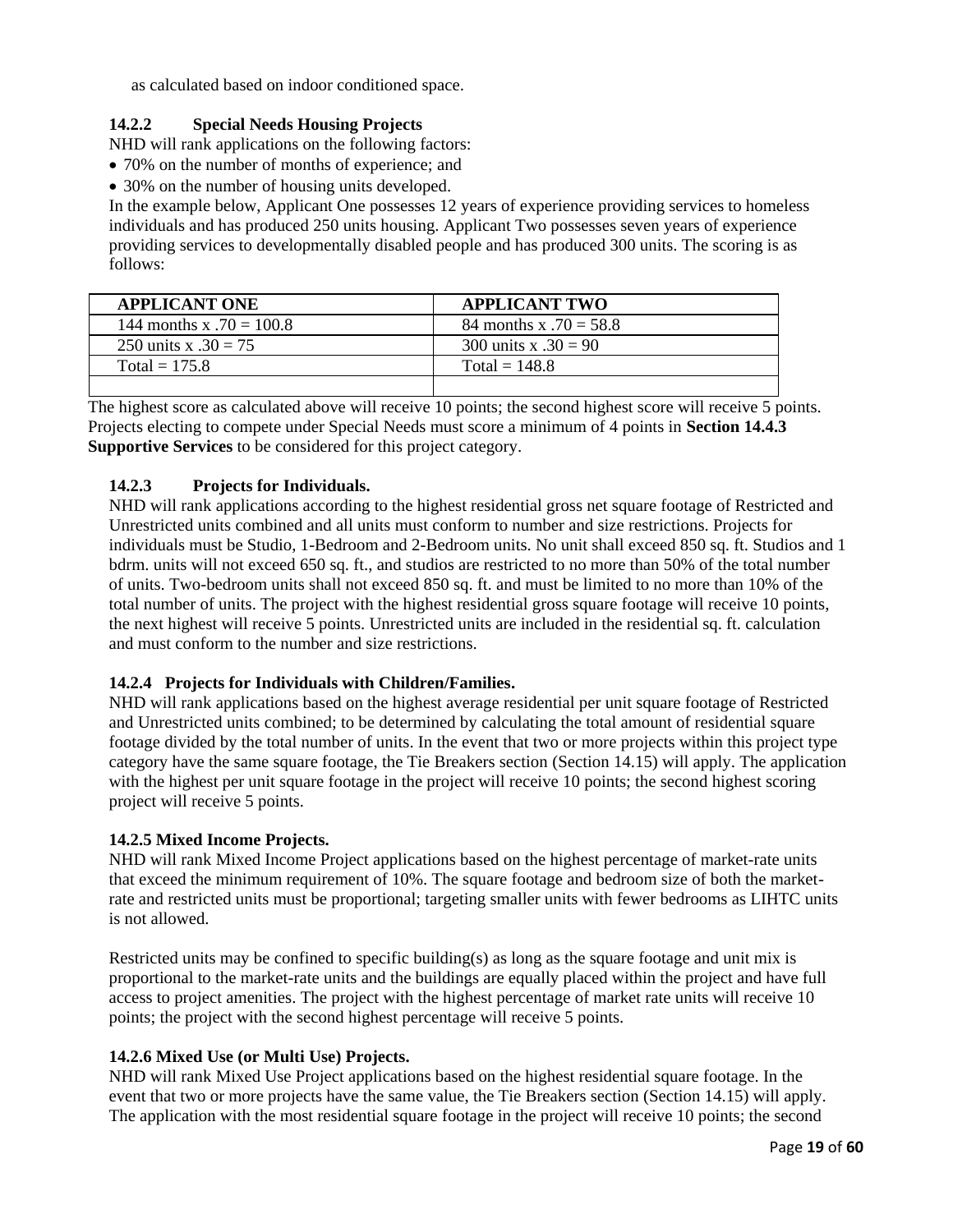highest scoring project will receive 5 points.

# **14.2.7 Housing for Veterans; Veterans Preference.**

NHD will award 1 point for providing a preference of a minimum of 10% of the total number of restricted and unrestricted units targeted for households in which at least one household member is a Veteran (USDA-RD projects are not eligible). Units will not be unique or specifically designated. The preference must be part of in the tenant selection plan and the Project Sponsor must provide continuous proof of outreach to Veterans, including which units were given the preference.

## **14.2.8 New construction projects utilizing alternative materials/methods**

Preference points will be awarded to new construction projects utilizing alternative materials/methods to reduce the cost of producing affordable housing units. This includes the conversion of storage containers, modular and or manufactured housing units. The smallest sizes allowed are 320 sq. ft. for a studio and 640 sq. ft. for a one bedroom unit (outer dimensions). No more than 10% of the units can be studio units (320 sq. ft.). Preference points will only be awarded to projects with a total development cost per unit of \$140,000 or less. The project with the lowest development cost per unit will receive 10 preference points, the second lowest project will receive 5 pts.

## **14.3 Standard Scoring Factors.**

## **14.3.1 Project Location.**

| <b>RATING FACTORS</b>                                                                     | <b>POINTS</b> |
|-------------------------------------------------------------------------------------------|---------------|
| A. Project is located in a Qualified Census Tract AND must be covered by a State or local |               |
| Concerted Community Revitalization Plan.                                                  |               |
| B. Project is located in a non-CDBG eligible Census Tract                                 |               |
| <b>MAXIMUM LOCATION POINTS</b>                                                            |               |

Concerted Community Revitalization Plan (CCRP) means that a proposed project location is included in a government jurisdiction's Priorities or Plans for development of affordable housing including housing elements/plans, Redevelopment plans, economic development plans, or Neighborhood Revitalization Strategy Area (NRSA). A CCRP must exist prior to the application for Credits and the plan must have more components than simply the development of the property in question. A resolution adopted by the local government jurisdiction indicating that the project is part of a local CCRP or local revitalization plan is required including a copy or reference to the plan provided in the application package. Acceptable CCRP plans will include specific geographic targeting and have housing as a key component.

# **14.3.2 Site Control.**

| <b>RATING FACTORS</b>                                                                                                                                                                                              | <b>POINTS</b> |  |  |
|--------------------------------------------------------------------------------------------------------------------------------------------------------------------------------------------------------------------|---------------|--|--|
| An entity or individual which/who will have a general partner or managing member interest in the<br>5<br>LIHTC ownership entity holds title in fee simple to the project site, including land and<br>improvements. |               |  |  |
| Long term lease-Indian housing only<br>15-20 yr. (rent to own projects only) or No Less than 50 years                                                                                                              |               |  |  |
| <b>MAXIMUM PROJECT READINESS POINTS</b>                                                                                                                                                                            |               |  |  |

## **14.3.3 Additional and Threshold Project Amenities.**

All shared amenities among development phases or an adjacent/nearby project are eligible for ½ the point value listed. Required amenities are not eligible for points.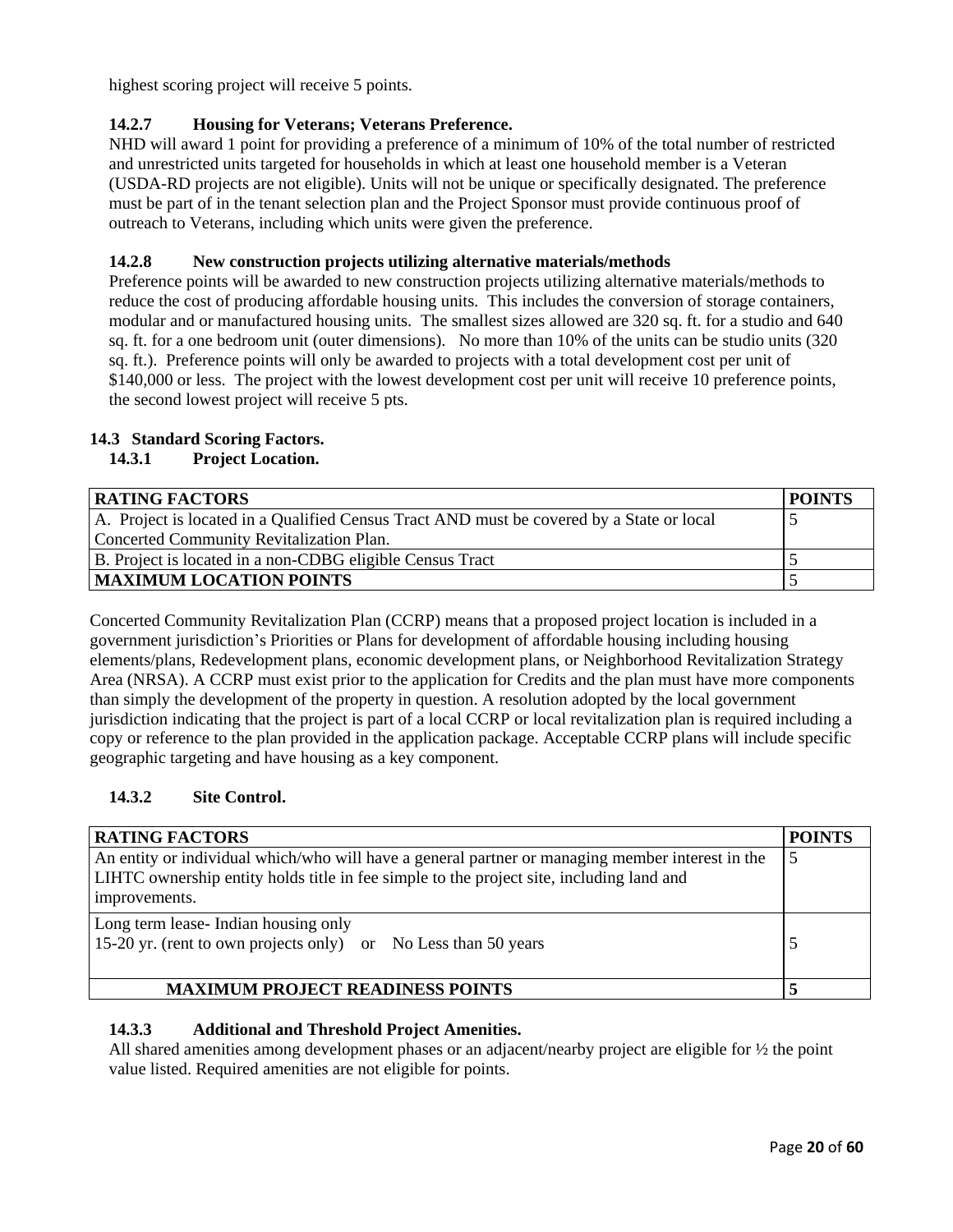| <b>RATING FACTORS</b>                                                                                                                                                                                                                                                                                                                                                                                                                                                  | <b>POINTS</b>  |
|------------------------------------------------------------------------------------------------------------------------------------------------------------------------------------------------------------------------------------------------------------------------------------------------------------------------------------------------------------------------------------------------------------------------------------------------------------------------|----------------|
| <b>Project Amenities - Development Has:</b>                                                                                                                                                                                                                                                                                                                                                                                                                            |                |
| A. Picnic area equipped with, for each 100 units, a minimum of three charcoal or gas barbeque<br>units and one 6' picnic table with benches on separate concrete slabs no less than 200<br>square feet evenly distributed throughout the project (does not apply to Tenant Ownership<br>Projects), no additional points for covers or canopies.                                                                                                                        | 1              |
| B. Swimming or lap pools for projects with more than 50 units (does not apply to Tenant<br>Ownership Projects).                                                                                                                                                                                                                                                                                                                                                        | 3              |
| C. A children's pool that purifies and recycles water at a minimum four spray positions. Each<br>position must have individual timer for water spray, a $20 \times 20$ concrete area with drain, and<br>minimum five-foot high rod iron fence with gate that locks. The 20x20 concrete areas shall<br>have a Cool Deck type of surface. The water must recycle. (Applies to Family Rental and<br>Tenant Ownership projects only.)                                      | 3              |
| D. 500 square foot community room in projects with 39 units or less developed under the<br>project category "Projects for Individuals with Children and Families with Children."                                                                                                                                                                                                                                                                                       | 3              |
| E. In ground spa that is a minimum of eight ft. in diameter with seven jets, booster pump,<br>blower, 20-minutes time and 300,000 BTU                                                                                                                                                                                                                                                                                                                                  | $\overline{2}$ |
| F. Equipped weight/exercise room that is a minimum 200 square feet and has at least three<br>exercise machines (does not apply to Tenant Ownership Projects).                                                                                                                                                                                                                                                                                                          | 3              |
|                                                                                                                                                                                                                                                                                                                                                                                                                                                                        |                |
| G. Computer/study room with full Internet access that is a minimum of 100 square feet and is<br>equipped with at least one computer for every 20 units (computers specification must meet<br>or exceed Intel Core i5 (sixth generation or newer) or equivalent, 8 GB. RAM. 512 GB<br>Internal Solid State Drive (SSD) or 1 TB internal HDD, 24-in. LCD Monitor, CD<br>ROM/DVD, Microsoft Windows 10).                                                                  | $\overline{2}$ |
| H. Library and/or reading room supplied with at least 50 books.                                                                                                                                                                                                                                                                                                                                                                                                        | $\mathbf{1}$   |
| I. Recreation areas worth 1.5 points each: Shuffle Board, Horseshoe Pits, Sand Volleyball<br>Court, Pool Table, Piano, or Dog park that is a minimum of 300 sq. ft., fenced and equipped<br>with a sitting bench and a shade tree/structure.                                                                                                                                                                                                                           | 3              |
| J. Business center equipped with a scanner and copier machine reserved for resident use in<br>projects with fewer than 50 units.                                                                                                                                                                                                                                                                                                                                       | $\overline{2}$ |
| K Wellness room equipped with a medical grade exam table and secure medical cabinets to<br>ensure no equipment or medications would be subject to inventory reduction.                                                                                                                                                                                                                                                                                                 | 2              |
| L. Automatic openers on common area doors which are required by the building code to have<br>automatic closers. (For the purposes this category, common areas are those available for use<br>by tenants and their guests.) Excluded doors are those of the apartments and rooms intended<br>for use primarily by property management and maintenance staff. Only one door per room is<br>necessary unless the entrance and exit are part of the building egress route. | 3              |
| <b>Tenant Unit Amenities - Each Unit Has:</b>                                                                                                                                                                                                                                                                                                                                                                                                                          |                |
| A Picnic area equipped with one charcoal or gas unit and 6' picnic table with benches on 64<br>square feet concrete slab or in patio area (Tenant Ownership Projects only).                                                                                                                                                                                                                                                                                            | 1              |
| B Air conditioning (applicable only outside of Clark County).                                                                                                                                                                                                                                                                                                                                                                                                          | 3              |
| C. Hard surface throughout unit (e.g., ceramic tile, quarry tile, roto-vinyl, resilient vinyl<br>composition tile, hardwood flooring or bamboo flooring; etc.).                                                                                                                                                                                                                                                                                                        | $\overline{2}$ |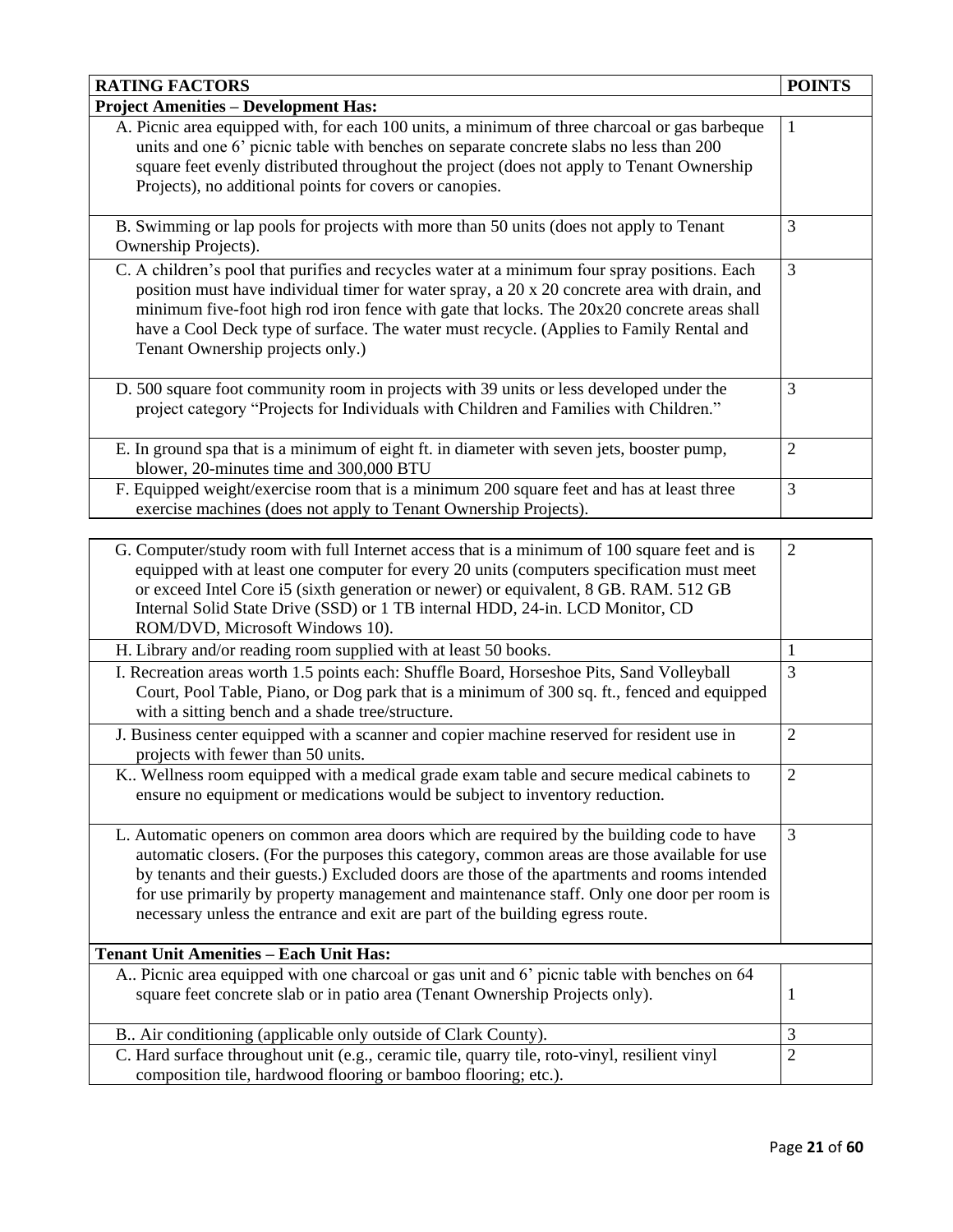| D. Covered patio area on concrete slab with roof that is a minimum of 64 square feet. (Tenant       |                |
|-----------------------------------------------------------------------------------------------------|----------------|
| Ownership Projects only) or Patio or balcony area that is a minimum of 48 square feet (all          | $\mathbf{2}$   |
| other project types).                                                                               |                |
| E. Attached two-car garage (Tenant Ownership Projects only) or Covered parking spaces               | 3              |
| (all other project types).                                                                          |                |
| F. Enclosed exterior wood-framed storage structure that is a minimum of 24 square feet.             | $\overline{2}$ |
|                                                                                                     |                |
| G. Washer/dryer hooks ups in projects with 39 units or less developed under the project             |                |
| category "Projects for Individuals with Children and Families with Children" (no points             | $\overline{c}$ |
| awarded if required).                                                                               |                |
| H. Washer/dryers provided in each unit. (includes hookups)                                          | 3              |
| I. Free individual internet in each unit.                                                           | $\overline{2}$ |
| J. A minimum of one ceiling fan in the living room and one in the master bedroom.                   | $\mathbf{1}$   |
|                                                                                                     |                |
| K. Security doors on front and back entrances (Tenant Ownership Projects only).                     | $\mathbf{1}$   |
|                                                                                                     |                |
| L. Covered front porch (applies to Tenant Ownership Projects only).                                 | $\mathbf{1}$   |
| M. Agreement to establish a no-smoking (lit tobacco products) policy for all buildings (including 1 |                |
| all indoor common areas, units, and balconies/patios) and within 25 feet of buildings and include a |                |
| non-smoking clause in the lease for each household.                                                 |                |
|                                                                                                     |                |
| N. Entry screen front door (Tenant Ownership Projects only).                                        | 2              |
| O. Minimum of two storage cabinets in attached garage in units (Tenant Ownership Projects           | $\overline{2}$ |
| only).                                                                                              |                |
| P. Storage shelves in attached garage (Tenant Ownership Projects only).                             | 1              |
| Q. Garage door opener (Tenant Ownership Projects only).                                             | $\overline{2}$ |
| R. Lighted walkway to the home (Tenant Ownership Projects only).                                    | $\overline{2}$ |
| S. Community garden in one large plot or divided into individual plots supported by drip            | $\mathbf{1}$   |
| irrigation or has access to water at the garden site. Minimum total area for planting 500           |                |
| square feet. Community Manager responsible for assigning plots, maintaining area and                |                |
| providing initial soil. Residents responsible for tools and materials required to plant and         |                |
| grow items.                                                                                         |                |
|                                                                                                     |                |
| T. Removable cabinet fronts at all kitchens and bathroom sinks in all apartments (Special           | $\overline{2}$ |
| Needs and Senior Projects only).                                                                    |                |
| U. Exceeding the 5% $&2\%$ requirement by making 21% of units (15% mobility /6% A-V)                | 3              |
| adaptable/accessible.                                                                               |                |
| V. Grab bars at all bathtubs and showers in all apartments specified for handicapped use.           | $\overline{2}$ |
|                                                                                                     |                |
|                                                                                                     |                |
| <b>MAXIMUM AMENITIES POINTS</b>                                                                     | 25             |

In addition to points for new amenities to be added, Acquisition/Rehabilitation applications will earn points for proposing upgrades to existing amenities identified as necessary in the Capital Needs Assessment.

Threshold Project Amenity Requirements

| Projects    | Projects*      | Projects     | Projects     | Senior   | Rent to  | All Other |
|-------------|----------------|--------------|--------------|----------|----------|-----------|
| serving     | serving        | serving      | serving      | Housing  | Own      | Projects  |
| Individuals | $Families>=40$ | Individuals  | Families     | Projects | Projects | $>=$ 40   |
| $>=10$      | Units          | $<$ 40 Units | $<$ 40 Units |          |          | Units     |
| Units       |                |              |              |          |          |           |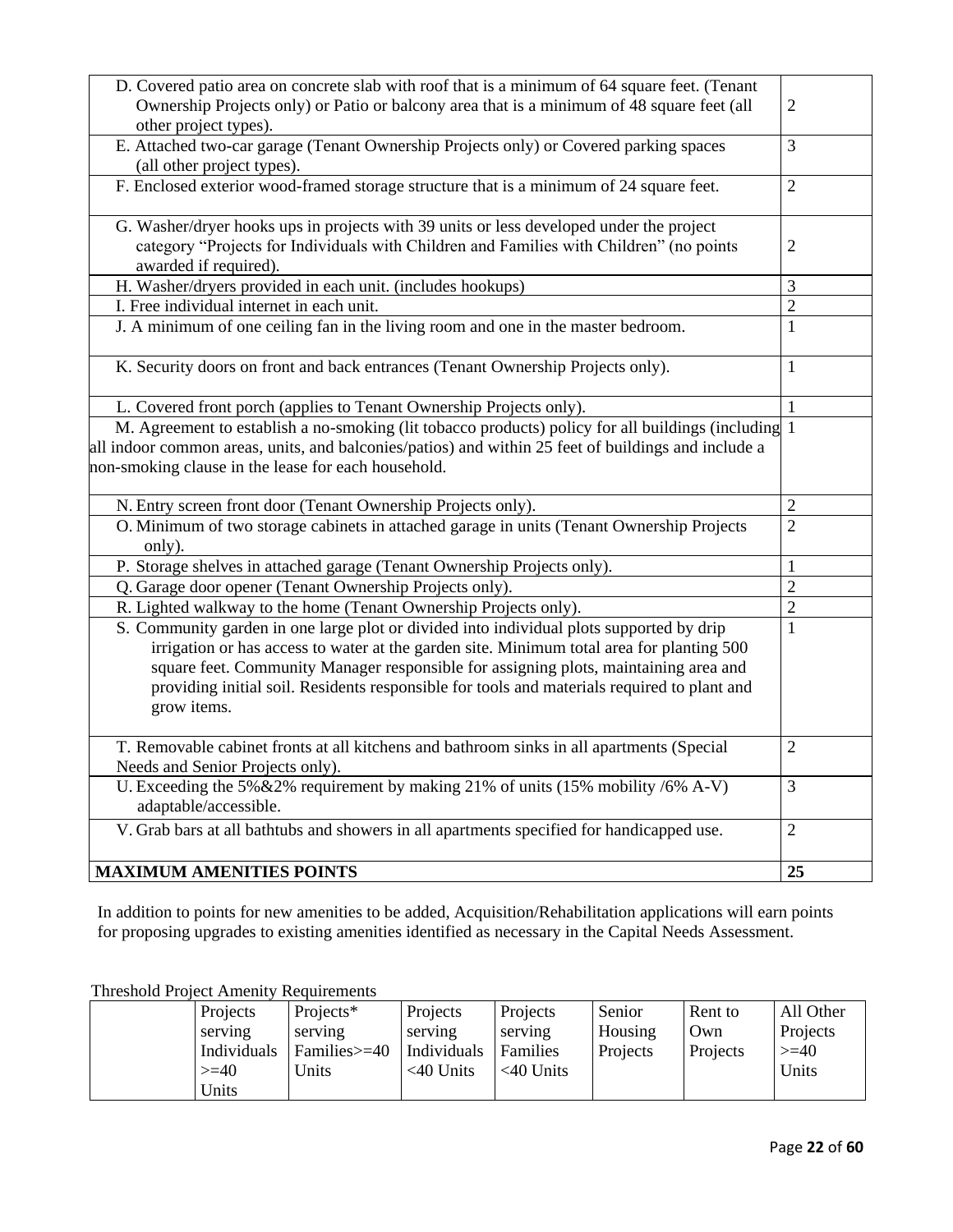| Community<br>Area | $\mathbf X$               | X |                           |   | $\mathbf X$ |   | $\mathbf X$ |
|-------------------|---------------------------|---|---------------------------|---|-------------|---|-------------|
| Washer/           | $\boldsymbol{\mathrm{X}}$ | X | $\boldsymbol{\mathrm{X}}$ |   | $\mathbf X$ | X | $\mathbf X$ |
| Dryer             |                           |   |                           |   |             |   |             |
| Playground        |                           | X |                           | X |             |   |             |
| Handrails         |                           |   |                           |   | $\mathbf X$ |   |             |
| Elevator          |                           |   |                           |   | $\mathbf X$ |   |             |
| Area              |                           |   |                           |   |             | X |             |
| Requirement       |                           |   |                           |   |             |   |             |
| Min 5,000         |                           |   |                           |   |             | X |             |
| sq. ft. Lot       |                           |   |                           |   |             |   |             |
| Min 1-Car         |                           |   |                           |   |             |   |             |
| Attached          |                           |   |                           |   |             | X |             |
| Garage            |                           |   |                           |   |             |   |             |

\*Does Not Apply to Scattered Site Single Family Projects.

The Division may waive one or more required project amenities for Acquisition/Rehabilitation or scatteredsite projects. Applicants/Co-Applicants must submit their request in writing, along with reasoning as to why the amenity or amenities cannot be provided as part of their application.

**Community Room** -Minimum of 500 square feet, 50-inch color TV, entertainment system (stereo, DVD, VHS or similar type product), set of sofas or sofa/loveseat, two lounge chairs, end or coffee tables, carpeting and/or ceramic tile, and facilities to prepare and serve food that includes a counter area, Energy Star refrigerator, microwave oven, sink, garbage disposal, with resilient and/or ceramic tile floor. **Washer and Dryer**- Hook-up in each unit and/or on-site laundry facilities with a minimum of one washer and dryer for every 10 units of housing. Washing machines must be Energy Star rated.

**Playground** - that includes a Powerscape, GameTime or equivalent play set, a tot lot in a softball aggregate or equivalent site of at least 500 square feet.

**Handrails**– Installed including related hardware (grab bars, and lever handled hardware for doors) compliant with the Fair Housing Act and ADA.

**Rent to Own Area Requirement** - Minimum of two-bedroom units with an average of 1,200 square feet of residential per unit excluding garages, outdoor patios, etc., but not less than 1,000 square feet of residential area or minimum allowed per local zoning.

**Rent to Own Lot Requirement** - Minimum of 5,000 square feet or minimum allowed per zoning.

# **14.3.4 Nevada Based Applicant**

Up to two (2) points will be awarded to projects if the Applicant or Co-Applicant is based in Nevada. To be deemed as based in Nevada, an Applicant or Co-Applicant that is a natural person must be a resident of Nevada. If the Applicant or Co-Applicant is a business entity, it must meet the criteria below:

| <b>RATING FACTORS</b>                                                                 | <b>POINTS</b> |
|---------------------------------------------------------------------------------------|---------------|
| <b>Threshold Requirement:</b> Applicant/Co-Applicant is organized as a corporation,   |               |
| limited liability company, partnership or other business entity under the laws of the |               |
| State of Nevada and has been in existence for at least 12 months prior to the         |               |
| Application Deadline.                                                                 |               |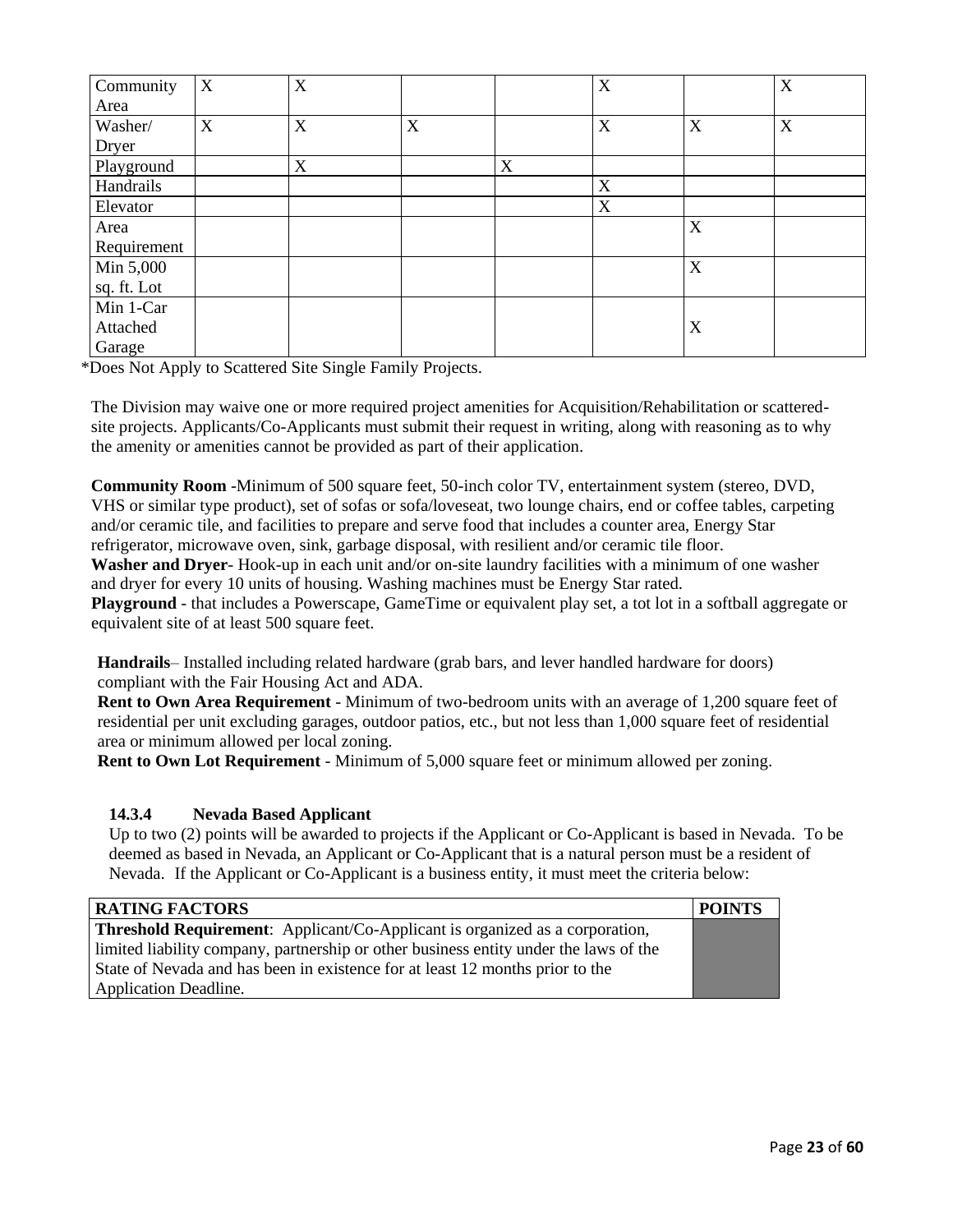| Applicant and/or Co-Applicant maintains an office in Nevada from which a general<br>partner, managing partner, manager, president, chief financial officer, chief operating<br>officer or other principal officer of the Applicant/Co-Applicant conducts business,<br><b>AND</b><br>Applicant and/or Co-Applicant maintains at least one employee or staff member at an<br>in-State office to ensure that a member of the general public may visit the office to<br>substantively discuss matters relating to the project with one of the persons identified<br>above as well as the project representative identified within the application. |  |
|------------------------------------------------------------------------------------------------------------------------------------------------------------------------------------------------------------------------------------------------------------------------------------------------------------------------------------------------------------------------------------------------------------------------------------------------------------------------------------------------------------------------------------------------------------------------------------------------------------------------------------------------|--|
| <b>MAXIMUM NEVADA BASED APPLICANT POINTS</b>                                                                                                                                                                                                                                                                                                                                                                                                                                                                                                                                                                                                   |  |

# **14.3.5 Reserved.**

## **14.3.6 Affordability Period.**

Applications will receive one point for each additional 5- year period of affordability, not to exceed 50 years.

| RATING FACTOR                                         | <b>POINTS</b> |
|-------------------------------------------------------|---------------|
| One point for each 5 years of extended affordability. |               |
| MAXIMUM AFFORDABILITY PERIOD POINTS                   |               |

## **14.3.7 Water Efficiency of Landscape Design.**

| <b>RATING FACTOR</b>                                                                | POINTS |
|-------------------------------------------------------------------------------------|--------|
| Verification from an architect or landscape architect of at least 75% desert and/or |        |
| xeriscape landscaping.                                                              |        |
| <b>MAXIMUM LANDSCAPING DESIGN POINTS</b>                                            |        |

## **14.3.8 Historical Character.**

| <b>RATING FACTOR</b>                                                                                                                                                                                                                                                                                |  |
|-----------------------------------------------------------------------------------------------------------------------------------------------------------------------------------------------------------------------------------------------------------------------------------------------------|--|
| Project contributes to historic preservation as determined by the Nevada State Historic<br>Preservation Office (SHPO) by adapting and/or renovating properties listed in the<br>National or State Historic Register of Historic Places. Must submit a letter from the<br>SHPO indicating the above. |  |
| <b>MAXIMUM HISTORIC CHARACTER POINTS</b>                                                                                                                                                                                                                                                            |  |

## **14.3.9 Smart Designs.**

Applicant/Co-Applicants must provide specific verifiable documentation for all points claimed, including pictures with referenced landmarks and/or legible signs indicating bike and pedestrian paths for points if there is no official documentation on a map or website.

| <b>RATING FACTORS</b>                                                                                                                                                                                                                                                                                                                           | <b>POINTS</b> |
|-------------------------------------------------------------------------------------------------------------------------------------------------------------------------------------------------------------------------------------------------------------------------------------------------------------------------------------------------|---------------|
| A Site Location $-$ Up to five points will be awarded.                                                                                                                                                                                                                                                                                          |               |
| 1) The site (or designated center of scattered-site projects) is within 1/4 mile of at least<br>three of the following: grocery, pharmacy, bank, school, day care, parks,<br>community centers, medical facilities, library, place of worship, post office<br>(proximity to day care facilities is not applicable for Senior Housing projects). | 2             |
| 2) The site (or designated center of scattered-site projects) is within 1/4 mile of a                                                                                                                                                                                                                                                           |               |
| designated pedestrian/bicycle path aside from sidewalks.                                                                                                                                                                                                                                                                                        |               |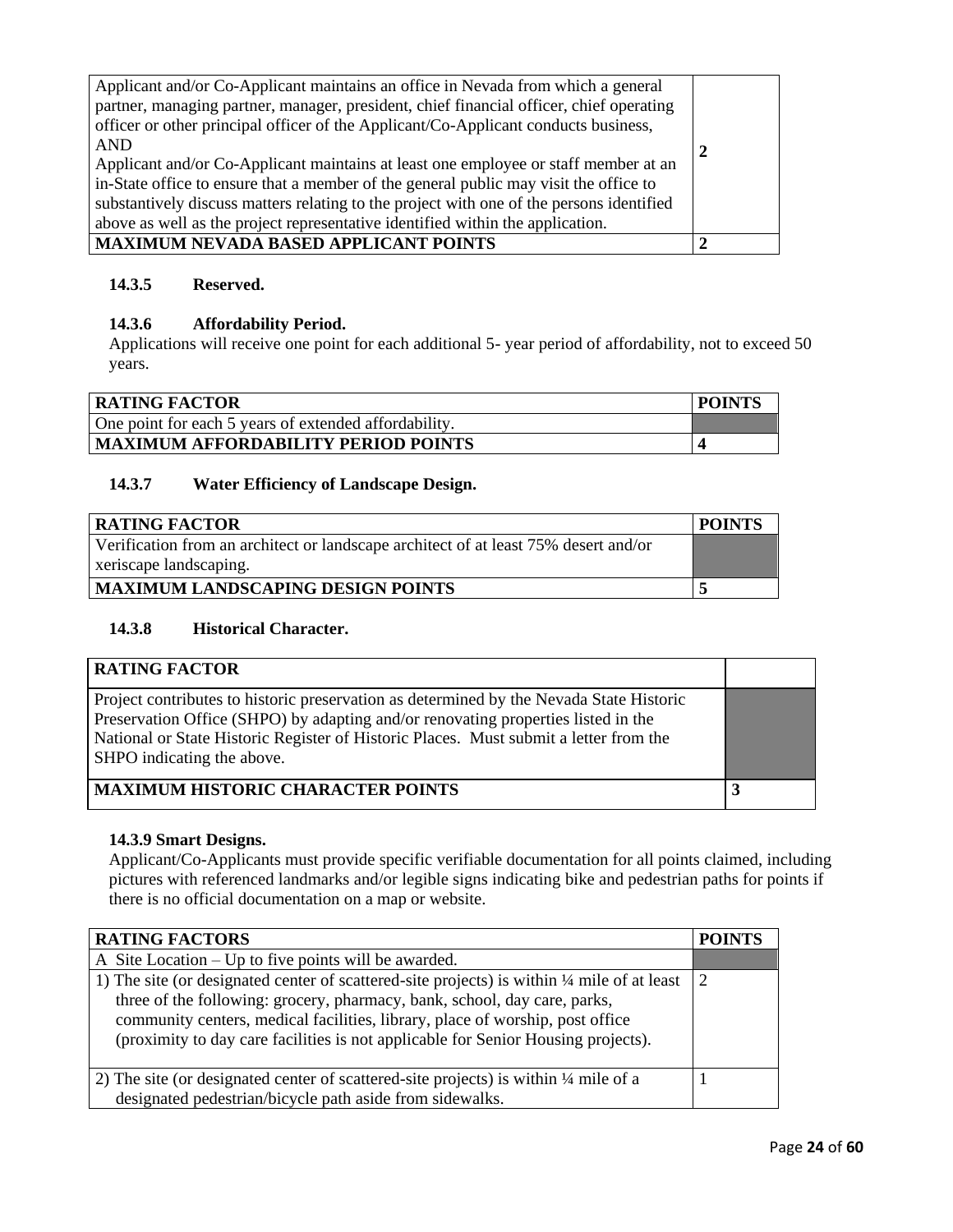| <b>Clark and Washoe Counties:</b>                                                                     | $\mathbf{1}$   |
|-------------------------------------------------------------------------------------------------------|----------------|
| 3) Within 0.25 miles of a bus stop with service beginning no later than 7:00AM and                    |                |
| ending no earlier than 7:00 pm, Monday through Friday. or school bus stop                             |                |
| (school bus stop is not applicable for Senior Housing projects).                                      |                |
| ΩR                                                                                                    |                |
| <b>Other Counties</b>                                                                                 |                |
| The site is within $\frac{1}{2}$ mile of a local transit route or school bus stop (school bus stop is |                |
| not applicable for Senior Housing projects)                                                           |                |
| 4) Project is USDA funded                                                                             | 6              |
|                                                                                                       |                |
| A The installation of renewable energy sources (e.g., photovoltaics, wind                             | 2/4/6/8        |
| power) that offset the project's total estimated electricity demand by:                               |                |
| • Demand is at least 5% (2 points),                                                                   |                |
| • Demand is $> 5\%$ and $\leq 12.5\%$ (4 points),                                                     |                |
| • Demand is $> 12.5\%$ and $\leq 20\%$ (6 points),                                                    |                |
| • Demand is $> 20\%$ (8 points).                                                                      |                |
|                                                                                                       |                |
| Application must contain a report by an electrical engineer detailing the project's                   |                |
| projected energy demand and a plan for installing enough renewable energy to                          |                |
| produce the percentage offset.                                                                        |                |
| B Foam board wall sheathing used on exterior walls (minimum R-4 nominal in                            | $\overline{2}$ |
| southern Nevada and R-5 nominal in northern Nevada) or blow- in/spray                                 |                |
| fiberglass, cellulose or foam wall insulation.                                                        |                |
| C Structural insulated panels (SIPs) or insulated concrete forms.                                     | $\overline{2}$ |
| D                                                                                                     | 1/2            |
| Energy Star water heaters: gas, tankless condensing, or solar. (1 Point)                              |                |
|                                                                                                       |                |
| Energy Star water heaters: Electric Heat Pump (2 points)                                              |                |
|                                                                                                       |                |
| Commercial water heaters or boilers: For appliances with a thermal efficiency of                      |                |
| 94% or higher (1 Point)                                                                               |                |
|                                                                                                       |                |
| The appliances must conform to Division Energy Standards and be approved by                           |                |
| ERH West within 60 days of application (send requests no later than 14 days prior                     |                |
| to the application deadline) Applications must include the exact specifications,                      |                |
| make and model and the approval response.                                                             |                |
|                                                                                                       |                |
| <b>MAXIMUM SMART DESIGN POINTS</b>                                                                    | 16             |
|                                                                                                       |                |

# **14.3.10 Superior Project.**

| <b>RATING FACTORS</b>                                                                | <b>POINTS</b> |
|--------------------------------------------------------------------------------------|---------------|
| A. The project with the lowest amount of LIHTCs requested per person receives 4      | 4/2           |
| points; the second lowest receives 2 points. The 4/2 points is available to only     |               |
| two projects each in the regions of Clark County, Washoe County and Other            |               |
| counties. The calculation involves multiplying 1.5 persons per bedroom $x \neq 0$ of |               |
| bedrooms (1.0 person per studio) and dividing the total number of people into the    |               |
| amount of LIHTCs.                                                                    |               |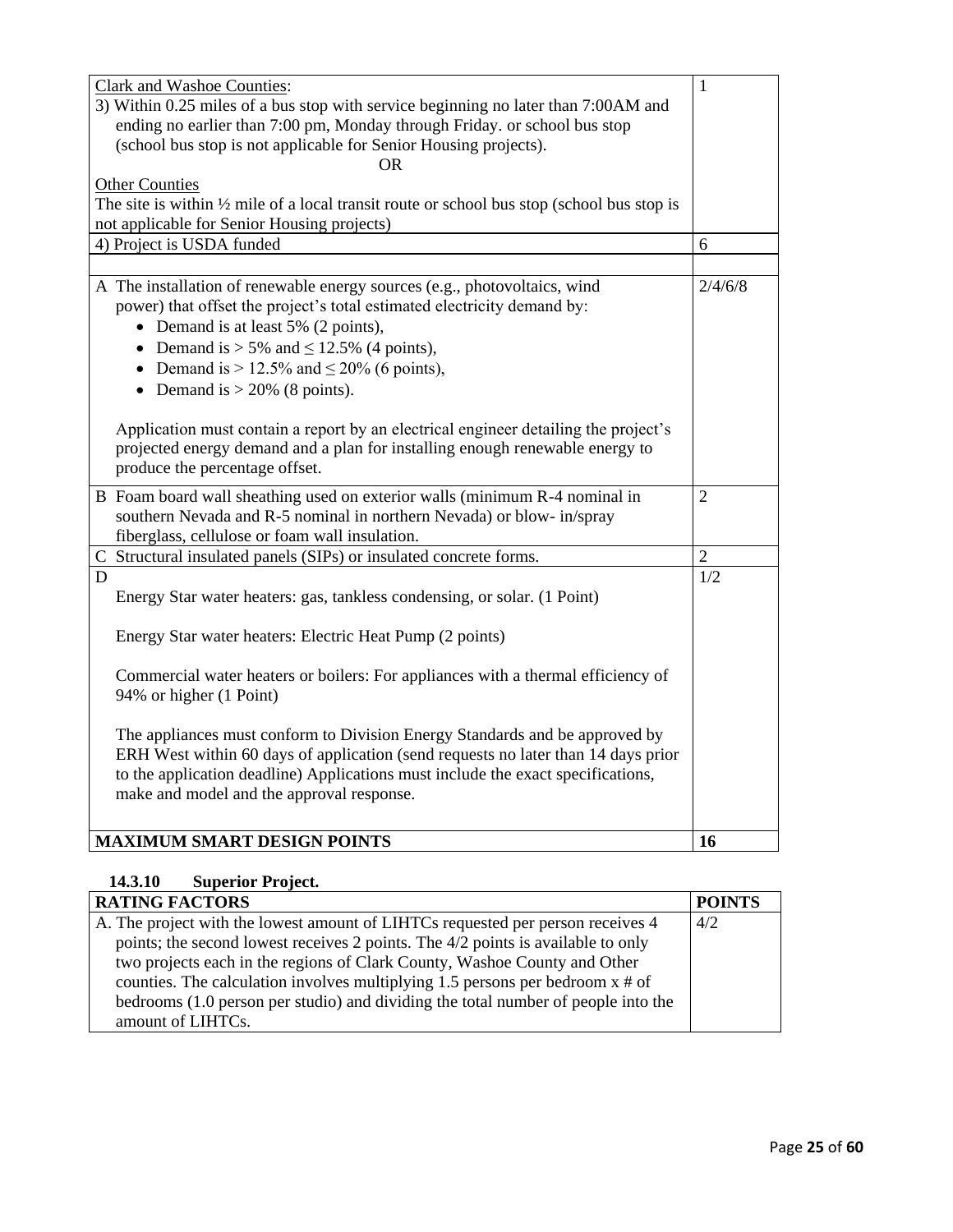|                                                    | B. Total development cost per unit, excluding land costs: | From 0    |
|----------------------------------------------------|-----------------------------------------------------------|-----------|
| <b>Clark County</b>                                |                                                           | Up to $a$ |
| New Construction (All Projects)                    |                                                           | maximum   |
| \$199,500 or lower                                 | 8 points                                                  | of 8      |
| \$199,501 to\$204,500                              | 6 points                                                  |           |
| \$204,501 to \$209,500                             | 4 points                                                  |           |
| \$209,501 to \$214,500                             | 1 point                                                   |           |
| <b>OR</b>                                          |                                                           |           |
| Acquisition/rehab projects (All Projects)          |                                                           |           |
| \$130,000 or lower                                 | 8 points                                                  |           |
| \$130,001-\$135,000                                | 6 points                                                  |           |
| \$135,001-\$140,000                                | 4 points                                                  |           |
| \$140,001-\$145,000                                | 1 point                                                   |           |
| <b>OR</b>                                          |                                                           |           |
| <b>New Construction (Projects for individuals)</b> |                                                           |           |
| \$178,500 or lower                                 | 8 points                                                  |           |
| \$178,501 to \$183,500                             | 6 points                                                  |           |
| \$183,501 to\$188,500                              | 4 points                                                  |           |
| \$188,501 to \$193,500                             | 1 point                                                   |           |
|                                                    |                                                           |           |
| All other counties                                 |                                                           |           |
| <b>New Construction (All Projects)</b>             |                                                           |           |
| \$231,000 or lower                                 | 8 points                                                  |           |
| \$231,001 to\$236,000                              | 6 points                                                  |           |
| \$236,001 to \$241,000                             | 4 points                                                  |           |
| \$241,001 to \$246,000                             | 1 point                                                   |           |
| <b>OR</b>                                          |                                                           |           |
| Acquisition/rehab projects (All Projects)          |                                                           |           |
| \$150,000 or lower                                 | 8 points                                                  |           |
| \$150,001-\$155,000                                | 6 points                                                  |           |
| \$155,001-\$160,000                                | 4 points                                                  |           |
| \$160,001-\$165,000                                | 1 point                                                   |           |
| <b>OR</b>                                          |                                                           |           |
| New Construction (Projects for individuals)        |                                                           |           |
| \$215,250 or lower                                 | 8 points                                                  |           |
| \$215,251 to \$220,250 6 points                    |                                                           |           |
| \$220,251 to \$225,250                             | 4 points                                                  |           |
| \$225,251 to \$230,250                             | 1 point                                                   |           |
|                                                    |                                                           |           |
| <b>New Construction (Indian housing)</b>           |                                                           |           |
| \$330,000 or lower                                 | 8 points                                                  |           |
| \$330,001 to \$335,000                             | 6 points                                                  |           |
| \$335,001 to \$340,000                             | 4 points                                                  |           |
| \$340,001 to \$345,000                             | 1 point                                                   |           |
|                                                    |                                                           |           |
|                                                    |                                                           |           |
|                                                    |                                                           |           |
|                                                    |                                                           |           |
|                                                    |                                                           |           |
|                                                    |                                                           |           |
|                                                    |                                                           |           |
|                                                    |                                                           |           |
|                                                    |                                                           |           |
|                                                    |                                                           |           |
|                                                    |                                                           | P         |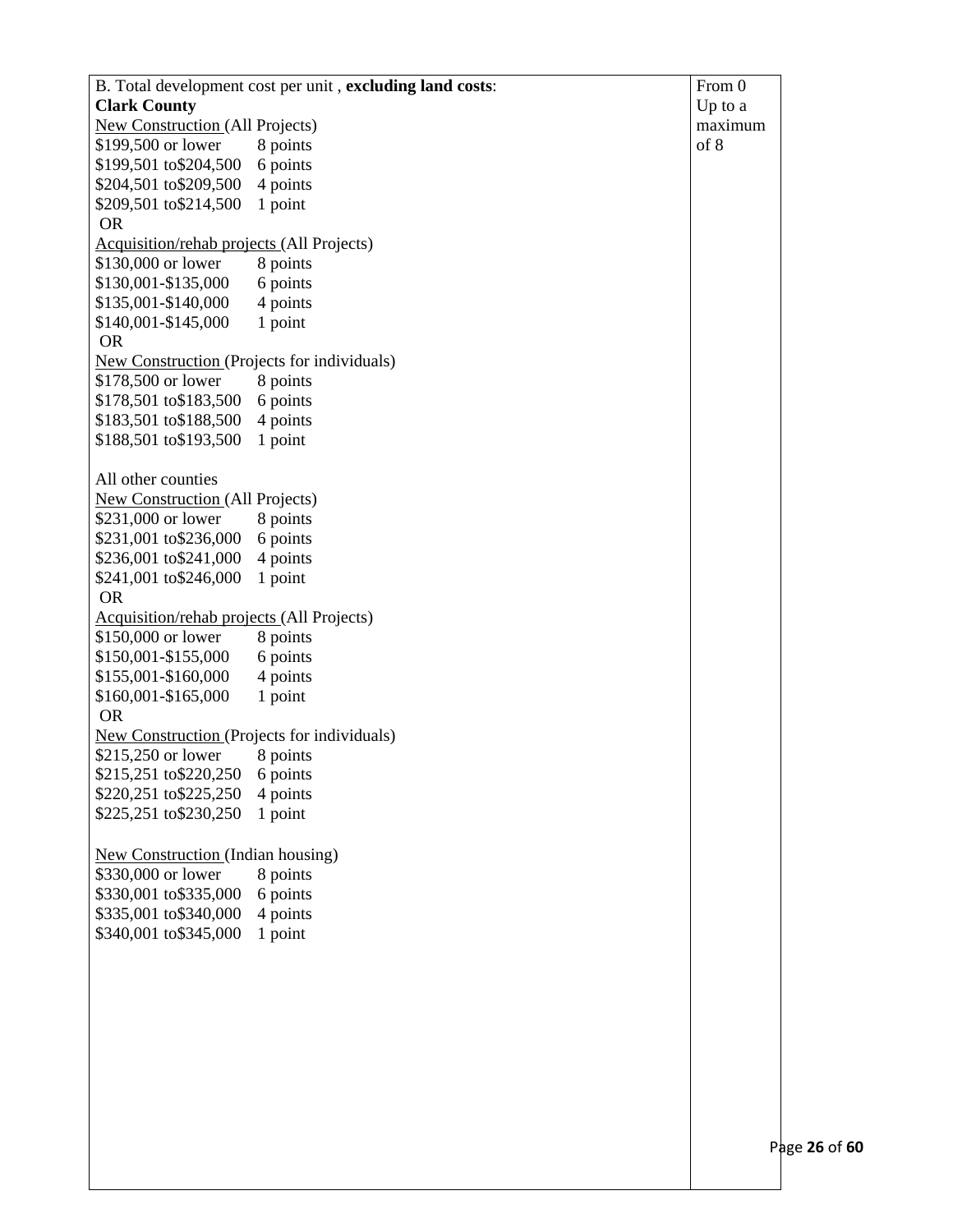| C. Project includes the acquisition/rehabilitation of a foreclosed, vacant, or<br>abandoned building, or the reuse/conversion of an existing non-residential building. |                |
|------------------------------------------------------------------------------------------------------------------------------------------------------------------------|----------------|
|                                                                                                                                                                        |                |
| D. Project includes the preservation of existing LIHTC units—excluding USDA-                                                                                           | $\overline{2}$ |
| RD projects.                                                                                                                                                           |                |
| E. Any preservation project with a letter of support from the USDA-RD office.                                                                                          | 5              |
|                                                                                                                                                                        |                |
| F. At least 25% of the units receiving Project Based Rental Assistance (verified by                                                                                    | 2              |
| a Housing Assistance Payment Contract)                                                                                                                                 |                |
| G. Project Sponsor will pay electric, gas, and heating and/or cooling utility                                                                                          | $\overline{2}$ |
| charges.                                                                                                                                                               |                |
| H. New Construction developments in Clark County with a minimum of 60 units                                                                                            | 5              |
| and 40 units in remaining counties.                                                                                                                                    |                |
| <b>MAXIMUM SUPERIOR PROJECT POINTS</b>                                                                                                                                 | 21             |

## **14.4 Special Scoring Factors.**

#### **14.4.1 Low Rent Targeting.**

Points will be awarded by multiplying the percentage of the total restricted units within each level(s) by the rent income level percentage.

For example:

|                        | <b>PROJECT ONE</b> | <b>PROJECT TWO</b>       | <b>PROJECT THREE</b>       |
|------------------------|--------------------|--------------------------|----------------------------|
| <b>NUMBER OF</b>       | 40                 | 40                       | 52                         |
| <b>UNITS</b>           |                    |                          |                            |
| <b>DISTRIBUTION OF</b> | All with 40% rents | 15 with 40% rents        | All with 45%               |
| <b>UNIT RENTS</b>      |                    | 25 with 45% rents        |                            |
| <b>SCORING</b>         | $100\% \times .40$ | 37.5% x $.40 = .15$ plus | $100\% \times .45 = .4500$ |
|                        |                    | 62.5% x $.45 = .2813$    |                            |
| <b>SCORE</b>           |                    | .4313                    | .4500                      |

## A. All Projects except Rent to Own

| <b>RATING FACTORS</b>         | <b>POINTS</b> |
|-------------------------------|---------------|
| (Weighted Average Rent Level) |               |
| $<$ 40%                       | n             |
| 40% and $\langle 42\%$        |               |
| 42% and $\langle 45\%$        |               |
| 45% and $<$ 50%               |               |
| <b>MAXIMUM</b>                | O             |
|                               |               |

## B. Rent to Own Projects Only

| <b>RATING FACTORS</b>                                                              | <b>POINTS</b> |
|------------------------------------------------------------------------------------|---------------|
| $60\%$ - 100% of units at 60% income rent level or below.                          |               |
| $>60\%$ - Projects with less than 100% of units at 60% income rent level or below. |               |
| <b>MAXIMUM</b>                                                                     |               |
|                                                                                    |               |

## **14.4.2 Low-Income Targeting.**

Two (2) points for a signed letter agreeing to restrict rents/and incomes to not exceed the 50% limit for all LIHTC units (Project Sponsors may still opt for the 40/60 set aside).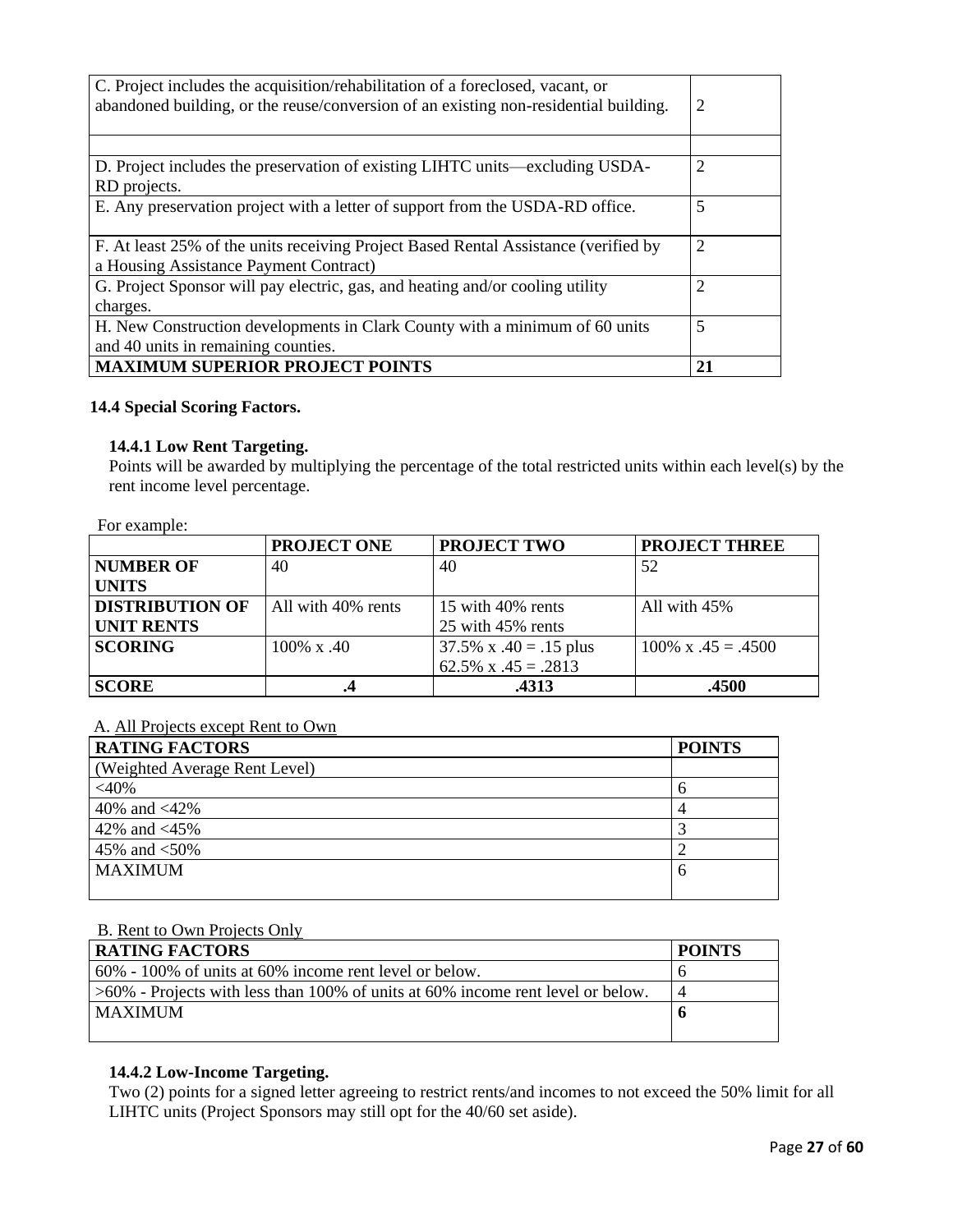## **14.4.3 Supportive Services.**

A maximum of six (6) points based on the number of supportive services provided to tenants. The Applicant/Co-Applicant must document how the service will be provided and paid for. The service must be available with no mandatory fees to all tenants for the times stated below and provided by the Project Sponsor using project/organizational resources or through a signed contractual agreement. The Project Sponsor must ensure the service provision for the initial 15-year compliance period, not allow more than a 30-day gap in provision, and notify the Division within 7 days of the termination of agreements/contracts.

| <b>RATING FACTORS</b>                                                                                                                                                                                                                                                                                                                 | <b>POINTS</b>  |
|---------------------------------------------------------------------------------------------------------------------------------------------------------------------------------------------------------------------------------------------------------------------------------------------------------------------------------------|----------------|
| A. On-site van service with minimum two - day per week operating schedule.                                                                                                                                                                                                                                                            |                |
| B. On-site service coordinator for minimum 10 hours per week (in an on-site<br>office).                                                                                                                                                                                                                                               | 2              |
| C. On-site service coordinator for minimum 20 hours per week (in an on-site<br>office).                                                                                                                                                                                                                                               | $\overline{4}$ |
| Submission of a Memorandum of Understanding (MOU) from service providers<br>(case management/job training, counseling, continuing education, childcare, etc.).<br>Service provider must show a minimum of 3 years of experience; and MOU must be<br>signed by Sponsor/provider. Minimum of 15 hours/week at the site (on site office) | $\overline{4}$ |
| <b>MAXIMUM SUPPORTIVE SERVICES POINTS</b>                                                                                                                                                                                                                                                                                             | h              |

## **14.4.4 Lowest Developer Fees.**

One point for each 1% reduction in developer fee (taken to two decimal places and not rounded up or down), up to a maximum of five, based on figures provided in the application.

| <b>RATING FACTORS</b> | <b>POINTS</b> |
|-----------------------|---------------|
| A. Less than $11\%$   | 5             |
| B. 11.0% to 11.99%    |               |
| C. 12.0% to 12.99%    | 3             |
| D 13.0% to 13.99%     | 2             |
| E 14.0% to 14.99%     |               |
| $F. > 15\%$           |               |

## **14.4.5 Low Contractor Fee**

One point for each 1% reduction in Contractor Fees, up to a maximum of three, based on figures provided in the application. Contractor Fee includes the builder's/contractor's profit, overhead and general requirements

The amount of the Contractor Fee may increase later as long as it does not deviate from the percentage claimed in the original application (carried to three decimal places).

| <b>RATING FACTORS</b> | <b>POINTS</b> |
|-----------------------|---------------|
| Less than $12\%$      |               |
| 12 % to 12.99         |               |
| 13 % to 13.99         |               |
| >14                   |               |

# **14.4.6 Affordable Housing Incentive.**

Applications can meet three factors below individually or collectively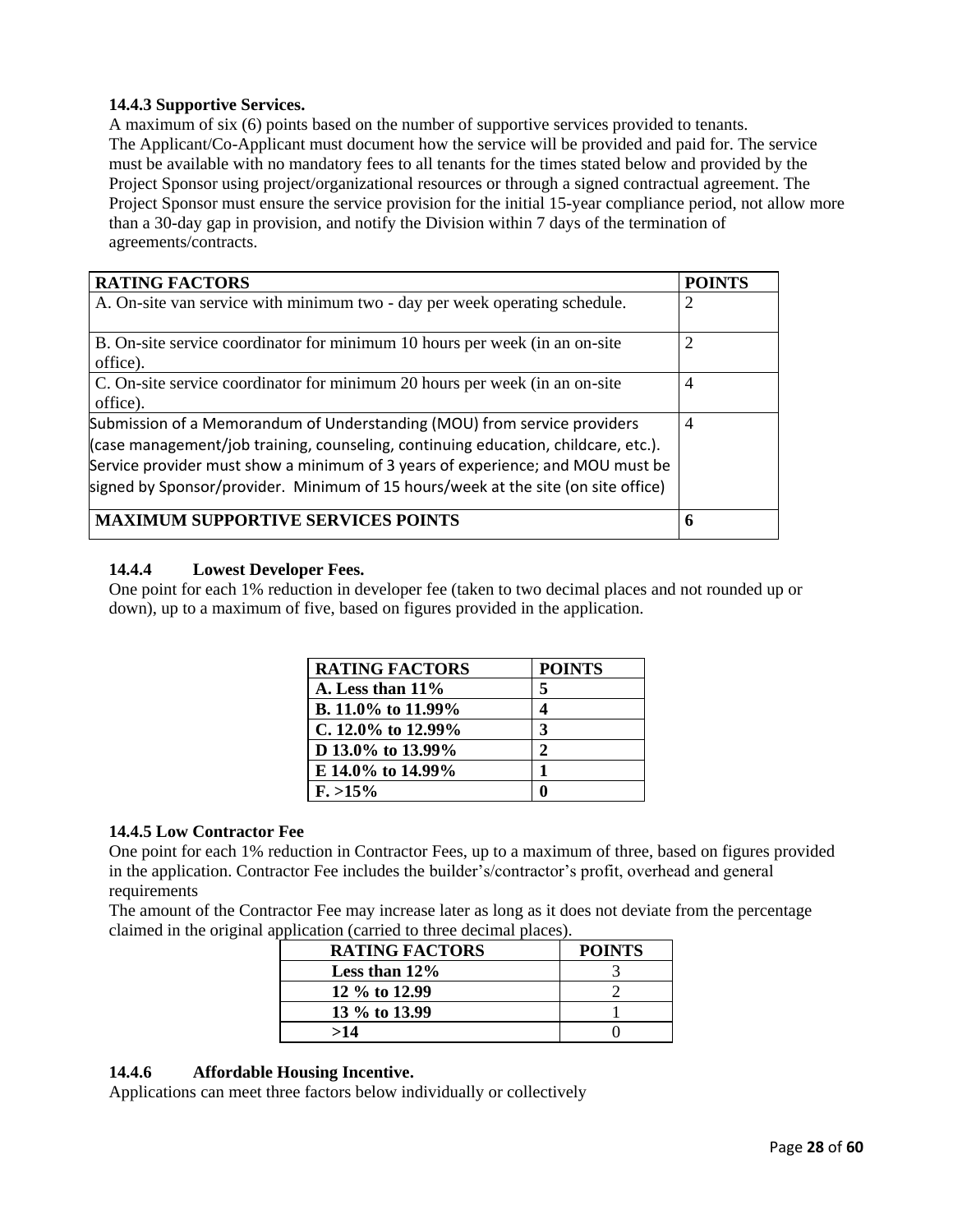| <b>RATING FACTORS</b>                                                                         | <b>POINTS</b> |
|-----------------------------------------------------------------------------------------------|---------------|
| A. An arm's length transfer of real estate to the Applicant/Co-Applicants for a nominal       | 3/2/1         |
| cost.                                                                                         |               |
| Price is $> 10$ and $\leq 15\%$ of FMV = 1 point                                              |               |
| Price is $> 5\%$ and $\leq 10\%$ of FMV = 2 points                                            |               |
| Price is $> $1\%$ and $\leq 5\%$ of FMV = 3 point                                             |               |
| B. Funding sources are limited to:                                                            | 5/3/1         |
| 1) The local PHA                                                                              |               |
| 2) Community Development Block Grant (CDBG)                                                   |               |
| 3) HUD 202, 811 or USDA-RD 515                                                                |               |
| 4) Federal Home Loan Bank Affordable Housing Program (AHP)                                    |               |
| 5) Established local government housing development funds (i.e., HOME, LIHTF,                 |               |
| NHTF, or RDA)                                                                                 |               |
| 6) Bureau of Indian Affairs, Tribal Housing Authority/Tribal Housing Dept., Indian            |               |
| Community Development Block Grant (ICDBG) program funds, NAHASDA, or IHBG                     |               |
| (Indian Housing only)                                                                         |               |
| 7) Third Party (non-related) and non-mortgage funds or grants.                                |               |
| $>20.01\%$ of total project costs = 5 points,                                                 |               |
| 5.01% to 20.00% of total project cost = 3 points, 5.00% or less of total                      |               |
| project cost $= 1$ point.                                                                     |               |
| (taken to two decimal places and not rounded up or down)                                      |               |
| Other sources of funding may qualify provided they are approved in writing in advance by      |               |
| the Division (approval of a particular source in prior years does not meet this requirement). |               |
| Applications must include a letter of commitment or interest from the funding source(s).      |               |
|                                                                                               |               |
| <b>MAXIMUM AFFORDABLE HOUSING INCENTIVE POINTS</b>                                            | 8             |

# **14.5 Tie Breakers.**

In the event that one or more applications in the same Set-Aside Account receives an identical number of points, the Division will break the tie by determining the most efficient use by dividing the gross ten-year total amount of LIHTCs by the Total Project Costs. The project with the lowest percentage to two decimal places will win the tie break. If the above fails to break the tie, the Division will conduct a lottery pursuant to NAC 319.990.

Example:

- 1) Tax-Credit request = \$8,000,000 (\$800,000 TC request x 10 years)
- 2) Total Project Cost =  $$10,000,000$
- 3) Tie Breaker ratio = 80.00%

This project would beat a project requiring a 90% TC/TPC ratio

# **14.6 Compliance History Points.**

An application may lose five points instead of being ineligible based on outstanding compliance violations.

## **14.7 Scoring Appeal Process.**

The Division will send preliminary scoring letters; Applicants have ten business days to sign and return the letter or Applicants may appeal their score pursuant to NAC 319.984. Failure to file a timely appeal constitutes a waiver of the right to an appeal.

## **PROJECT DEVELOPMENT INFORMATION**

## **SECTION 15 OPERATING EXPENSES**

The Division may request a written justification for Applications with operating expenses higher than \$450 per unit/month.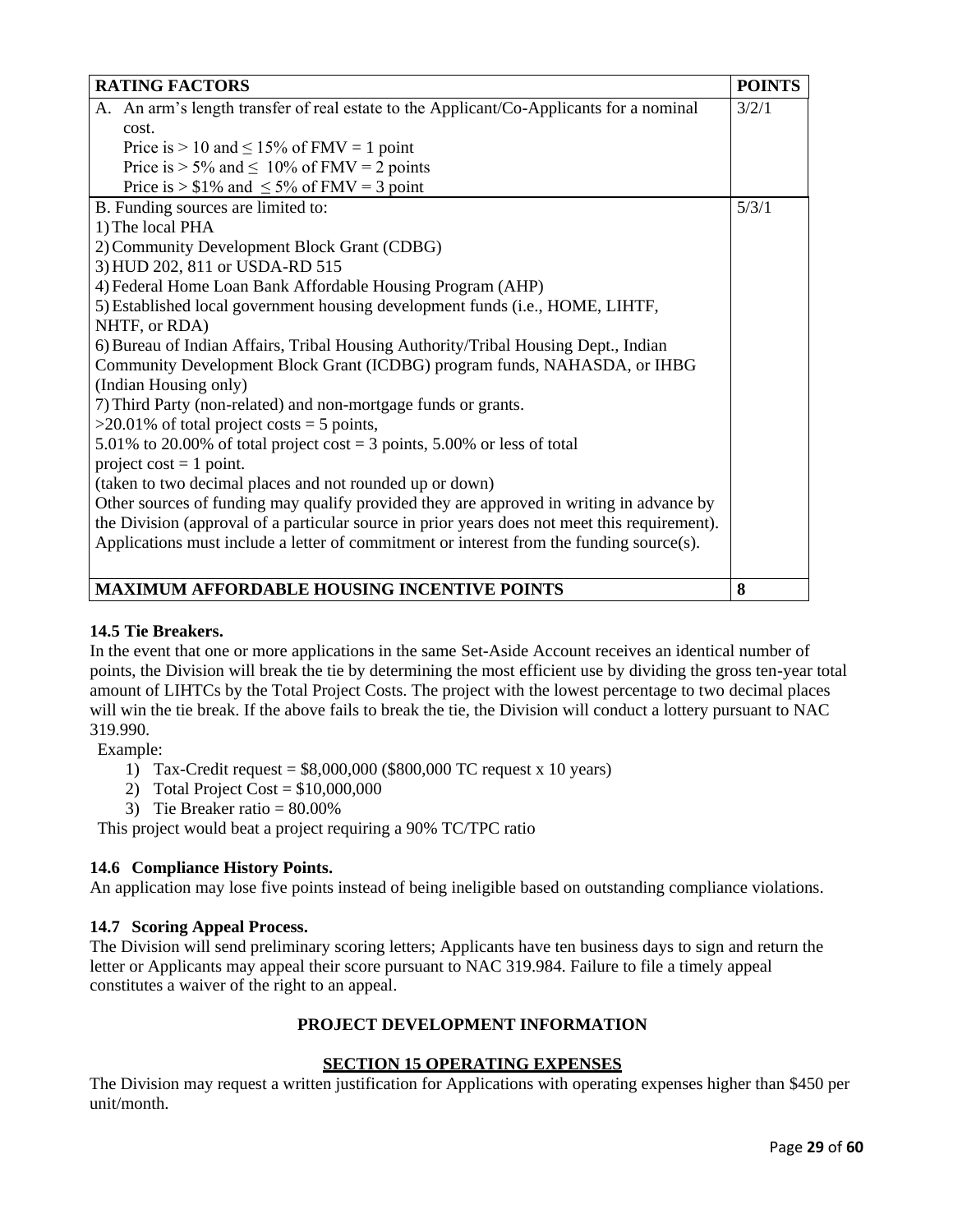# **SECTION 16 ESTIMATION OF UTILITY ALLOWANCE**

Applicant/Co-Applicants must estimate the amount of utility allowance by providing a survey of actual utilities being paid in the area or, with Division approval, either use the HUD Utility Model or an alternate method. Surveys must: (1) have been conducted within 12 months of the application; (2) use units within 10% of the square footage located within a radius of 50 miles from the proposed project location; (3) include a sample size of at least 10 units; (4) use the same energy source as proposed for the project; and (5) include the address and square footage of each unit surveyed.

# **SECTION 17 ELIGIBLE BASIS BOOST**

Applicant/Co-Applicants with projects located in Difficult Development Areas (DDA), Qualified Census Tracts (QCT) or meeting any of the following criteria are authorized to utilize 130% of eligible basis:

- Other Counties category,
- located within an Opportunity Zone or outside a CDBG-eligible Census Tract
- USDA-RD Set-Aside,
- Special Needs,
- Have deferred at least 30% of the developer fee.
- **High** and **moderate** income statewide census tracts per the Federal Financial Institutions Examination Council<https://www.ffiec.gov/census/>

## **SECTION 18 TAX CREDIT AWARDS AND POST AWARD PROCESS**

## **18.1 Project Cap/Maximum Reservation.**

- 1. The Division will not award more than \$1,250,000 in 9% LIHTCs (the "Maximum Allocation") to any one Applicant, whether they are applying solely for their own project or are a party to multiple applications. For the purposes of this limit, the term "Applicant" includes the Applicant, Co-Applicant, and any affiliate of either.
- 2. The Division's determination of the Maximum Allocation will include, but not be limited to, how the Developer Fee is split, who is being paid consulting fees, and who is authorized to make decisions as, or on behalf of, the Applicant/Co-Applicants and proposed Project Sponsor(s). All entities including, but not limited to, the Sponsor, Applicant, Consultant, Equity Investors, and other Project Participants must disclose the portion of consulting and development fees they are being paid as part of the application.
- 3. There is a \$1,250,000 per developer cap for the 2022 QAP allocation. However, in the event the number of credits exceeds the number of applications receiving credits, the Division will consider funding an additional application from a sponsor in the 2022 allocation round. If the amount remaining is insufficient to fully fund the additional application, the Division may consider filling the gap with a forward commitment of 2023 credits. If 2 or more additional applications are received, the project requiring no forward commitment, or the lessor amount of forward committed 2023 credits will be funded. Sponsors, therefore, may submit 2 or more applications in 2022 in consideration of this change.
- 4. This section applies to current year applications and does not include additional LIHTC requests.

#### **18.2 Reserved.**

## **18.3 Tax Credit Return.**

The Applicant/Co-Applicant may voluntarily return LIHTC awards before the notification of the Carryover Allocation on **Friday, November 4, 2022**. Project Sponsors returning an allocation after this date may be barred from participating in future LIHTC funding rounds.

#### **18.4 Conditional Reservation.**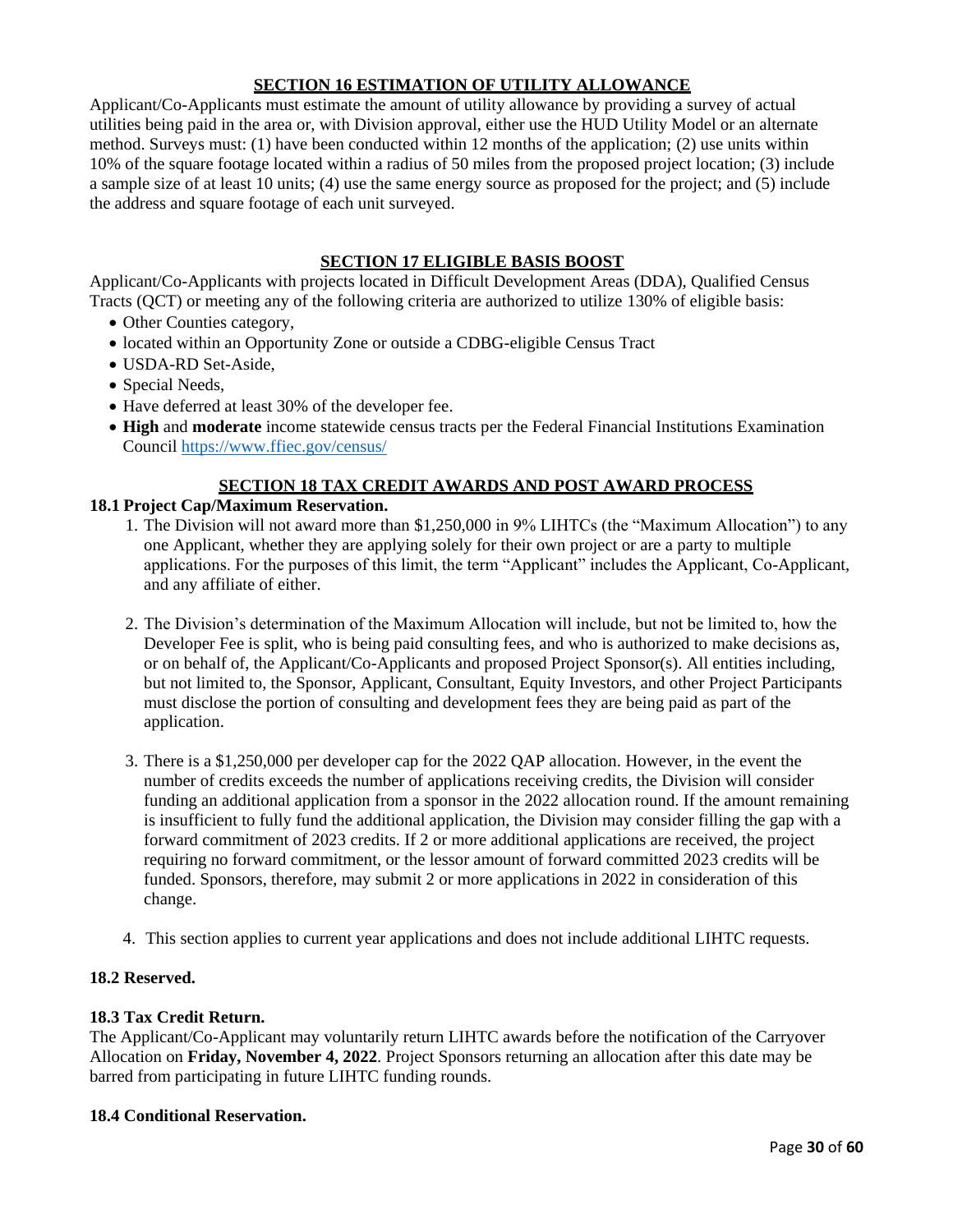The Division may award conditional reservations to projects with outstanding issues. Any project receiving a conditional reservation must cure all conditions by the deadline noted in the reservation letter or the reservation will be cancelled.

## **18.4 Ten Percent Test and Carryover Allocations.**

The 10% test deadline will be twelve months from the date of the Carryover Allocation. All information necessary for a Carryover Allocation must be sent to the Division's Carson City or Las Vegas office and received by 5:00 P.M., Friday, September 23, 2022:

- Payment of the Carryover fee of \$3,000.00
- An executed copy of the Declaration of Restrictive Covenants. The original must be recorded within 30 days of the issuance of the Carryover Letter or later if requested by the Applicant (but no later than closing).
- The physical address for each building in the project or the site legal description.
- The Federal Tax Identification Number of the sponsor/owner or partnership that will be used for reporting to the Internal Revenue Service.

The Project Sponsor must meet the 10% test by **November 3, 2023**. Project Sponsors must submit a quarterly construction status report of the project if requested by the Division.

## **18.5 The 270 Day rule.**

Pursuant to subsection 1 of NAC 319.981, each project must provide satisfactory proof of having closed within 270 days after the date the Division provides notice of the LIHTC reservation, including:

- Purchased and holds title in fee simple to the project site in the ownership entity's name.
- Entered into a written agreement with a contractor who is licensed in the State to begin construction.
- Holds all necessary preconstruction approvals required to proceed with construction, including a notice to proceed.
- Obtained adequate financing for the construction of the project.
- Executed a written commitment for a loan for permanent financing in an amount that ensures the project's financial feasibility.

A project that will not close within 270 days may request Division approval of a 45-day extension pursuant to subsection 2 of NAC 319.981 prior to the deadline.

Continued 45 day extensions beyond the initial request will be at NHD's discretion. NHD will make the final determination on terminating an LIHTC award based on an extended closing jeopardizing the 10% test or PIS requirement.

## **18.6 Declaration of Restricted Covenants (DRC).**

The Project Sponsor must record the DRC upon receipt of Carryover Allocation, or later if approved by the Division, but no later than closing.

## **18.7 Financial and Operations Reporting.**

Upon request by the Division, Project Sponsor will submit project information, including but not limited to the following: annual financials, operating costs, reserve status, occupancy, copies of balance sheets, income statements, operating and capital reserve statements, rent rolls, audited financial statements, a letter or note stating the final LIHTC pricing any legal notices, including notices of delinquency, foreclosure, loan demands, and liens, copies of all secured debt loan documents (including original and refinancing,)

# **SECTION 19 FINAL TAX ALLOCATIONS OF TAX CREDITS**

Once all of the buildings are placed in service, the Project Sponsor may request the IRS form(s) 8609 by providing the following information:

- 1) Final application with all source/uses/budget information updated.
- 2) CPA certification of costs, which the Division will consider as the true and correct document. The cost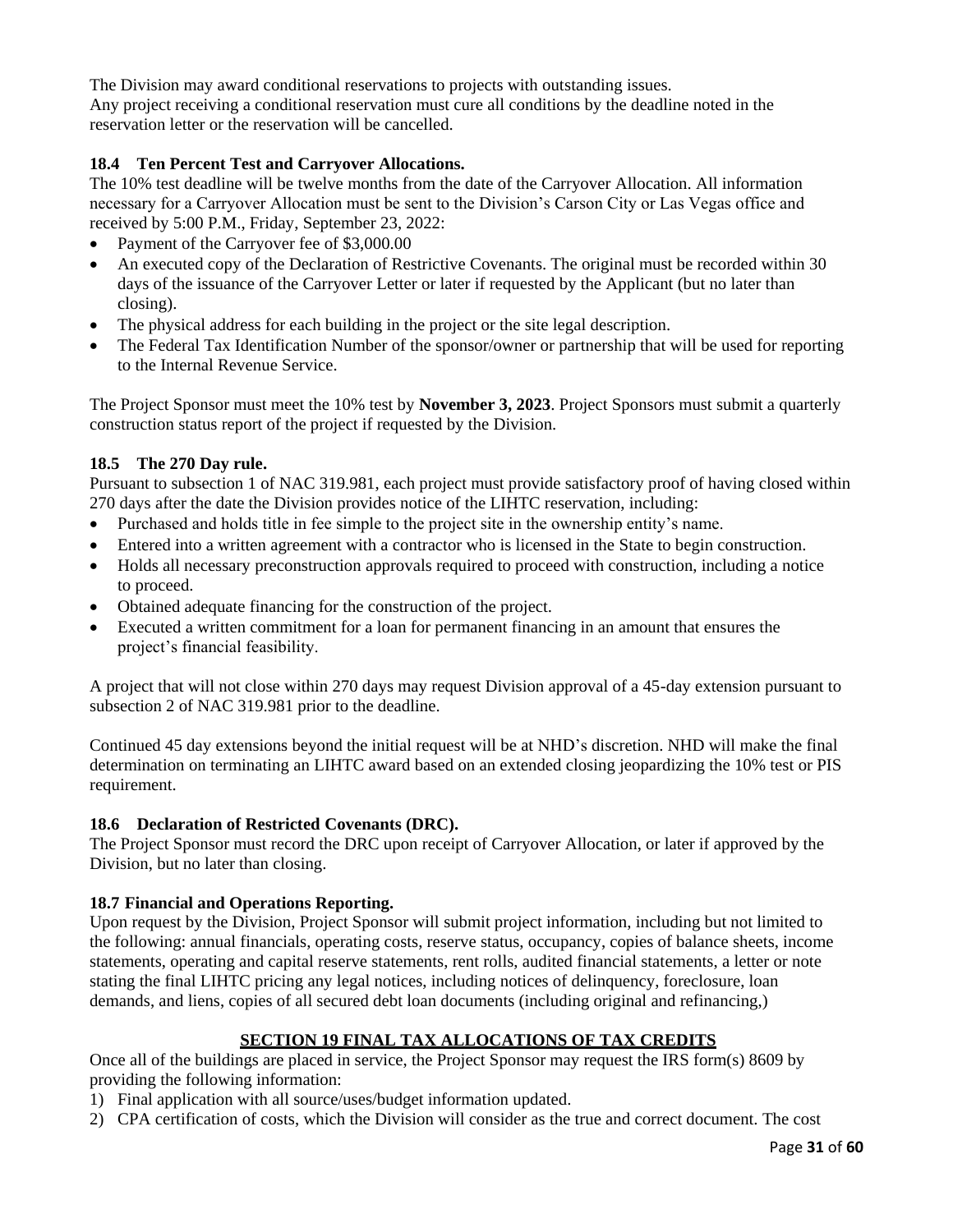breakdown must be submitted in a manner consistent with data input to the AOD/Emphasys forms.

- 3) Final energy analysis, inspection and payment. The inspection must indicate that all of the energy saving measures identified in the pre-energy analysis have been installed.
- 4) Comply with Section 48, Lease-Up Requirement, and timely curing of identified non-compliance.
- 5) Letter acknowledging project has met American with Disabilities Act (ADA) and Fair Housing accessibility design standards.

## **SECTION 20 TAX CREDIT MONITORING**

Project Sponsors must abide by the Division's *Low-Income Housing Tax Credit Compliance Policies and Procedures Manual*, incorporated herein by reference. Income Averaging Projects may be subject to additional scrutiny and by project definition standards

## **SECTION 21 FEES**

All fees paid to the Division are non-refundable.

#### A. Application Fee

The application fee is \$3,000 for both 9% LIHTC and 4% Bond projects. Bond projects are required to pay this fee upon submission of the application and 8609s.

B. Reservation Fee

A reservation fee equal to 9.5% of the Tax Credit reservation amount is payable at the time the Division reserves Tax Credits for the project. Non-profits that are not joint-venturing or in partnership with a forprofit Project Sponsor have the option of paying 4.75% no later than six months after the date of the reservation. This fee also applies to Bond projects requesting 4% credits. This fee is in addition to the Cost of Issuance fee(s). The reservation fee is due upon receipt of the reservation letter and must be paid within 14 days of the date of the reservation letter.

C. Carryover Allocation Fee

An administrative fee of \$3,000 for each Carryover Allocation.

D. Compliance Monitoring Fee

An annual fee of **\$45** for each low-income unit during the compliance period. The first payment is due when the project is placed in service and thereafter must be paid on or before January 31 of each year for the extended use period. The Division may adjust monitoring fees as necessary on a project-by-project basis. Income Averaging Projects may be subjected to higher annual compliance fees (\$60/\$70 per unit)

## E. Compliance Training Fee

A fee of **\$100** per person to attend the Division's annual LIHTC Compliance Training.

F. Compliance Monitoring Fee for Second Audit

The Division will charge an additional audit fee equal to the per unit monitoring fee for each unit/file that requires a second audit.

## G. Legal Fees

The Division shall be entitled to bill the Applicant/Co-Applicant or Project Sponsor, as applicable, for legal services at up to a rate of **\$300** per hour for issues with application and/or project.

The Division shall also be entitled to recover its attorney's fees, costs and expenses, including court reporter and transcription costs, in any appeal, litigation, arbitration, mediation or other proceeding arising from, as a result of, or pursuant to the 2022 QAP, and/or the resulting LIHTC allocation round, selection process or award determination process, regardless of who initiated or prevails in the litigation, arbitration, mediation or other proceeding.

## H. Energy Analysis Fees

The Project Sponsor will reimburse the Division **\$1,000** for pre- construction analysis and **\$250** per unit with a minimum of 15% of the project, plus mileage and per diem charges at the state rate. If additional testing is required, fees will be due at the time of the re-testing. The \$1,000 fee is due at time of energy analysis submission. The **\$250** per unit 15% fee is due when testing is completed.

I. Extension Fees

A fee of **\$3,000** to request for a 45-day extension to the 270 day closing requirement.

## J. Resubmission Fee

A fee equal to 75% of the initial application submission fee if an application was rejected in a previous round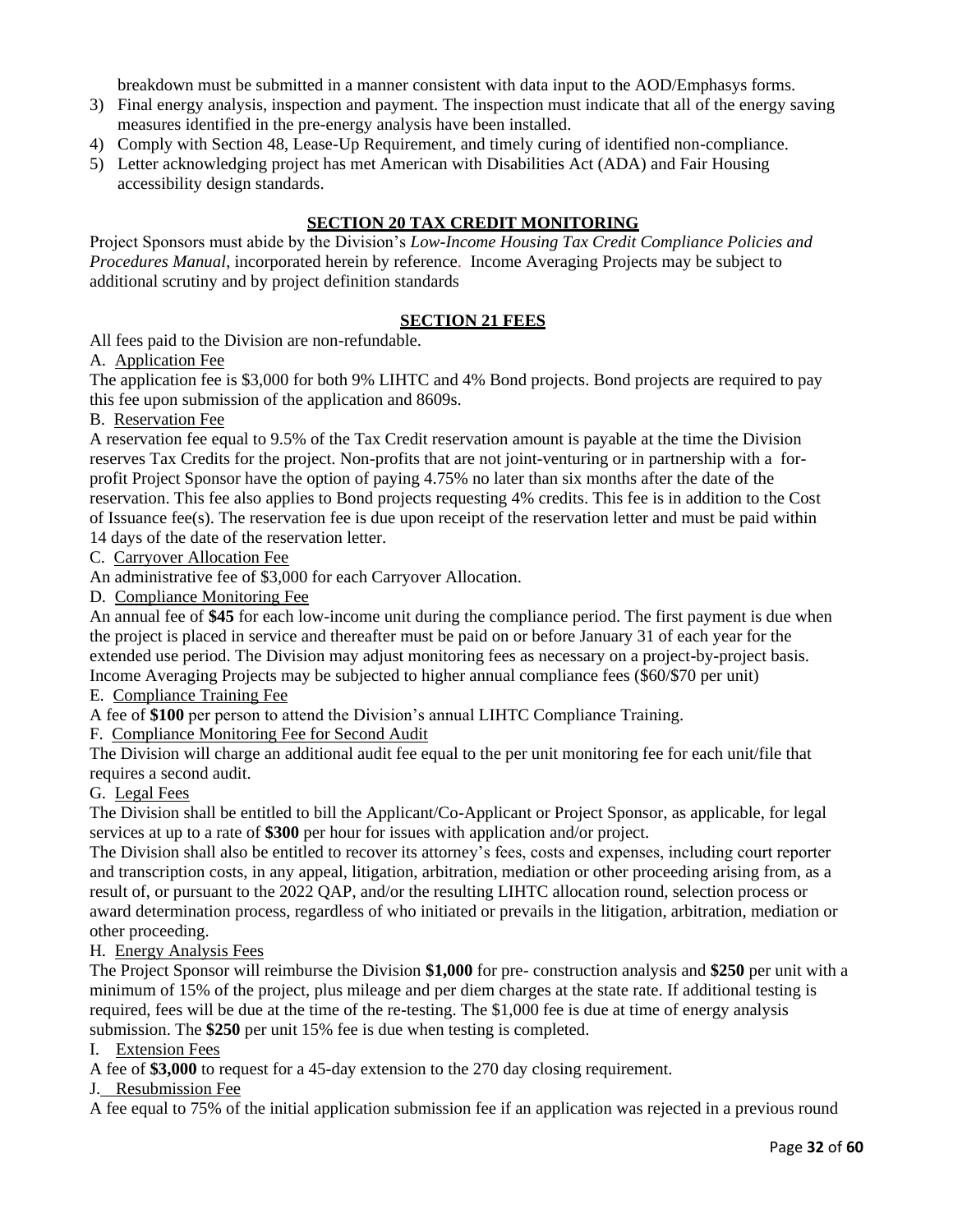or must be changed upon resubmission.

K. Project Changes

A **\$1,000** fee payment to request approval of any changes pursuant to Section 26 Changes to the Project.

# **SECTION 22 DEBARMENTS, REJECTIONS, POINT DEDUCTIONS**

The Division will reject any application that is included on the HUD, USDA or other federal, state or local Debarred or similar list. In such cases, the Applicant/Co-Applicants will forfeit all application and other fees paid.

In addition to the grounds set forth in NAC 319.974, the Division may reject an application or reduce the score by up to 10 points for the following circumstances:

- 1) The Application is incomplete.
- 2) The required materials were not submitted pursuant to the application deadline or within 5 business days of a request by the Division.
- 3) The Applicant--or any person who controls the Applicant, including a general partner, shareholder or member who controls or owns an interest in the Applicant of 25% or more, controlled a person of a previous Applicant or project sponsor:
	- who failed to complete a project in accordance with the application approved by the Division;
	- who has made a material misrepresentation to the Division concerning LIHTCs; or
	- has, as determined by the Division, knowingly and/or materially failed to comply with the Code or a declaration of restrictive covenants and conditions concerning a project.
- 4) Defaulted or failed to Complete Funding or Construction on a Tax-Exempt Bond Issue.
- 5) Defaulted under and/or failed to comply with any HOME, NHTF and/or LIHTC requirement.
- 6) Was involved with a LIHTC or Tax-Exempt Bond issue project which was lost to foreclosure or deed in lieu of foreclosure.
- 7) Made a misrepresentation, or provided false and misleading information, in any document submitted to the Division or provided any false or misleading information to the Division.
- 8) Was convicted of a felony, prosecuted or investigated for fraud or misrepresentation by any governmental agency or was investigated by the IRS for tax fraud or other Code violations.
- 9) Defaulted or failed to comply with any of the terms and conditions, including mandatory 15- year and extended compliance, on a Bond or LIHTC Project.
- 10) Fails to pay any mandated charges or fees to the Division, or any other governmental agency or authority.
- 11) Failed to place in service a LIHTC project awarded LIHTCs within the Code timelines.

# **SECTION 23 LEASE-UP REQUIREMENT**

Project Sponsors must contact the Division before the earlier of the first building being issued a Certificate of Occupancy or any lease-up. The Division will provide a mandatory orientation to Project Sponsors and onsite property managers.

# **SECTION 24 ANNUAL INCOME RE-CERTIFICATION**

Sponsors of 100% LIHTC projects must

- perform a complete income recertification upon first anniversary of tenancy, and
- thereafter ensure that all tenants annually complete an Alternate Certification form as prescribed by the Division.

The Project Sponsor must maintain a current Alternate Certification in each tenant file.

The Division may update its regulations concerning tenant annual recertification with at least 15 days' notice. Additionally, the Division may require annual tenant income recertification at properties where gross negligence or non-compliance has been found.

# **SECTION 25 TAX EXEMPT BOND PROGRAM**

Applicants/Co-Applicants with Tax Exempt Bond Financed Projects must also meet all of the requirements of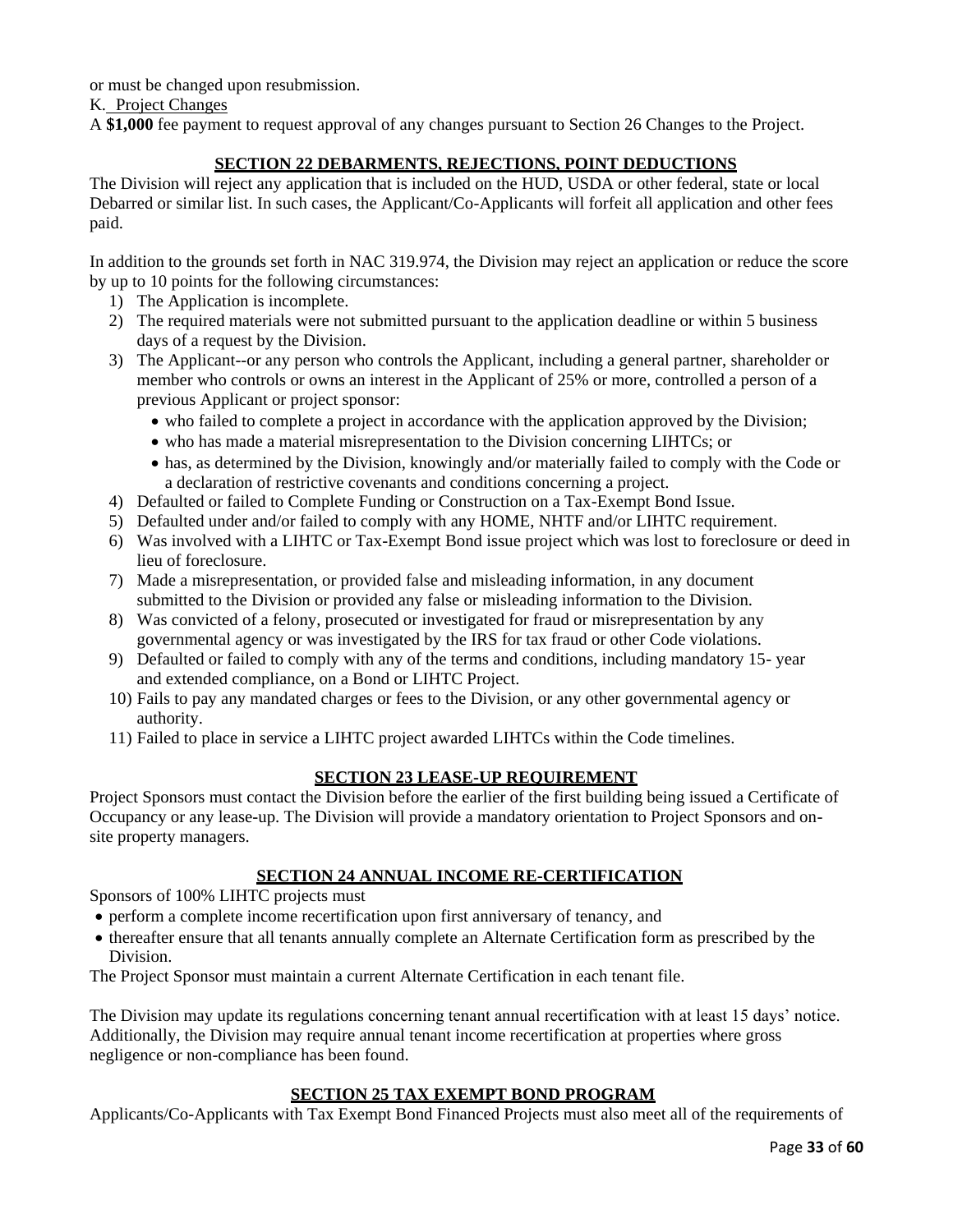the Division's Tax Exempt Bond Financing program requirements, as same may be amended.

Tax Exempt Bond applications must include evidence of a transfer of 50% of the necessary Private Activity Bond Cap from the local jurisdiction where the project is located (NAC 319.711 and 319.7115) or an Endorsement of the project from the local jurisdiction in lieu of a transfer of less than 50%. The Applicant/Co-Applicants must make a request after an award of bond volume cap by the State Board of Finance, including all applicable fees and a complete application.

To receive 4% LIHTCs on a Tax Exempt Bond project, Applicants/Co-Applicants must comply with the following:

- 1) The project must meet QAP Section 11, Eligible Project Categories requirements unless the Division determines that the project provides decent, safe quality housing and meets the needs of the tenant population.
- 2) Final allocation application with all items required in Section 19.
- 3) The project must be in compliance with the Bond Regulatory Agreement.
- 4) Comply with the Section 42 50% test.
- 5) The allowable developer fee for all **new construction**, Tax Exempt Bond Financed projects may not exceed 15% of the Total Project Cost including the land and excluding the Developer Fee.
- 6) The Nevada State Board of Finance has approved the issuance of the Tax Exempt Bonds for the project.

7) QC projects will utilize the appraised value (reflective of an affordable/restricted property with a 30 year affordability period) for underwriting purposes if lower than QC price.

#### **SECTION 26 DIVISION NOTIFICATION OF PROJECT CHANGES**

The Applicant/Co-Applicant must request approval for any material change to the Project subsequent to submission of an application, including but not limited to those listed below:

- loss of site control or rights of way;
- change in excess of five percent of the total development cost shown in the application;
- Applicant obtains additional subsidies or financing other than those disclosed in the Application; loses subsidies or financing included in the Application; or the amount of any such financing or subsidy changes by 10% or more;
- development cost contributions made by a state or local entity are reduced, increased, withdrawn or substituted with other types of contributions than proposed in the application;
- syndication payment timing and/or net proceeds change from those stated in the application;
- different or new parties involved in the ownership of Applicant/Co-Applicants;
- the unit and project design, square footage, unit mix, number of units, or number of buildings changes (may result in a requirement to produce a new Market Study);
- a change in any support service provider and/or change in type of support services to be provided;
- dissolution, winding up of affairs, sale of assets, merger or business combination of any Applicant/Co-Applicant Project Sponsor, or any Project Participant;
- change in Project Participant(s); and/or
- any other factor the Division deems material in its reasonable judgment.

Failure to notify the Division may result in the rejection of an application or termination of a LIHTC reservation or allocation. A \$1,000 fee payment is required at the time of the request for approval.

# **SECTION 27 DISCLAIMERS AND LIMITATION OF LIABILITY**

The Division makes no representations to the Applicant/Co-Applicant, Project Participants, and Equity Investor or to any other Person as to Project eligibility or compliance with the Code, IRS Treasury regulations, or any other laws or regulations governing the LIHTC program. Applicants/Co-Applicants, Project Participants, Equity Investors and all other Persons participate in the LIHTC program at their own risk. No member, officer, agent or employee of the Division or the State will be liable for any claim arising out of, or in relation to, any Project or the LIHTC program including claims for repayment of construction, financing, carrying costs, any loss resulting from a decision of the IRS, or consequential damage or loss of any kind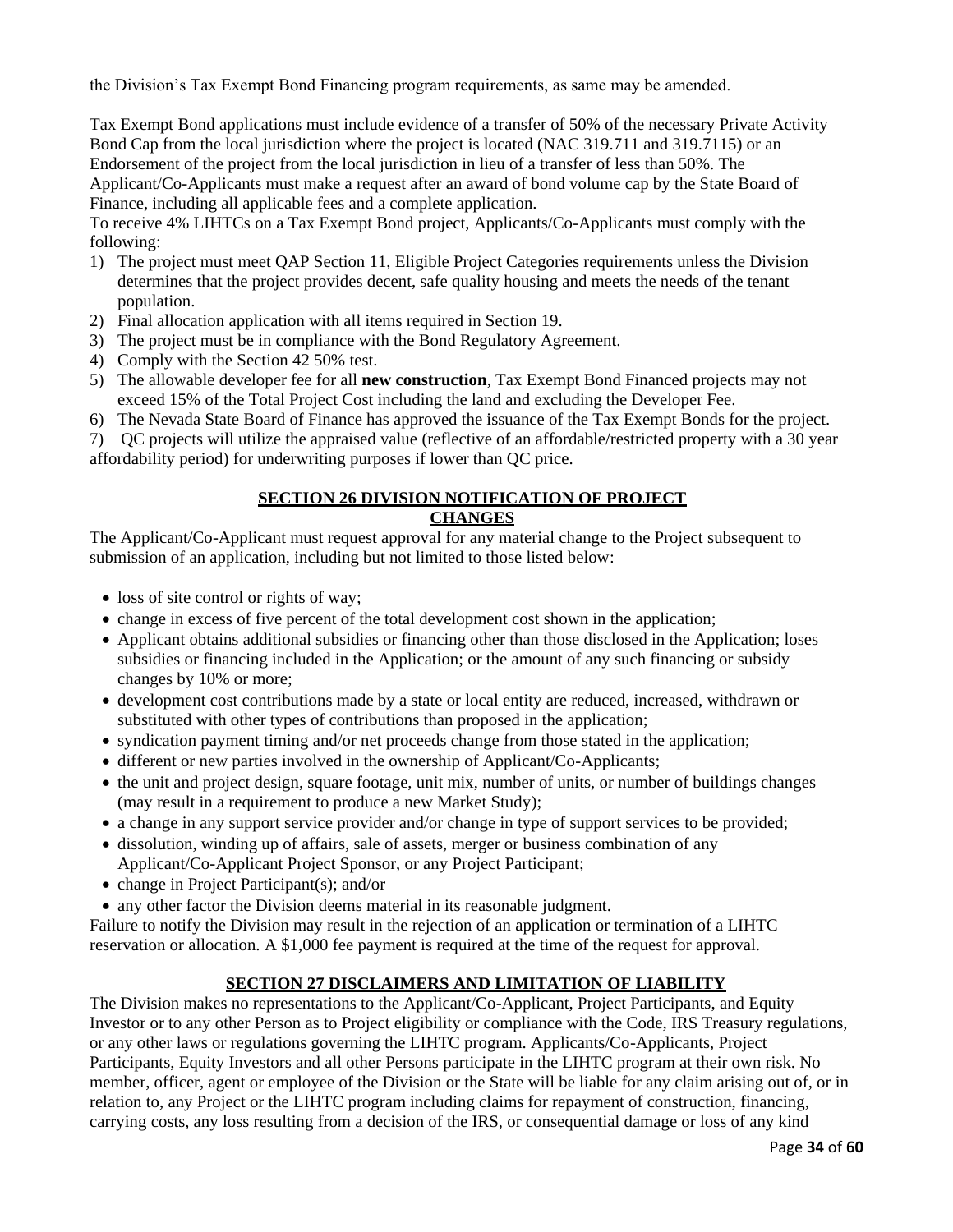incurred by an Applicant/Co-Applicant, Project Participants, Equity Investor, or any other Person.

## **SECTION 28 PUBLIC COMMENTS, DISTRIBUTION AND APPROVAL OF THE QAP**

Submit public comments are to be submitted to the Division in writing, by letter, fax or email by 5 p.m. five (5) business days before any noticed public hearing, meeting or workshop. Verbal comments will be received at the public hearing.

The 2022 QAP was adopted by the Administrator on: **November 5, 2022.**

## **SECTION 29 NEVADA HOUSING DIVISION OFFICES**

Questions, suggestions and comments should be directed to **Mark Licea, Loan Administration Officer.** 702.486.5980 or [MLicea@housing.nv.gov.Facsimile](mailto:MLicea@housing.nv.gov.Facsimile) number 702.486.7227.

#### A. Carson City

The Division's Carson City office is located at: 1830 East College Parkway, Suite 200, Carson City, Nevada 89706.

B. Las Vegas

The Division's Las Vegas office is located at 3300 W. Sahara, Suite 300, and Las Vegas, Nevada 89102.

## **SECTION 30 MODIFICATIONS TO QAP AFTER ADOPTION/WAIVERS**

The Division may amend or modify the QAP after adoption and posting, including its compliance and monitoring provisions. Any amendments or modifications will be published in a Program Notice and/or Program Bulletin posted on its website.

The Division may waive any section of any year's QAP (not otherwise required by IRC Section 42) that would under such circumstances hinder the ability to meet the QAP goals and priorities.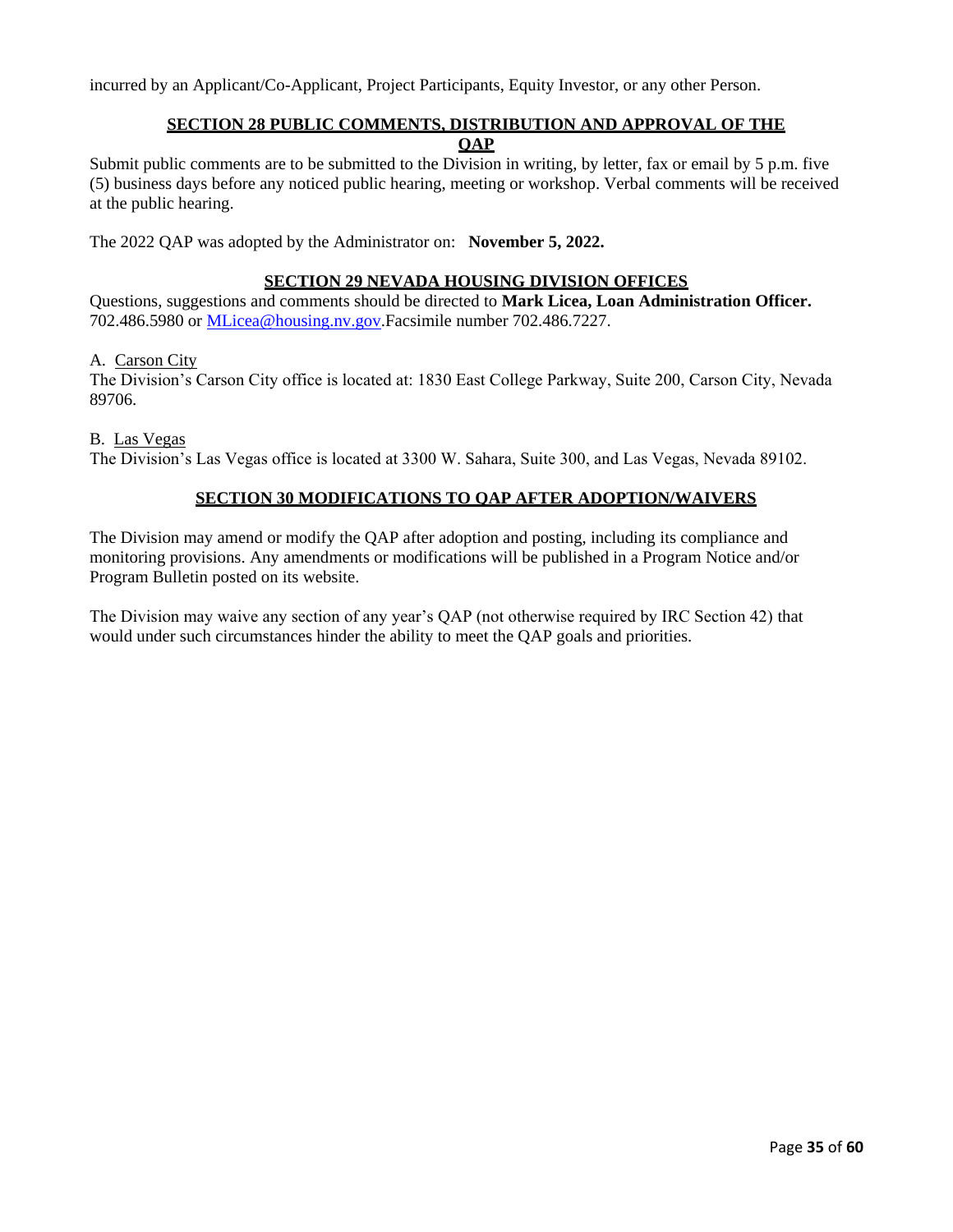## **GLOSSARY**

**"Applicant"** means any person or persons who submit an application to the Division under a QAP for an award of LIHTC pursuant to the provisions of NAC 319.951 to 319.999, inclusive who will actively participate in the development of the LIHTC project being proposed, receive the majority of the Developer Fee and be responsible for ensuring that the development of the proposed project is accomplished and that the project is successfully operated. Applicant includes Co-Applicants unless context dictates otherwise. **"Application Deadline"** shall be specified in Section 2A.

**"Carryover Allocation"** and **"Carryover Allocation of Tax Credits"** means an allocation pursuant to either: (i) each building in the project has satisfied the requirements of Section  $42(h)(1)(E)$  of the Code; or (ii) in the case of a project-based allocation, of Section 42(h)(1)(F) of the Code.

**"Co-Applicant,"** means a person who is one of two or more Applicants of the same project who will actively participate in the development and operation of the project and receive a portion of the Developer Fee.

**"Consultant"** means a person with no ownership interest in a project retained by an applicant or a sponsor as an advisor and/or to provide services to the Applicant or Sponsor related to the project.

**"Declaration of Covenants"** or **"LURA"** means the "Extended Low-Income Housing Commitment" required by IRC § 42(H)(6).

**"Equity Investor"** means the tax credit investor or syndicator for the proposed project.

**"Financial Statements"** means a complete and accurate balance sheet, income statement, cash flow statement, and accompanying notes prepared according to generally accepted accounting principles.

**"Identity of Interest"** refers to a relationship (financial, familial, business or similar) is sufficiently related for an entity to be treated as a single, continuing applicant.

**"Project Participants"** means the entities and professionals assembled to own, develop and manage the project, including, but not limited to the Applicant or Co-Applicant, Project Sponsor, the Equity Investor, contractor, property manager and Consultant.

**"Person"** means a natural person, any form of business or social organization and any other nongovernmental legal entity including, but not limited to, a corporation, partnership, association, limited liability company, trust or unincorporated organization. The term does not include a government, governmental agency or political subdivision of a government.

**"Project Sponsor"** and **"Sponsor"** means an Applicant/Co-Applicants who receives an allocation and any other person who acquires an ownership interest in any owner of a project.

**"Submission Date"** means the date an Applicant submits a LIHTC application.

**"State"** means the State of Nevada.

For the purposes of the QAP, the following apply:

1. Headings. The subject headings of the paragraphs and subparagraphs of the QAP are included for convenience only and will not affect the construction or interpretation of any of its provisions.

2. Number and Gender. Unless the context clearly requires otherwise:

- a) plural and singular numbers will each be considered to include the other;
- b) the masculine, feminine, and neuter genders will each be considered to include the others;
- c) shall, will, must, agree, and covenants are each mandatory;
- d) may is permissive;
- e) or is not exclusive; and
- f) includes and including are not limiting.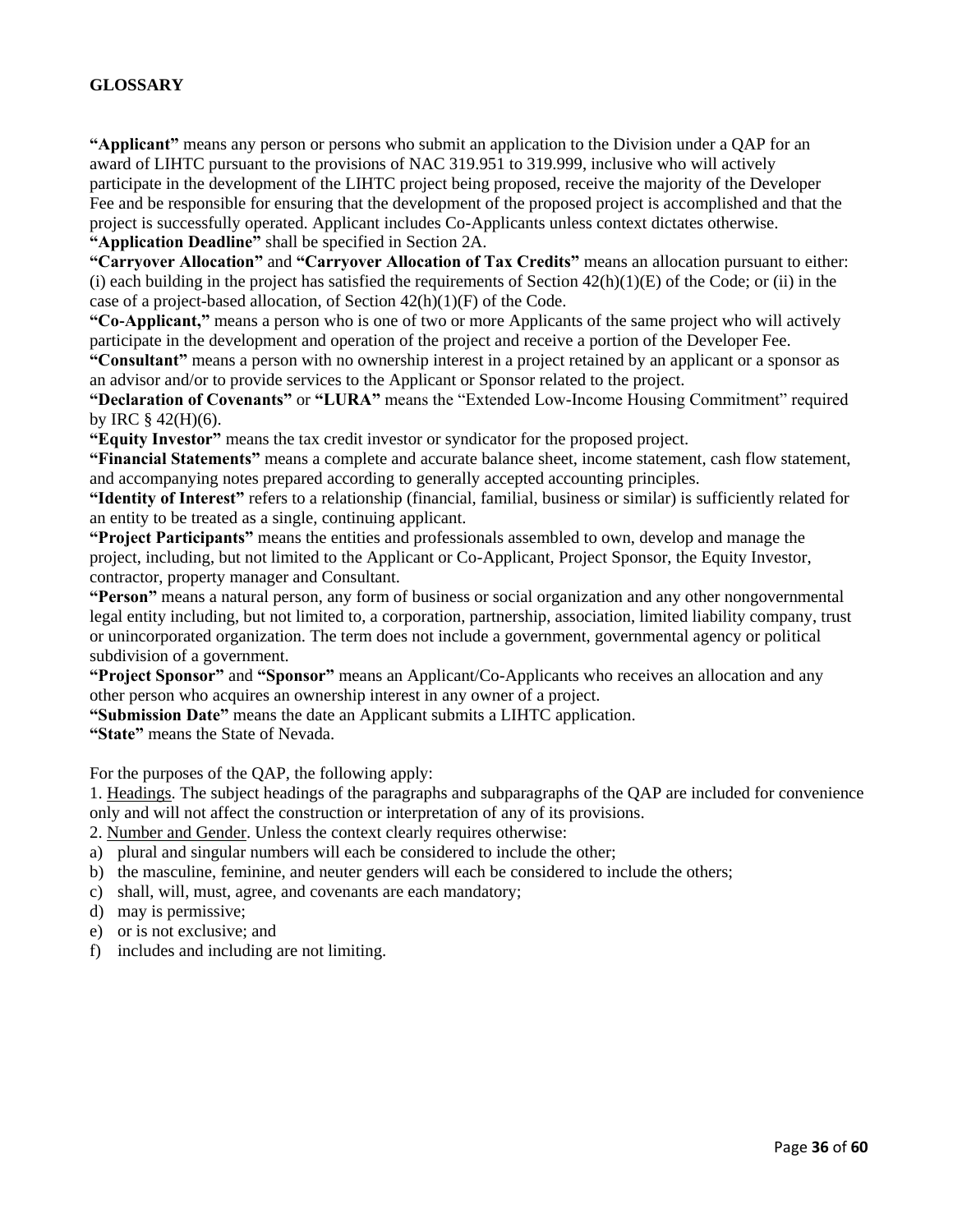#### **APPENDICES Appendix A MARKET STUDY GUIDE**

General Requirements for a Market Study

Nevada Housing Division (NHD) requires an independent, comprehensive, current and professional Market Study for each proposed development. The Market Study must be prepared no more than nine months before application submission. An approved market analyst (Appendix A-1), unaffiliated with the Applicant, Developer, Lender and/or Syndicator and experienced in multi-family rental housing, must prepare the study using the market study requirements of this guide. Applications with market studies that do not conform to the requirements of the Market Study Guide may be ineligible.

NHD may reject an application if it determines that the Market Study:

- is not in final form;
- has not been executed by the analyst;
- deviates from the requirements of this Guide; or
- fails to include Market Analyst's Certification.
- 1) Minimum Qualifications. The party completing the market study must have the following qualifications:
	- a. minimum of five years of experience, with a strong background assessing affordable housing markets;
	- b. multi-state experience;
	- c. bachelor's degree in real estate development/ finance, planning, marketing, accounting, statistics or a related field; and
	- d. certification from a nationally recognized housing or real estate market research association.
- 2) Required Format and Elements of Market Study: The market study must be organized using the format below and minimally include the following elements.
	- a. Statement of Qualifications/Conflict of Interest Disclaimer
		- i. Statement of qualifications.
		- ii. Certification that the market analyst will not benefit financially if the project receives an award.
	- b. Executive Summary (five page maximum)
		- i. Outline the most pertinent findings of each section.
	- ii. An overview of the proposed project and Addendum 1.
	- c. Description of the Proposed Project
		- i. Description of the proposed project: number of buildings, number of units, income targeting, amenities, and related information.
		- ii. Description of the proposed site, including nearest roadways. The Market Analyst must visit the proposed site.
	- iii. Description of site structure  $-$  i.e. flat, rocky, etc.
	- iv. Description of traffic counts on main roads to/from the project site.
	- v. Color photographs of the site from various vantage points must be included. The Market Analyst must identify from where the photographs were taken.
	- vi. Identify the census tract within which the project is located.
	- d. Description of Market Area
		- i. Description of the proposed market study area; must include a 2.5-mile radius of the project site in urban areas and 5-mile radius of the project in rural areas unless otherwise supported by the market study.
		- ii. General description of housing stock/types in market area.
	- iii. General description public facilities and services in the market area must also include a table with the public facilities and/or community services listed with approximate distance from the site (distance measured using travel distance on main streets to/from project).
	- iv. Description and analysis of the market's ability to support a commercial component (if applicable.
	- v. Maps of project site and market study area including all affordable or similar housing projects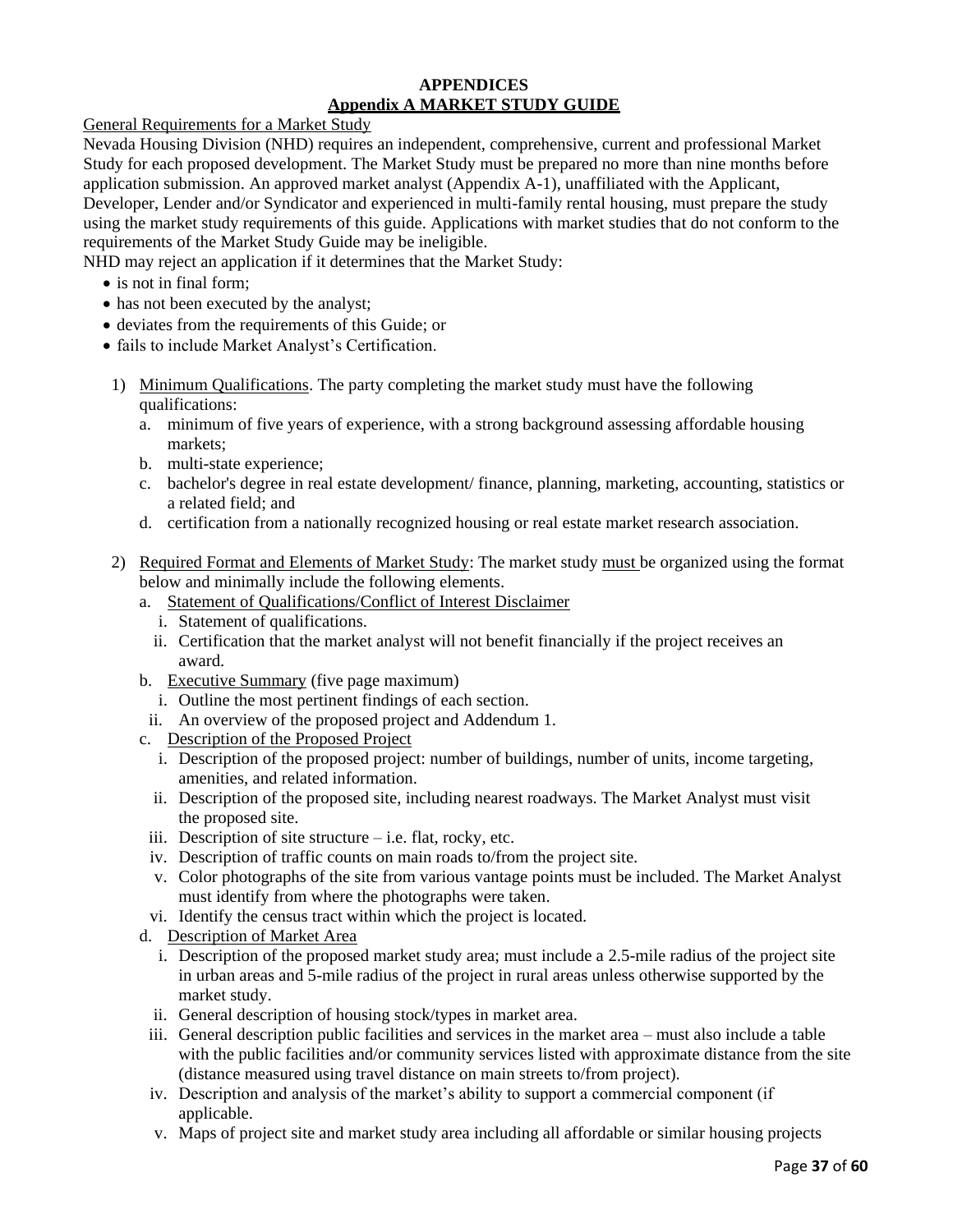located within 2.5 miles.

- e. Analysis of Housing Demand
	- i. Analysis of households by income levels in the market area (the study must contain information within 1 year of application).
	- ii. Analysis of households that can afford to pay the proposed rents (the study must contain information within 1 year of application).
- iii. Forecast of growth in income eligible households for the next 5-year period.
- iv. Capture rates for the proposed project of eligible households.
- v. Analysis of household sizes and rental housing types in the market area.
- vi. Analysis of economic and employment landscape.
- f. Competitive Assessment of Comparable Projects in Market Area
	- i. Description of comparable market-rate and affordable properties in the market area with details on unit size, amenities, and proximity to services.
	- ii. Description of rent levels and vacancy rates of comparable market-rate and affordable properties.
- iii. Description of any waiting lists at comparable market-rate and affordable properties.
- iv. Description of any rent incentives at comparable market-rate and affordable properties.
- v. Analysis of available operating expenses and turnover rates of comparable properties in the market area (to the extent available).
- g. Assessment of Project Impacts on Housing Market
	- i. Analysis of expected market absorption of the proposed project.
	- ii. Analysis of the absorption rates of recently completed comparable market-rate and affordable properties in the market study area (completed within the prior 12-month period).
- iii. Analysis of the impact of the proposed project on the rent levels and vacancy rates of other assisted and/or subsidized housing projects;
- iv. An assessment of the potential financial impacts on other assisted and/or subsidized housing projects.
- v. Analysis of the potential effects of business closures of a major area employer.
- h. Conclusions

Market Studies must include a reconciliation or explanation of the impacts and mitigation factors regarding the proximity of the proposed project to nearby existing LIHTC projects. The radius of a detrimental competitive impact will be a function of the population density.

The Market Study must address the impact of the proposed project on existing projects that are not achieving proforma rents.

## **Appendix A-1 LIST OF APPROVED MARKET STUDY ANALYSTS**

NHD approves but does not endorse or recommend any market analyst on the authorized list and makes no guarantee that a market study performed by any market analyst on this list will be approved.

| Patrick M. Bowen and Desireé Johnson | <b>Kelly Gorman</b>             |
|--------------------------------------|---------------------------------|
| <b>Bowen National Research</b>       | Novogradac & Company LLP        |
| 155 E. Columbus Street, Suite 220    | Kelly.Gorman@novoco.com         |
| Pickerington, Ohio 43147             | 33 Wood Ave. South, Suite 600   |
| (614) 833I9300                       | Iselin, NJ 08830                |
| $(614)$ 829I6916 (fax)               | Telephone number: 732-623-7005  |
| patrickb@bowennational.com and       |                                 |
| desireej@bowennational.com           |                                 |
| Danter and Associates LLC            | Reicher Company, The            |
| 2760 Airport Drive, Suite 135        | 44 Baycrest Ct.                 |
| Columbus, OH 43219                   | Newport Beach, California 92660 |
| $(614)$ 221-9096                     | Telephone Number: 714 305-8448  |
| $(614)$ 221-4271 (fax)               | Facsimile Number: 949 737-2151  |
| info@danter.com                      | reicherco@gmail.com             |
| Danter Website                       |                                 |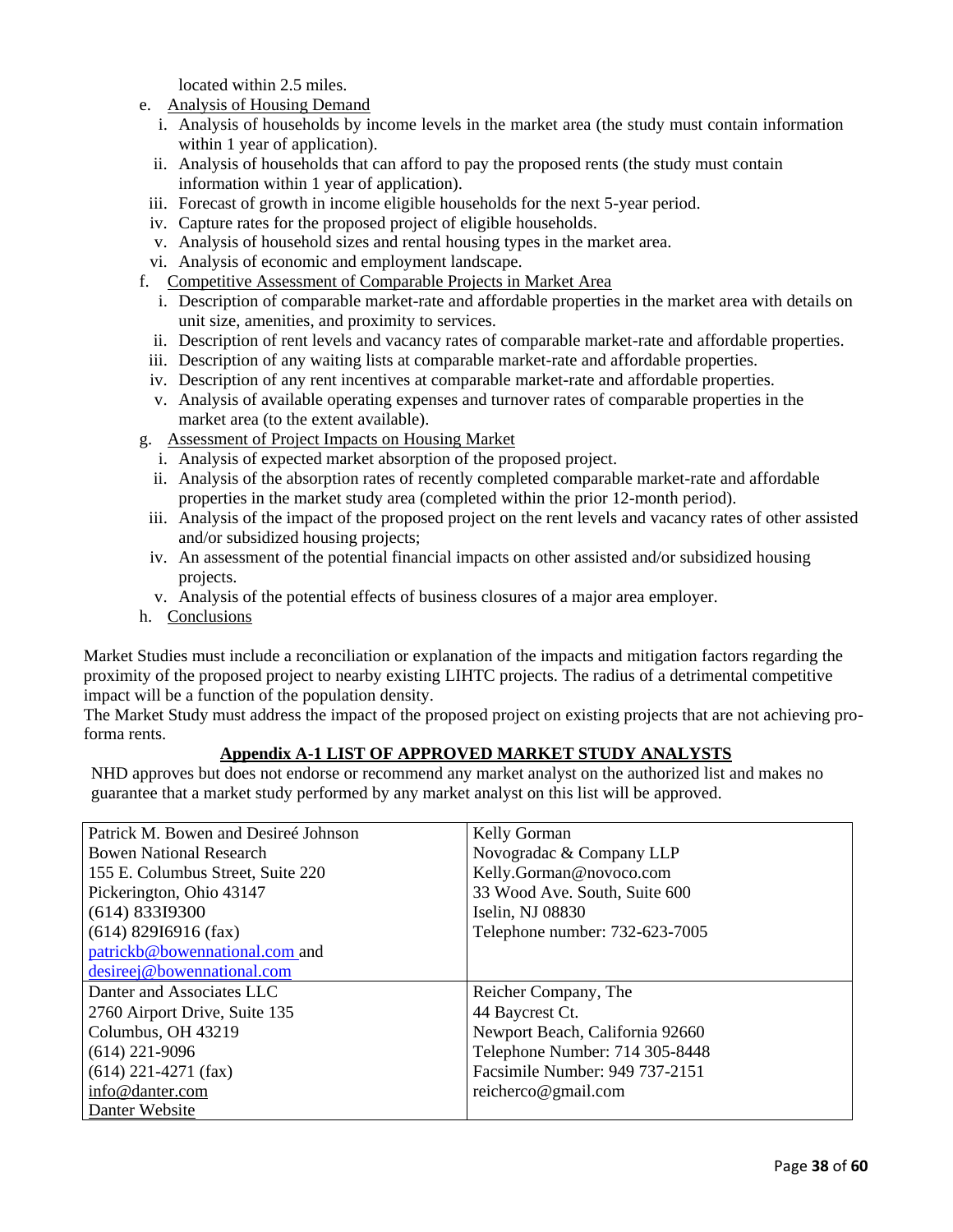| Gill Group                               | Mathews Appraisal 3143 S. 840        |
|------------------------------------------|--------------------------------------|
| P.O. Box 784                             | Е                                    |
| 512 N One Mile Rd Dexter, MO             | Suite 335, St.                       |
| 63841                                    | George, UT 84790                     |
|                                          | $(435)$ 767-9643                     |
|                                          | chris@mathewsappraisalinc.com        |
| Johnson Perkins Griffin, LLC 245 East    | <b>Valbridge Property Advisors</b>   |
| Liberty Street, Suite 100                | Lubawy& Associates, Inc.             |
| Reno, NV 89501                           | 3034 S. Durango Drive, Suite 100 Las |
| Telephone: (775) 322-1155                | Vegas, Nevada 89117                  |
|                                          | 702-242-9369, 702-242-6391 fax       |
| Landauer Valuation & Advisory            | Vogt Santer Insights 1310            |
| A division of Newmark Grubb Knight Frank | Dublin Road                          |
| 3930 Howard Hughes Pkwy, Suite 180       | Columbus, Ohio 43215                 |
| Las Vegas, NV 89169                      | 614.224.4300                         |
|                                          | <b>Vogt Santer Insights Website</b>  |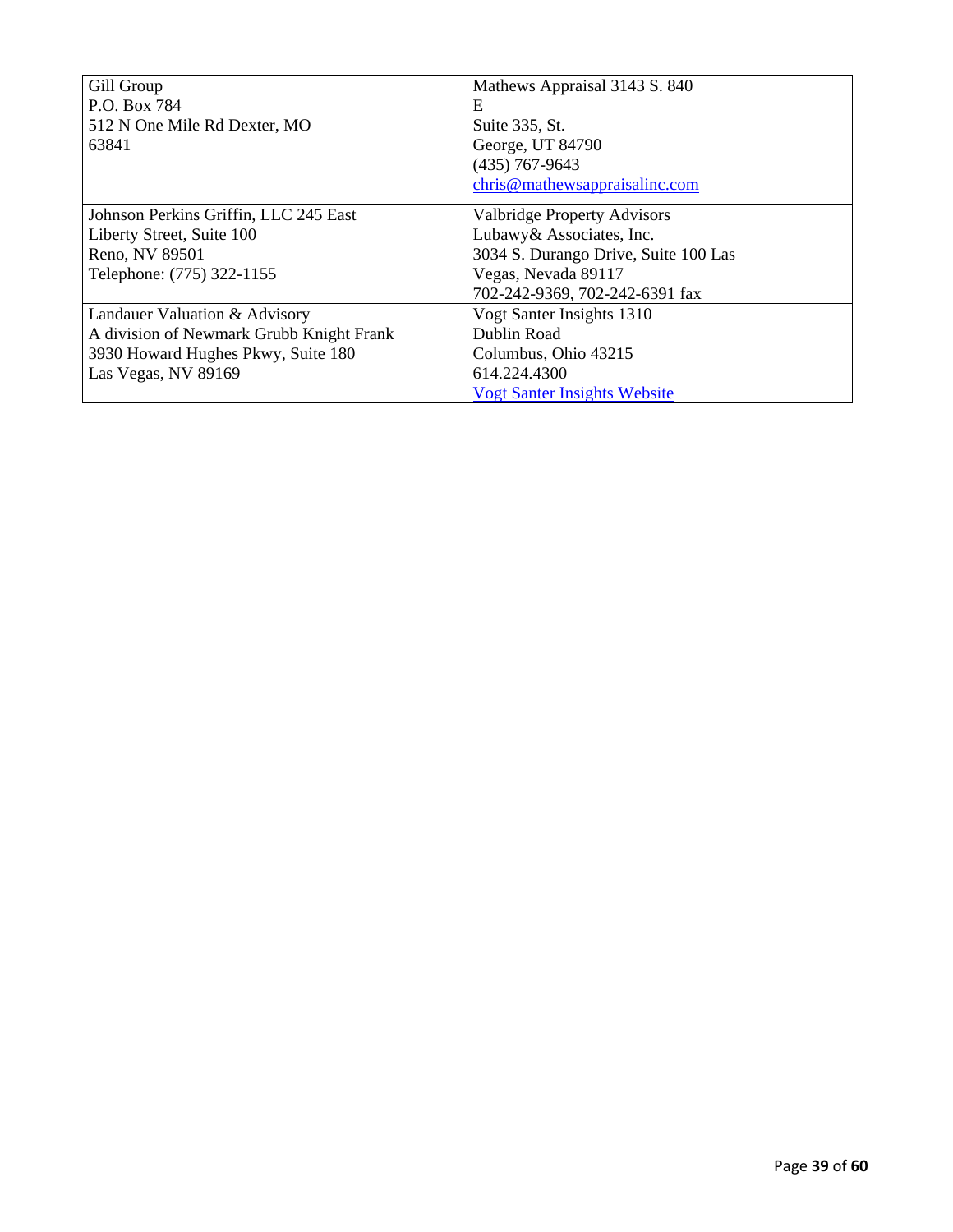## **Appendix B Mandatory Project Energy Efficiency, Indoor Air Quality, and Verification Requirements**

## **INTRODUCTION**

Mandatory Program Requirements are Above International Energy Conservation Code (IECC):

- Advanced building performance requirements including ENERGY STAR v3.1 efficiency and quality thermal envelope for new construction
- Mandatory third party inspections, testing and verification for advanced building performance requirements
- Pre-construction Plan Review by Division's Energy Consultant
- Complete Thermal Enclosure including comprehensive air sealing, properly installed insulation, and high–performance windows
- High Efficiency Space Heating, Water Heating & Cooling
- Low HVAC system leakage in all dwellings
- Return Air Balancing
- Whole House Mechanical Ventilation
- Reduced in-home contaminants
- 100% Efficient Lighting & Appliances
- WaterSense or equivalent Water Fixtures

In addition, the QAP Smart Design section includes incentives for:

- Renewable/solar power
- High efficiency electric mechanical equipment
- High performance building envelope components
- Xeriscaping of project landscapes
- Site Location to reduce vehicle miles traveled per occupant

Applicant/Co-Applicants and Project Sponsors must comply with the requirements specified in this Appendix as a condition of receiving the Carryover Allocation or Final Allocation of Tax Credits. Failure to do so will result in a revocation of the Carryover Allocation or Final Tax Credit allocation, as applicable. Energy Conservation requirements as outlined in the EPA Energy Star Program apply to residential units only, not to common areas.

# **REQUIREMENTS**

# **New Construction**

# **Section 1** General Building Performance

1) Energy performance equal to or greater than the EPA Energy Star Home Program Version 3.1 verified by

- an analysis of the building plans pre-construction using approved software, and
- inspections and testing post-construction using sampling protocol.

Pre-construction Plan Review by Division's Energy Consultant- Project Sponsors must complete the New Construction Plans Review Form, QAP Form B1, and submit it with project plans to the Division's Energy Consultant.

2) NHD may allow trade-offs with components and/or not require all prescriptive measures when the detailed analysis of the building and individual units demonstrates that the energy performance meets the required efficiency level.

## **Section 2** Mechanical Systems Standards

1) Heating and cooling equipment must be sized using ACCA's Manual J or equivalent protocol.

2) No natural draft appliances within dwelling units - Space Heating and Water Heating appliances fueled by natural gas that are located in conditioned space must be either sealed-combustion or power vented.

3) Cooling. Thermal Expansion valves are required and must be specified in mechanical plans.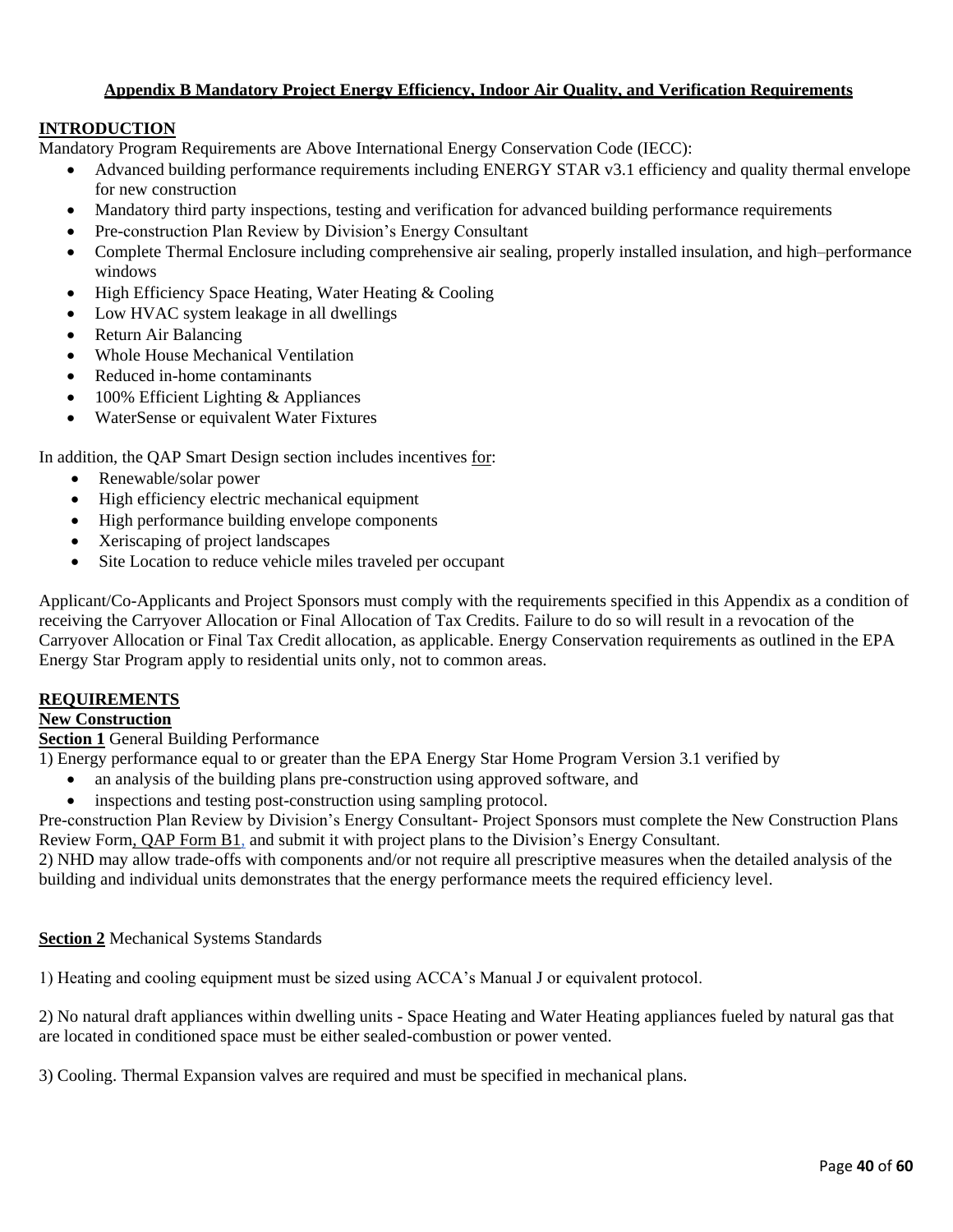| <b>EQUIPMENT</b>               | <b>NORTHERN NEVADA</b>                 | <b>SOUTHERN NEVADA</b>               |  |
|--------------------------------|----------------------------------------|--------------------------------------|--|
| Air Source Heat Pumps,         | $\geq$ 14.5 SEER / $\geq$ 8.5 HSPF for | $\geq$ 15 SEER / $\geq$ 8.5 HSPF for |  |
| including ductless mini-splits | split systems.                         | split systems                        |  |
|                                | With TXV                               | With TXV                             |  |
| <b>Conventional Forced Air</b> | 92 AFUE                                | 90 AFUE                              |  |
| Furnace                        |                                        |                                      |  |
| Split System Central A/C       | <b>14.5 SEER</b>                       | $\geq$ 15 SEER                       |  |
|                                | With TXV                               | With TXV                             |  |
| <b>Combination Space</b>       | 80 CAafue / Recovery                   | 80 CAafue/ Recovery                  |  |
| Heating/Water Heater           | Efficiency 80%                         | Efficiency 80%                       |  |
|                                |                                        |                                      |  |

AFUE – Annual Utilization Efficiency SEER – Seasonal Energy Efficiency Rating

EER – Energy Efficiency Ratio HSPF – Heating Seasonal Performance Factor

CAafue – Combined Appliance AFUE, for integrated systems that use the water heater to also provide heat this is the recovery efficiency of the water heater.

1) Thermostats: Must be seven-day programmable with setback capabilities for wake, day, evening and night settings. Not required for senior housing units.

2) Ventilation: Meet ASHRAE Standard 62.2 Ventilation for Acceptable Indoor Air Quality which includes whole house mechanical ventilation and spot exhaust ventilation in kitchens, baths and laundry spaces. Balanced (supply and exhaust), active whole house ventilation with energy recovery. High efficiency, low sone exhaust fans are required.

3) Return Air: Transfer grills or jump ducts at bedrooms in units with two or more bedrooms unless served by return balancing air duct or if pressure difference with door closed and air handler running is three Pascals or less.

4) Hot Water:

a. Residential Water Heaters.

Residential gas storage water heaters must have a Minimum Energy Factor of 0.67. Water heaters inside conditioned space of the dwelling unit will be power vented or sealed combustion unit.

The Energy Factor (EF) for gas water heaters may be found at: [Energy Factor for gas water heater website](https://www.ahridirectory.org/ahridirectory/pages/home.aspx)

b. Commercial Water Heaters. Commercial water heaters must have a Minimum Thermal Efficiency of 84%.

5) Ceiling Fans: Each dwelling unit must contain Energy Star Rated reversible ceiling fans, including the fan motor and the light kit if lighting is provided.

6) Duct Leakage: Leakage to outside conditioned space of complete HVAC system 6 CFM or less/100 square feet of living space. All dwellings will be tested.

## **Section 3. Other Building Components**

1) Minimum required insulation levels for attics/ceilings, walls, band joists, floors over unconditioned space and slab foundations, must be equal to or greater than required IECC code in effect at the time of construction.

2) Windows: Must be Energy Star Qualified with NFRC certification (exceeds minimum code).

3) Lights and Appliances: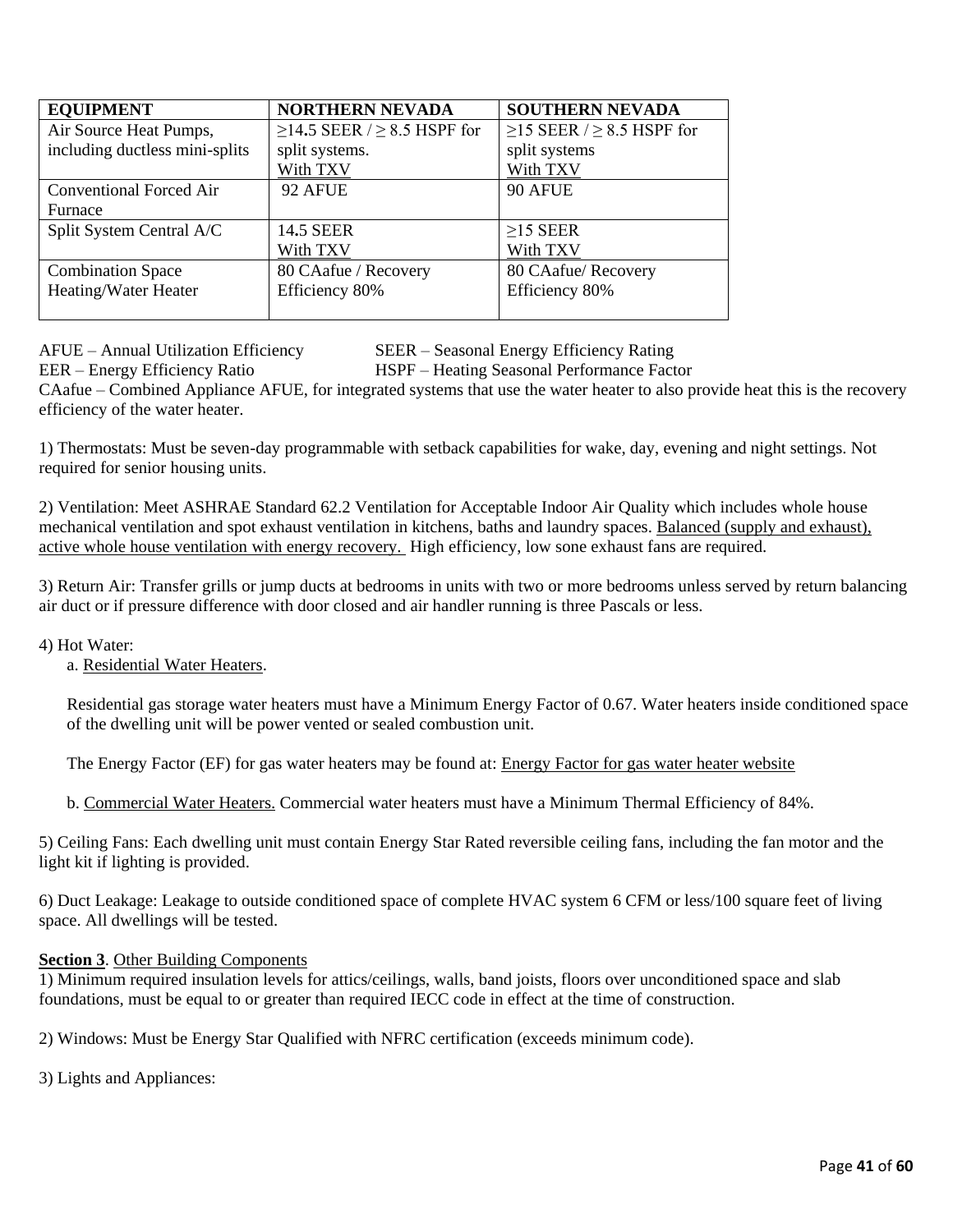a. Lights: Light Fixtures must be Energy Star Qualified LEDs or equivalent (light fixtures placed in unconditioned spaces must be airtight (i.e., ICAT fixtures).

b. Appliances: The below must be Energy Star labeled if provided the Project Sponsor:

- Refrigerators
- Dishwashers
- Clothes Washers (Not applicable for central laundry rooms)
- Clothes Dryers (Not applicable for central laundry rooms)

4) Indoor Contaminants:

Paint: Low Volatile Organic Compound (VOC) paint must be used for all interior painted surfaces.

5) Water Efficiency:

- Showerheads. Use 2.0 gallons per minute or less (WaterSense equivalent)
- Bath Faucets. Use 1.5 gallons per minute or less (WaterSense equivalent)
- Toilets. WaterSense labeled 1.28 gpf

6) Quality Assurance: Equipment must meet quality installation requirements. During project construction, each unit type (i.e., floor plan and location in building) will be inspected and tested until two consecutive units of this model type meet the requirements. Afterwards testing on this unit type can be reduced to a sampling rate of 1 in 7, or 15%.

## **Section 4** Mechanical Systems Testing and Verification

Test all systems for proper installation and operation.

- 1) Heating- Proper installation will be verified.
- 2) Cooling- Thermostatic Expansion Valve verified.
- 3) Duct Leakage- Verified by pressure testing.
- 4) Thermostats- Verified by physical inspection.
- 5) Ventilation- Verified by testing and inspection.
- 6) Return Air Balancing- Verified by inspection.
- 7) Hot Water- Verified by inspection.

## **Section 5** Building Envelope

- 1) Complete the Energy Star Thermal Bypass Inspection Checklist.
- 2) Ensure the insulation is at required levels, is installed properly and consistently.
- 3) Document NFRC rating on windows for required U-value and SHGC.
- 4) Ensure that Low E coatings on windows are installed on the correct surface.

5) Verified by Inspection during Construction: Quality insulation installation in Attics, Walls, and Band joists, Crawl Space and Foundations, Slab Foundations, Windows.

- 6) Verified by Post Construction by Pressure Test: Building Infiltration and HVAC system leakage.
- 7) Verified by Inspection Post Construction
	- a. Appliances (i.e., Refrigerators, Dishwashers, Clothes Washers).
	- b. Efficient Water Fixtures (i.e., Toilets, Showerheads and Faucets).

Information relating to the safety, healthy, comfortable operation and maintenance of the building and systems that provide control over space conditioning, hot water energy use to be provided to occupants. Contact **Barbara Collins, ERH West**, or **Brenda Hungerford, All Phase Inspections**, the Division Energy Consultants, at [bcollins@erhwest.com](mailto:bcollins@erhwest.com) and brenda@allphaseinspections.com with any questions.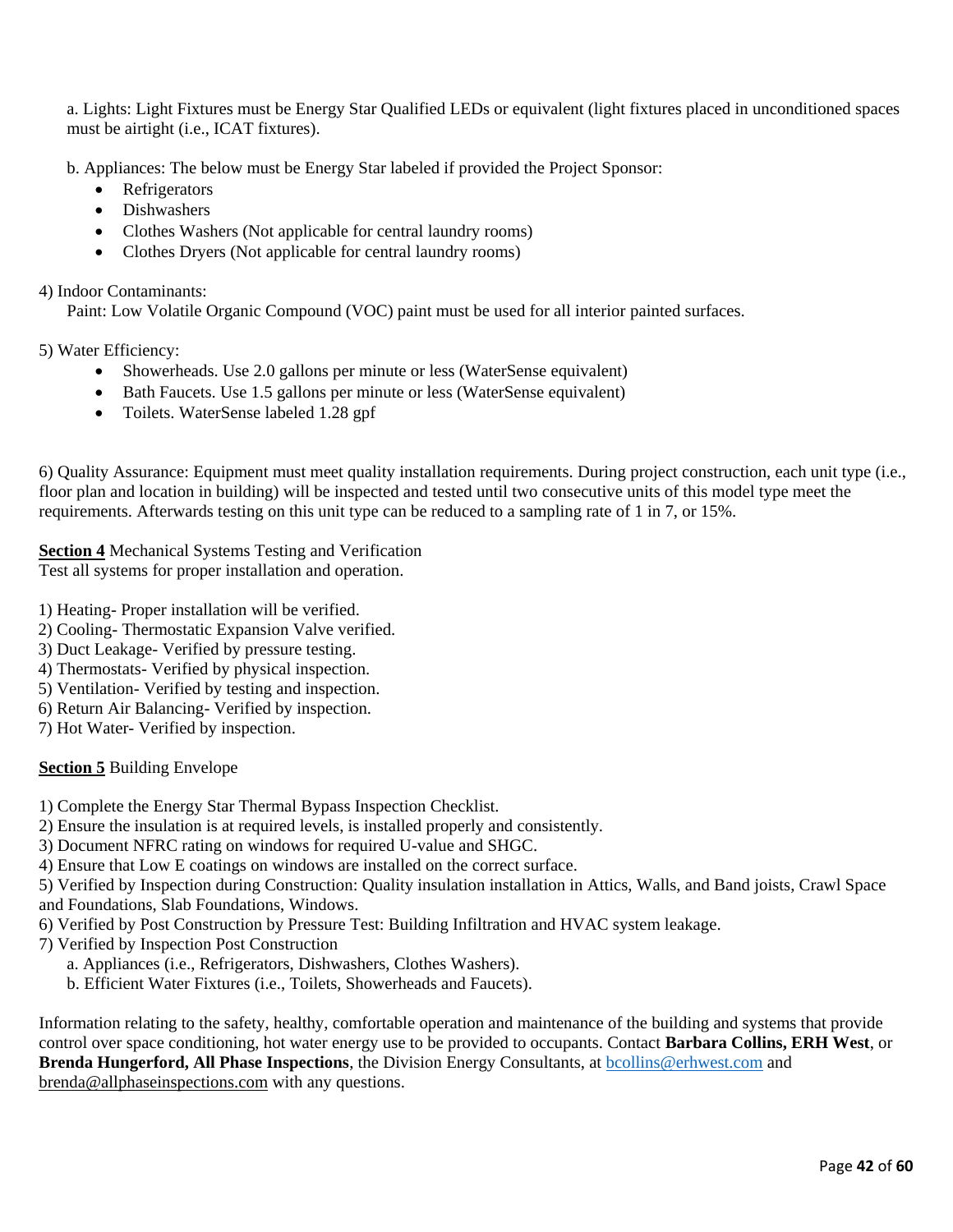## **Section 6** Energy Efficiency Analysis and Inspections

1) Pre-Construction Energy Analysis. All projects must undergo pre-construction energy analysis using Form B-1, building plans and specifications.

2) The Applicant/Co-Applicants must contact the Division Energy Consultant listed above to request/schedule the required energy analysis. The cost of the pre-construction energy analysis will be **\$1,000** payable with the submission of the energy analysis worksheet. The costs of the Interim and final energy analysis will be **\$250** per unit with a minimum 15% of the project being subject to the energy analysis and includes per diem charges of the testing contractor. Travel expenses are in addition to these fees. The costs of the pre-construction and post energy analysis fees will be paid separately. Listed in Section 21, Fees.

The output from the pre-construction energy analysis must include the Energy Requirements Summary Report. NHD will monitor installation of the required energy measures.

4) Energy Analysis and Inspections during Project Construction. The Division will perform energy analysis and inspections of a selected sample of residential units during project construction.

The Applicant/Co-Applicant or Project Sponsor, as applicable, must provide the Division with reasonable access to perform interim energy analysis and inspections. The energy analysis and inspections will be performed:

- after building envelope ceiling and wall air sealing
- after building envelope insulation is installed and prior to installing drywall
- after building duct systems are installed and prior to enclosing the duct work.

The Division will conduct energy analysis and inspection within 10 days of receiving notice from the Applicant/Co-Applicant or Project Sponsor of the project readiness.

The energy analysis and inspections performed by the Division or designate may include (individual testing requirements may vary by project):

- Physical inspection of ceiling, wall and floor air sealing and insulation.
- Duct-Blaster tests to measure air leakage of duct systems.

5) Final Energy Analysis and Inspections. The Division will perform a final energy analysis of the project at the completion of project construction to determine whether the project achieves the energy efficiency standard and requirements. Including:

a. analysis to determine the overall energy efficiency of the project and inspections of ceiling, wall and floor insulations;

b. HVAC leakage (if applicable) and building envelope tests to determine air leakage within residential units; and c. physical inspection of buildings and units to determine whether the energy efficiency measures identified in the pre-

construction energy analysis have been installed.

6) Remediation. If the Division's post-construction energy analysis determines that the energy efficiency is less than the required standards, the Project Sponsor will have an opportunity to make improvements and enhancements within 90 days of receiving written notice. The Project Sponsor will be required to pay any additional costs associated with the additional consultant time, travel and/or testing that is necessary.

## **Section 7**. **Acquisition/Rehabilitation**

Energy Efficiency Standard. Projects built up to 1999 (before 2000) must have an overall energy efficiency level that is 10% greater than the 2006 International Energy Conservation Code as determined by approved software. Projects built in 2000 and later (after 1999) must have an overall energy efficiency level that is 15% greater than the 2006 International Energy Conservation Code as determined by approved software The analysis must calculate heating, cooling, domestic hot water, lighting and appliance loads, consumption, and costs based on a description of the home's design and construction features as well as local climate and energy cost data. Equipment or components that are replaced during an acquisition / rehabilitation must meet the New Construction specifications unless the energy analysis demonstrates it would not be cost-effective to do so.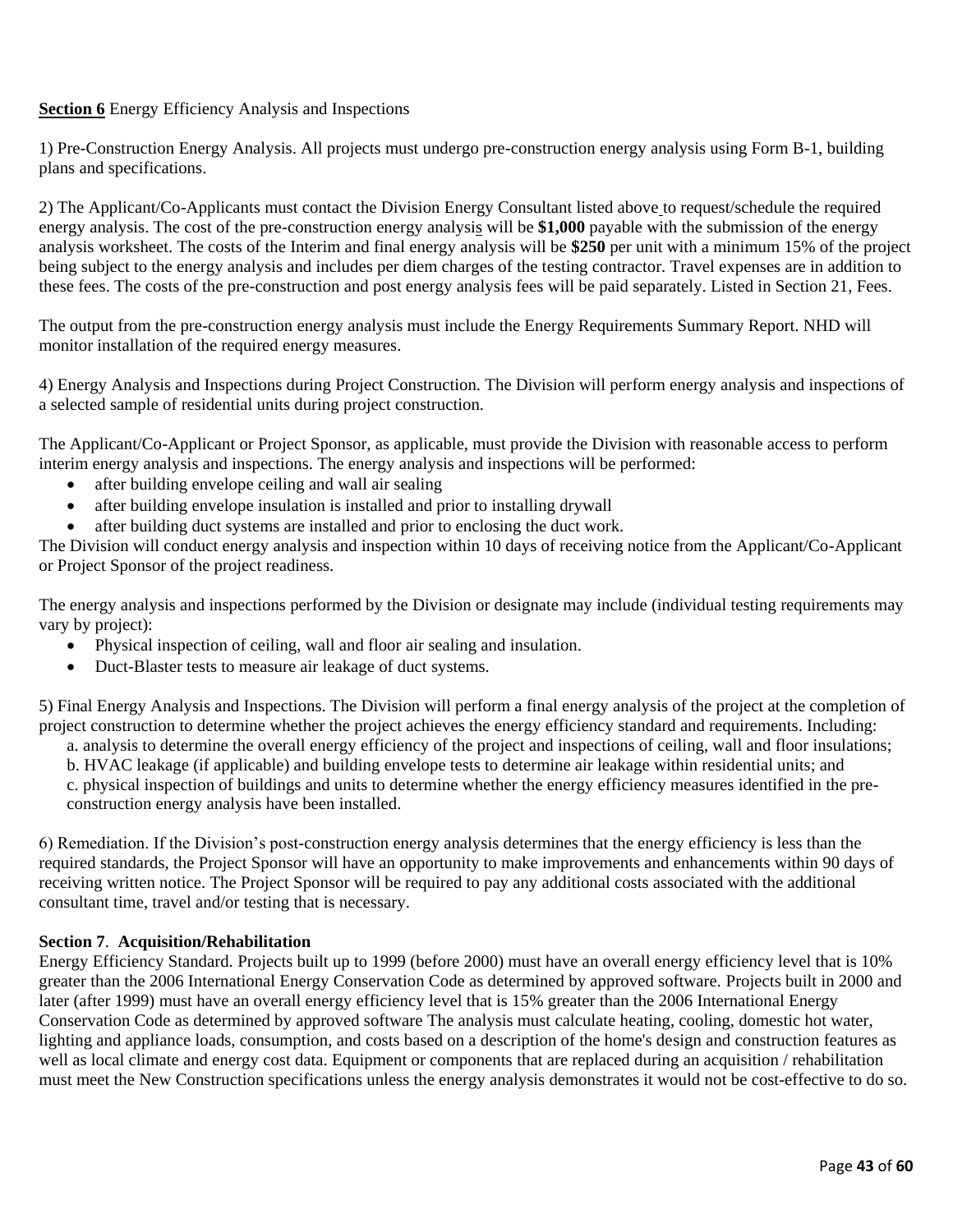1) Pre-Rehabilitation Energy Analysis and Energy Audit. All projects must undergo a pre-rehabilitation energy analysis and energy audit to verify that planned improvements will meet Division requirements using QAP Form B-2, Acquisition Rehabilitation Required Energy Analysis Form. The pre-construction energy analysis and energy audit must be completed immediately upon notification of Tax Credit reservation.

2) Ventilation. The project must meet the ASHRAE Standard 62.2 Ventilation for Acceptable Indoor Air Quality Balanced (supply and exhaust), active whole house ventilation with energy recovery. High efficiency, low sone exhaust fans are required.

3) Duct Leakage: Leakage to outside conditioned space of complete HVAC system 15 CFM or less/100 square feet of living space.

4) Installing a renewable energy system during rehabilitation does not remove the requirement to improvement energy efficiency and Project Sponsors may need to replace components that are at or near the end of their useful life.

The Project Sponsor must contact the Division Energy Consultant listed above to request/schedule the pre-construction energy analysis and energy audit. The cost of the pre-construction energy audit will be **\$ 250.00** per unit with a minimum of one of each unique unit type in the project being subject to the energy audit and **\$1000.00**, payable with the submission of the Form B-2 Acquisition Rehabilitation Required Energy Analysis Form. Travel expenses are in addition to these fees.

In addition, a minimum of 10% of the project will be inspected during the rehabilitation work and 15% of the project will be inspected and tested post-construction. The costs of the site visits and inspections will be **\$250.00** each. Travel expenses are in addition to these fees. The costs of the inspections, site visits and energy analysis fees will be paid separately. Listed in Section 21, Fees.

Installation of the energy saving measures listed in the initial assessment report is mandatory for rehabilitation projects. The Project Sponsor must provide the Division a copy of the Division's Summary of Recommendations with the recommended measures. NHD will monitor installation of the energy saving measures.

4) Interim Energy Analysis and Inspection during Project Rehabilitation. The Division will perform interim energy analysis and inspections of a selected sample of residential units during project construction. Sample testing will not be less than 15% of proposed units and will include samples of unit types (i.e., number of bedrooms) and individual buildings in the proposed project.

The Applicant/Co-Applicant or Project Sponsor, as applicable, must provide the Division with reasonable access to perform interim energy analysis and inspections

The Division will conduct energy analysis and inspection within 10 days of receiving notice from the Applicant/Co-Applicant or Project Sponsor of the project readiness.

The interim energy analysis and inspections performed by the Division or designate may include:

- a. Physical inspection of ceiling, wall and floor air sealing and insulation;
- b. Duct-Blaster tests to measure air leakage of duct systems

(individual testing requirements may vary by project).

5) Final Energy Analysis and Inspections. The Division will perform a final energy analysis of the project at the completion of project construction to determine whether the project achieves the energy efficiency standard and requirements specified in this section. A final energy analysis will be performed prior to project completion.

The final energy analysis and inspections performed by the Division will include: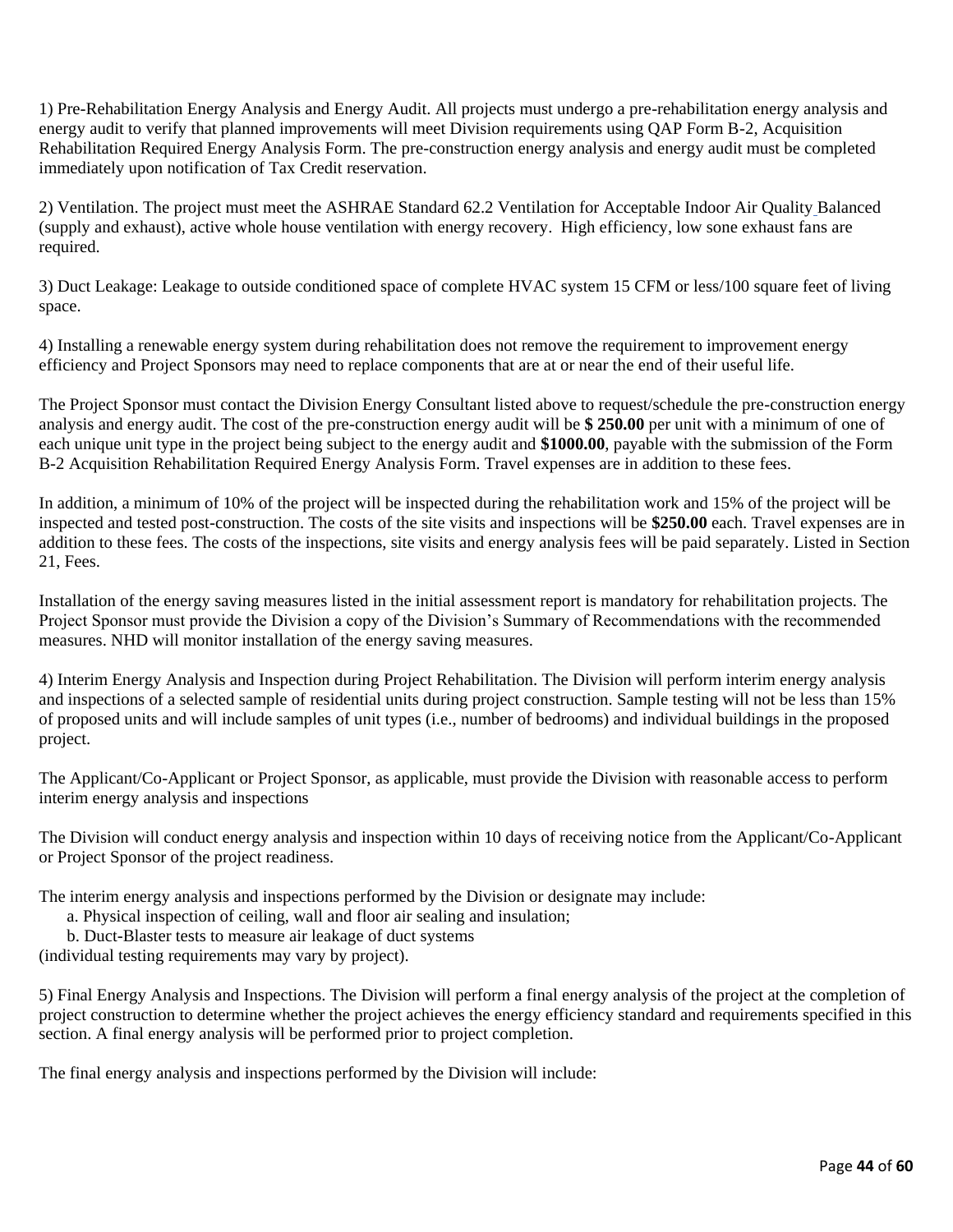a. Energy analysis to determine the overall energy efficiency of the project and installation inspections of ceiling, wall and floor insulation;

b. HVAC leakage (if applicable) and building envelope tests to determine air leakage within residential units; and

c. Physical inspection of buildings and units to determine whether the energy efficiency measures identified in the preconstruction energy analysis have been installed.

6) Remediation. If the Division's post-construction energy analysis determines that the energy efficiency is less than the required standards, the Project Sponsor will have an opportunity to make improvements within 90 days of receiving written notice. The Project Sponsor will be required to pay any additional costs associated with the additional consultant time, travel and/or testing that is necessary.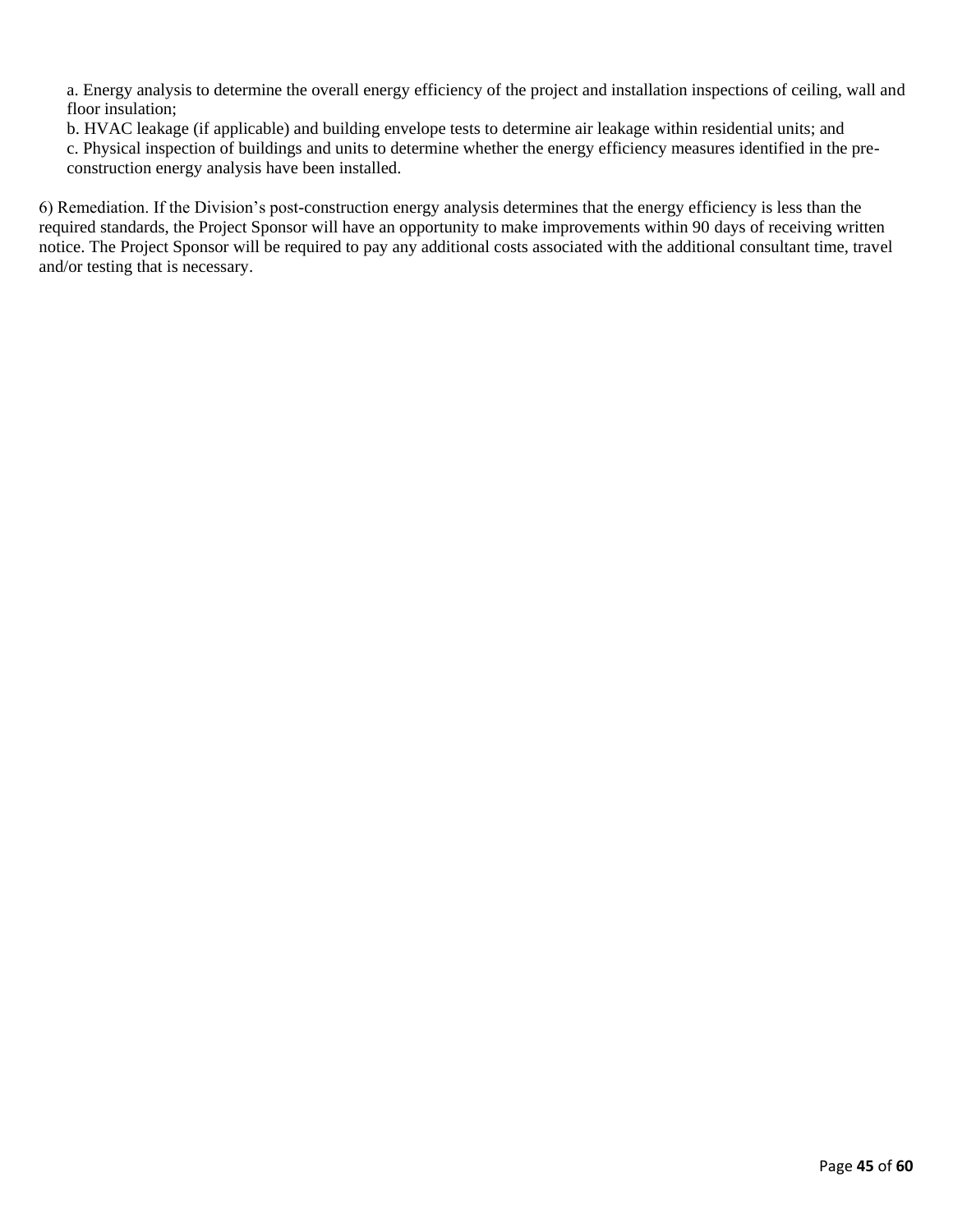## **Appendix B-1 NEW CONSTRUCTION Required Energy Analysis Form**

| <b>Unit Distribution</b> |  |
|--------------------------|--|
|                          |  |
|                          |  |
|                          |  |
|                          |  |
| Unit Size in Sq. Ft      |  |
|                          |  |

**Note where in project plans the requirements below are included**

If information is on a plan sheet, note page number, if in separate report, note the Report Title

| <b>Mechanical equipment</b>                    | <b>Minimum</b><br>Requirement                                                                                                      | Is this<br>Equipment<br>Used in<br>Project?<br>$Y - N$<br>$N/A$ -not<br>used | <b>Where Documented?</b><br><b>PLANS PAGE #</b><br>or Report |
|------------------------------------------------|------------------------------------------------------------------------------------------------------------------------------------|------------------------------------------------------------------------------|--------------------------------------------------------------|
| ACCA Manual J/S or<br>equivalent Sizing Report | Required                                                                                                                           | Required                                                                     |                                                              |
| Return Air Balancing System                    | In dwelling units with $\geq 2$ BRs,<br>pressure difference with BR door<br>closed and air handler running is $\leq$ 3<br>pascals. | Required<br>in dwelling<br>units with<br>$\geq$ 2 BRs                        |                                                              |
| Air source heat pump                           | $\geq$ 14.5 SEER; 8.5 HSPF NORTHERN<br>$\geq$ 15 SEER; 8.5 HSPF SOUTHERN                                                           |                                                                              |                                                              |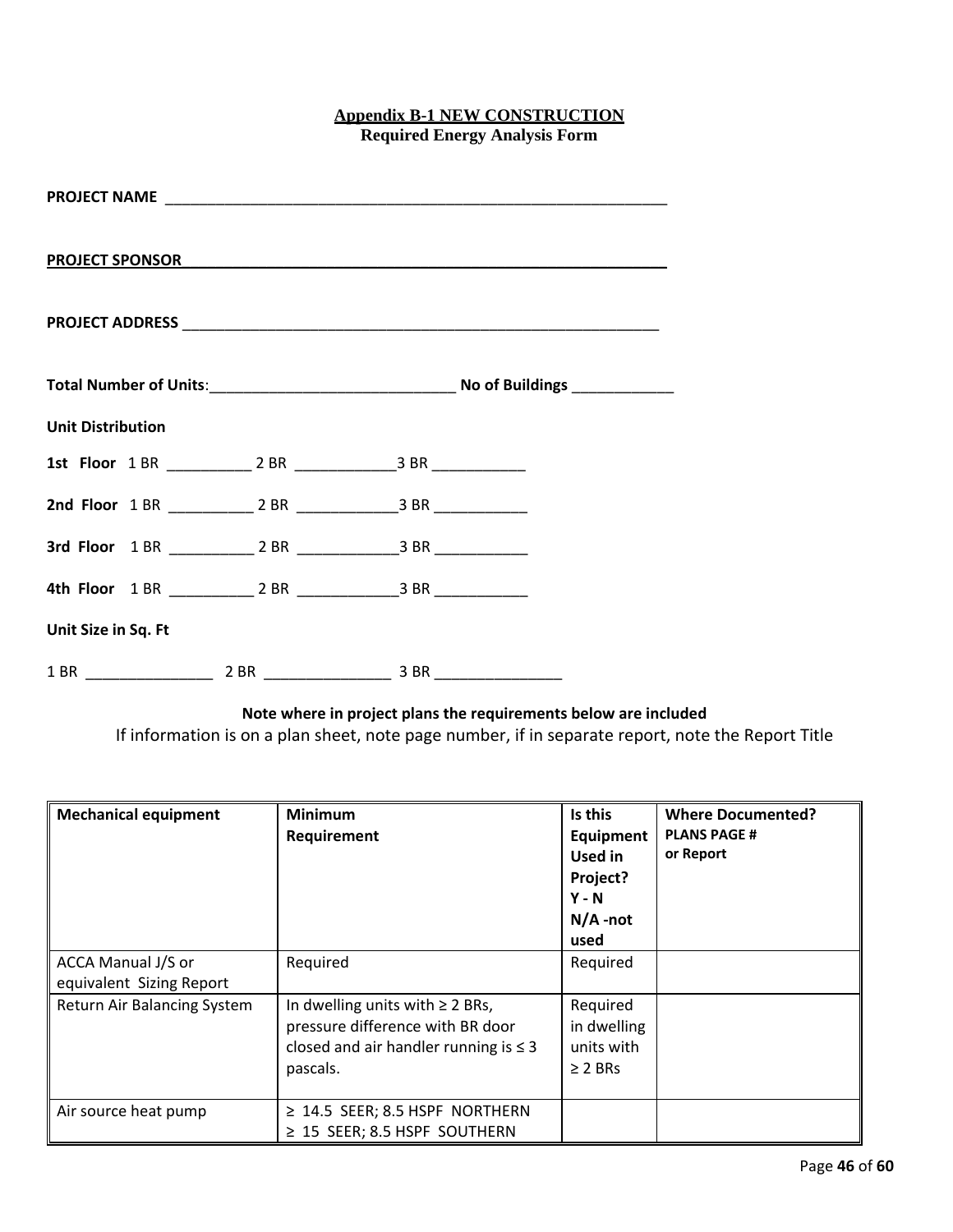| <b>Conventional Forced Air</b>      | $\geq$ 92 AFUE NORTHERN                       |                 |  |
|-------------------------------------|-----------------------------------------------|-----------------|--|
| Furnace                             | $\geq$ 90 AFUE SOUTHERN                       |                 |  |
|                                     |                                               |                 |  |
|                                     |                                               |                 |  |
| Split System Central A/C            | $\geq$ 14.5 SEER NORTHERN                     |                 |  |
|                                     | $\geq$ 15 SEER SOUTHERN                       |                 |  |
|                                     |                                               |                 |  |
|                                     |                                               |                 |  |
| <b>Thermostatic Expansion</b>       | Required                                      | Required        |  |
| Valves in AC                        |                                               |                 |  |
|                                     |                                               |                 |  |
| <b>HVAC System Leakage</b>          | $\leq$ 6 cfm or less/100 sq. ft. living space |                 |  |
|                                     |                                               |                 |  |
| <b>Combination Space</b>            | $\geq$ 80% Recovery Efficiency and            |                 |  |
| Heating/Water Heater                | 0.67 Energy Factor                            |                 |  |
| <b>Water Heater Only</b>            | $\geq$ 0.67 Energy Factor Residential         |                 |  |
|                                     | ≥ 84% Thermal Efficiency Commercial           |                 |  |
|                                     |                                               |                 |  |
| Spot Ventilation and                | Meet ASHRAE Standard 62.2, 2010               | <b>Required</b> |  |
| <b>Mechanical Fresh Air</b>         | Ventilation for Acceptable Indoor Air         |                 |  |
| <b>Ventilation System</b>           | Quality                                       |                 |  |
| <b>Combustion Appliances inside</b> | Power vented or direct-power                  |                 |  |
| conditioned space                   | vented unit. Combustion air drawn             |                 |  |
|                                     | from exterior of building only, no attic      |                 |  |
|                                     | intakes.                                      |                 |  |
|                                     |                                               |                 |  |
|                                     |                                               |                 |  |

| Water Efficiency Requirements - please verify use in project             |  |
|--------------------------------------------------------------------------|--|
| $\Box$ Showerheads - Use $\leq$ 2.0 gallons per minute Make/model        |  |
| Make/model<br>$\Box$ Faucets - Use $\leq$ 1.5 gallons per minute         |  |
| $\Box$ Toilets – WaterSense use $\leq$ 1.28 gallons per flush Make/model |  |

# **Building Envelope Insulation:**

Minimum required insulation levels for attics/ceilings, walls, band joists, floors over unconditioned by the project use space and slab foundations, must be equal to or greater than required IECC code in effect at the **Nancial** *Rural* time of construction. **Where Documented?**

| <b>Building Envelope</b><br>   WINDOWS | Requirement<br><b>Above Code</b> | <b>Energy Star</b><br>equivalent windows<br>with NFRC<br>certification | <b>Project Use</b><br>$U$ -Factor =<br>$SHGC =$ | <b>Where Documented?</b><br><b>PLANS PAGE #</b><br><b>OR Report</b> |
|----------------------------------------|----------------------------------|------------------------------------------------------------------------|-------------------------------------------------|---------------------------------------------------------------------|
|                                        |                                  |                                                                        |                                                 |                                                                     |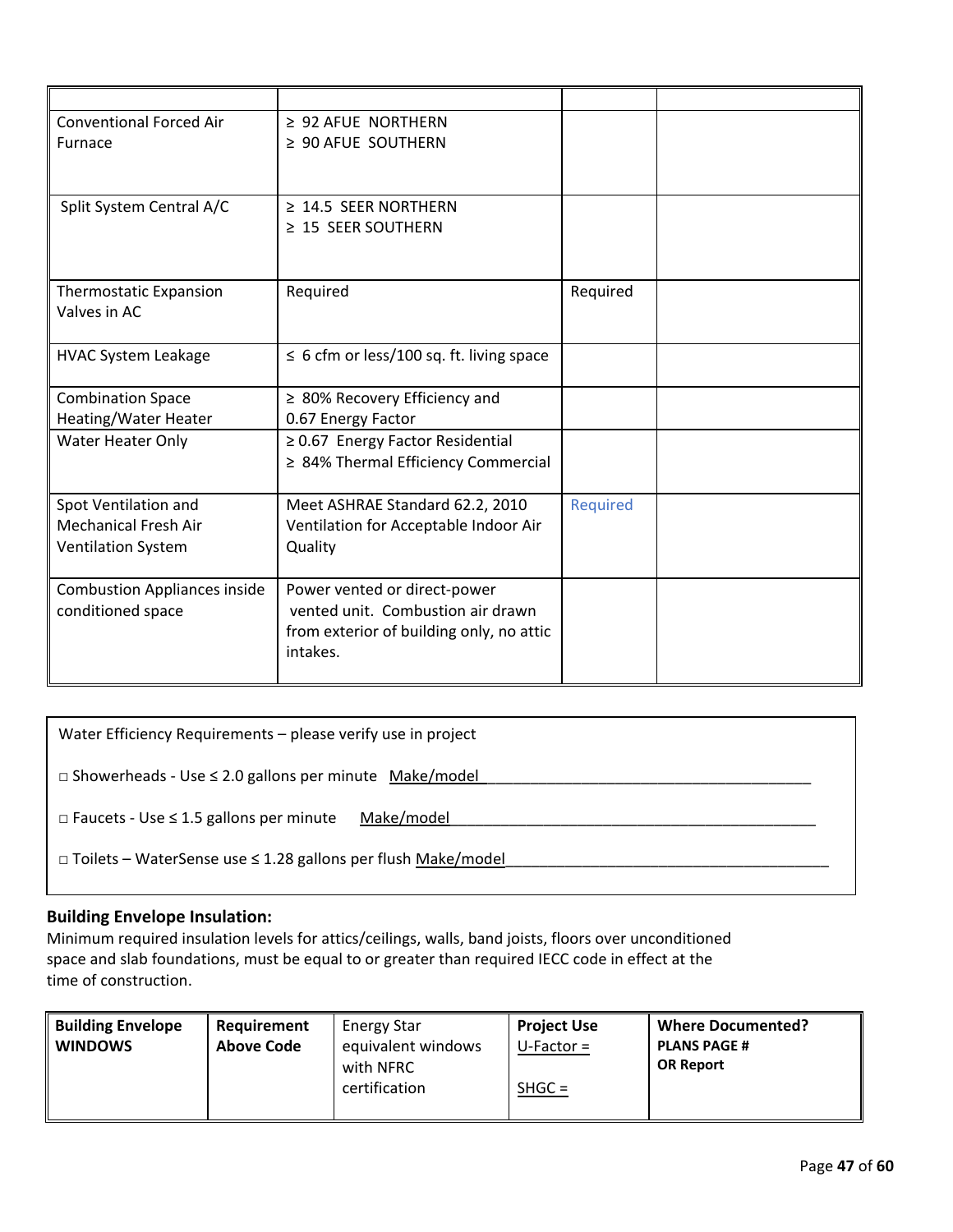| <b>Lights and</b><br><b>Appliances</b>  | Requirement                                                           | <b>Project Use</b><br>in<br><b>Dwelling</b><br><b>Units</b><br>$Y - N - N/A$ | Make & Model #<br>(if known) |
|-----------------------------------------|-----------------------------------------------------------------------|------------------------------------------------------------------------------|------------------------------|
| <b>Ceiling Fans</b>                     | Reversible, Energy Star<br>Qualified, both fan<br>motor and light kit |                                                                              |                              |
| <b>Light Fixtures</b>                   | <b>Energy Star Qualified</b><br><b>LEDs</b>                           |                                                                              |                              |
| Refrigerators                           | <b>Energy Star Labeled</b>                                            |                                                                              |                              |
| <b>Dishwashers</b>                      | <b>Energy Star Labeled</b>                                            |                                                                              |                              |
| <b>Clothes Washers</b><br>(if in units) | <b>Energy Star Labeled</b>                                            |                                                                              |                              |

#### Note on Prescriptive Building Envelope Efficiency Minimums

In order to complete the energy use analysis please provide information as it pertains to this project. Efficiency must be equal to or greater than required minimums, unless an energy use analysis using an approved method demonstrates that the building and individual unit energy performance is equal to or greater than the EPA Energy Star Home program.

# *Please attach:*

*Site plan, building and unit floor plans, elevations, mechanical plans, window and door schedules, plumbing plans and electrical plans.*

# **Please answer these questions for units / dwellings in the project**

**Flat Ceiling Height** ( ) 8 Ft ( ) 10 Ft ( ) Other\_\_\_\_\_ft

## **Slab Foundation northern Nevada requirement:**

*Must show in drawings insulation installed from top of slab to 2' depth*

Type of Insulation \_\_\_\_\_\_\_\_\_\_\_\_\_\_\_\_\_\_\_\_\_\_\_\_\_\_\_\_\_\_\_\_\_\_\_\_\_\_\_

**Any Cantilever Floor area?** ( ) No ( ) Yes \_\_\_\_\_\_\_ R Value\_\_\_\_\_\_\_\_\_

**Any Floor Area Over Garage?** ( ) No ( ) Yes \_\_\_\_\_\_\_\_\_\_ R Value\_\_\_\_\_\_\_\_\_

## **Crawlspace Foundations Only:**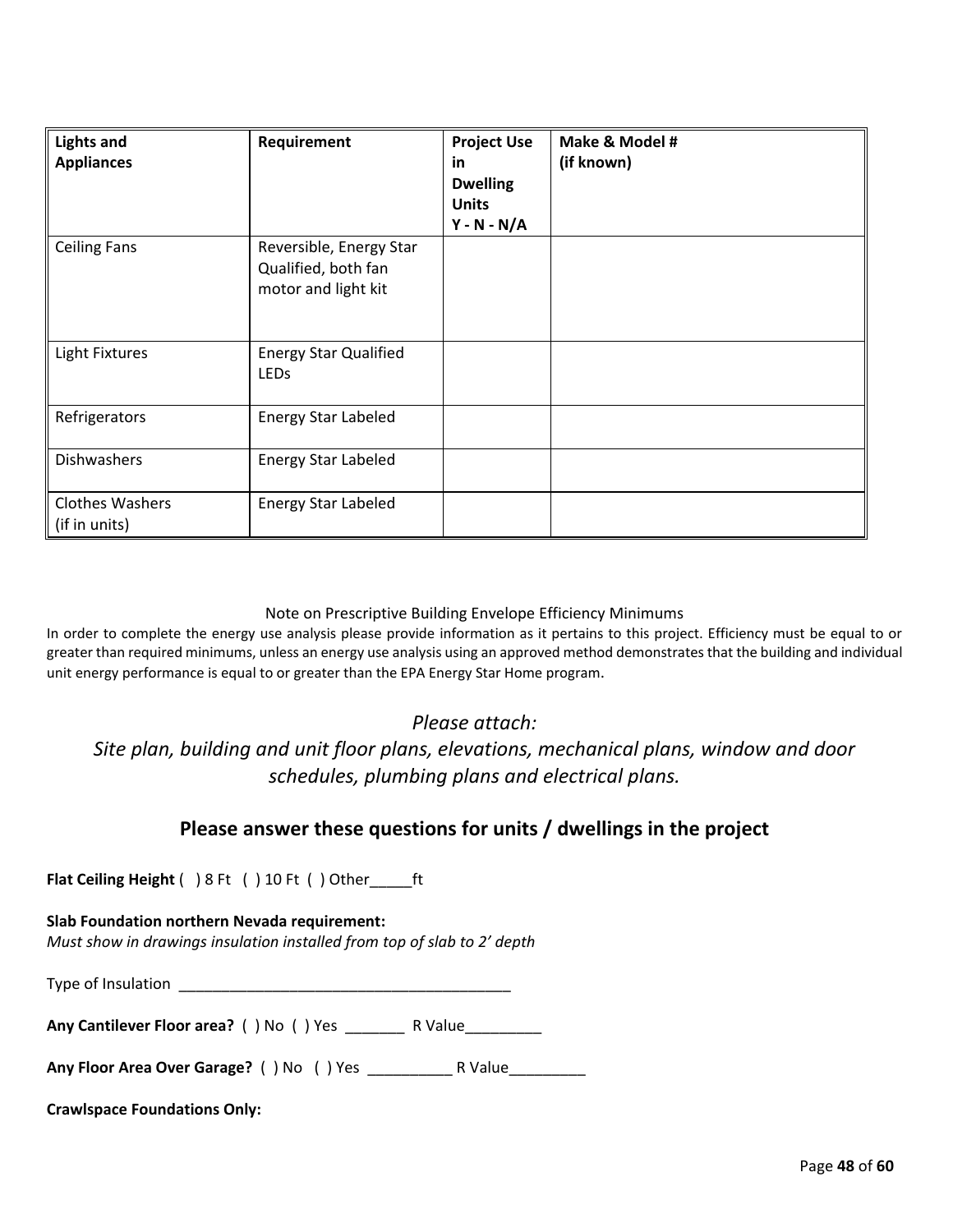| Is Crawl Space Vented? () Operable vents () Unvented () Open                     |
|----------------------------------------------------------------------------------|
| Total Crawl Height _______ ft. Height below grade only __________ ft.            |
|                                                                                  |
|                                                                                  |
| <b>Ceiling Type &amp; Insulation:</b>                                            |
| Roof Type () Tile () Asphalt () Other _________ Framing 2x____: ___ oc           |
| <b>Roof Pitch</b> () 4 in 12 () 5 in 12 () Other ______________                  |
|                                                                                  |
| Where is insulation located? () on ceiling () under roof sheathing               |
| Is Attic Vented? ( ) No ( ) Yes                                                  |
| Vault Ceilings on top floor? () No () Yes                                        |
| Roof Exterior Color () Light () Medium () Dark Radiant Barrier () Yes () No      |
| <b>Exterior Wall Type &amp; Insulation:</b>                                      |
|                                                                                  |
|                                                                                  |
| Will foam board be applied as exterior sheathing? () Yes () No                   |
| <b>Mechanical Systems - Dwelling Units</b>                                       |
| <b>Heating Systems:</b>                                                          |
| Type () Furnace () Fan Coil w/Water Heater () Other ____________________________ |
|                                                                                  |
|                                                                                  |
| kBtu                                                                             |
|                                                                                  |
| <b>Cooling Systems:</b>                                                          |
|                                                                                  |
| <b>SEER</b>                                                                      |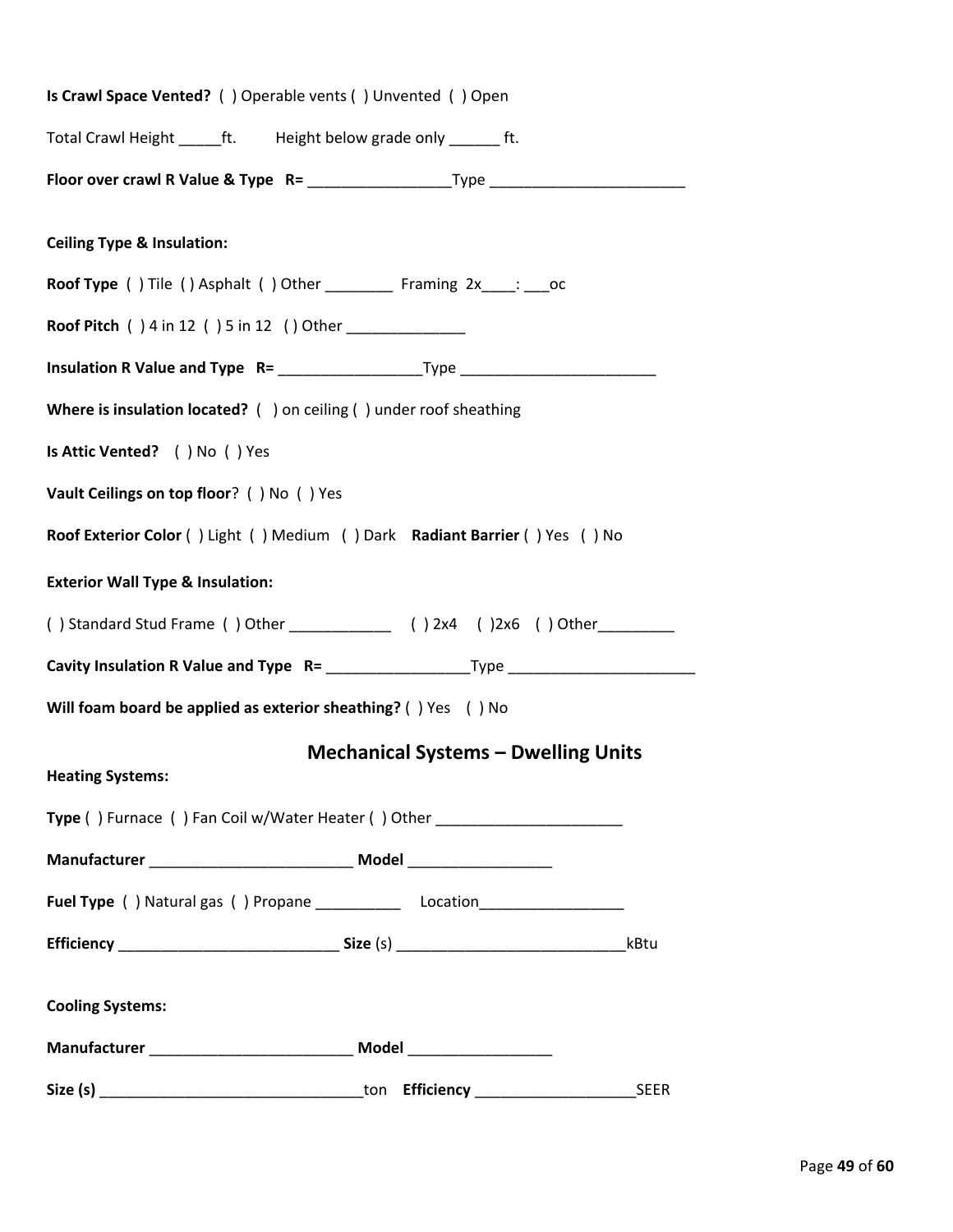## **Hot Water Heaters:**

| Energy Factor _______________________ Thermal Efficiency or Recovery Efficiency ____________                                                                                                                                             |  |  |
|------------------------------------------------------------------------------------------------------------------------------------------------------------------------------------------------------------------------------------------|--|--|
|                                                                                                                                                                                                                                          |  |  |
| <b>Return Air System:</b>                                                                                                                                                                                                                |  |  |
|                                                                                                                                                                                                                                          |  |  |
| <b>Heating and Cooling System Ducts:</b>                                                                                                                                                                                                 |  |  |
|                                                                                                                                                                                                                                          |  |  |
| <b>Type ( )</b> Flex duct ( ) Other _________________                                                                                                                                                                                    |  |  |
|                                                                                                                                                                                                                                          |  |  |
| <b>Type () Flex duct () Other</b> _____________________                                                                                                                                                                                  |  |  |
| ASHRAE 62.2 Exhaust Fans & Ventilation Equipment - 1. Continuous mechanical ventilation required for dwelling with an<br>occupant controlled, labeled, On/Off switch; 2. Exhaust ventilation required in kitchen and baths               |  |  |
| <b>Continuous mechanical ventilation type:</b> () Exhaust Fan () Other                                                                                                                                                                   |  |  |
|                                                                                                                                                                                                                                          |  |  |
| If using exhaust fan, must run 24/7 at required CFM or have programmable cycle timer to meet requirement<br>intermittently. Occupant controlled on/off switch must be included in separate location from other lighting or fan controls. |  |  |
|                                                                                                                                                                                                                                          |  |  |
| Must be Energy Star range hood, required to exhaust 100 CFM and be verified by testing                                                                                                                                                   |  |  |
|                                                                                                                                                                                                                                          |  |  |
| Must be Energy Star fan, required to exhaust 50 CFM and be verified by testing                                                                                                                                                           |  |  |
|                                                                                                                                                                                                                                          |  |  |
| Must be Energy Star fan, required to exhaust 50 CFM and be verified by testing                                                                                                                                                           |  |  |

Page **50** of **60**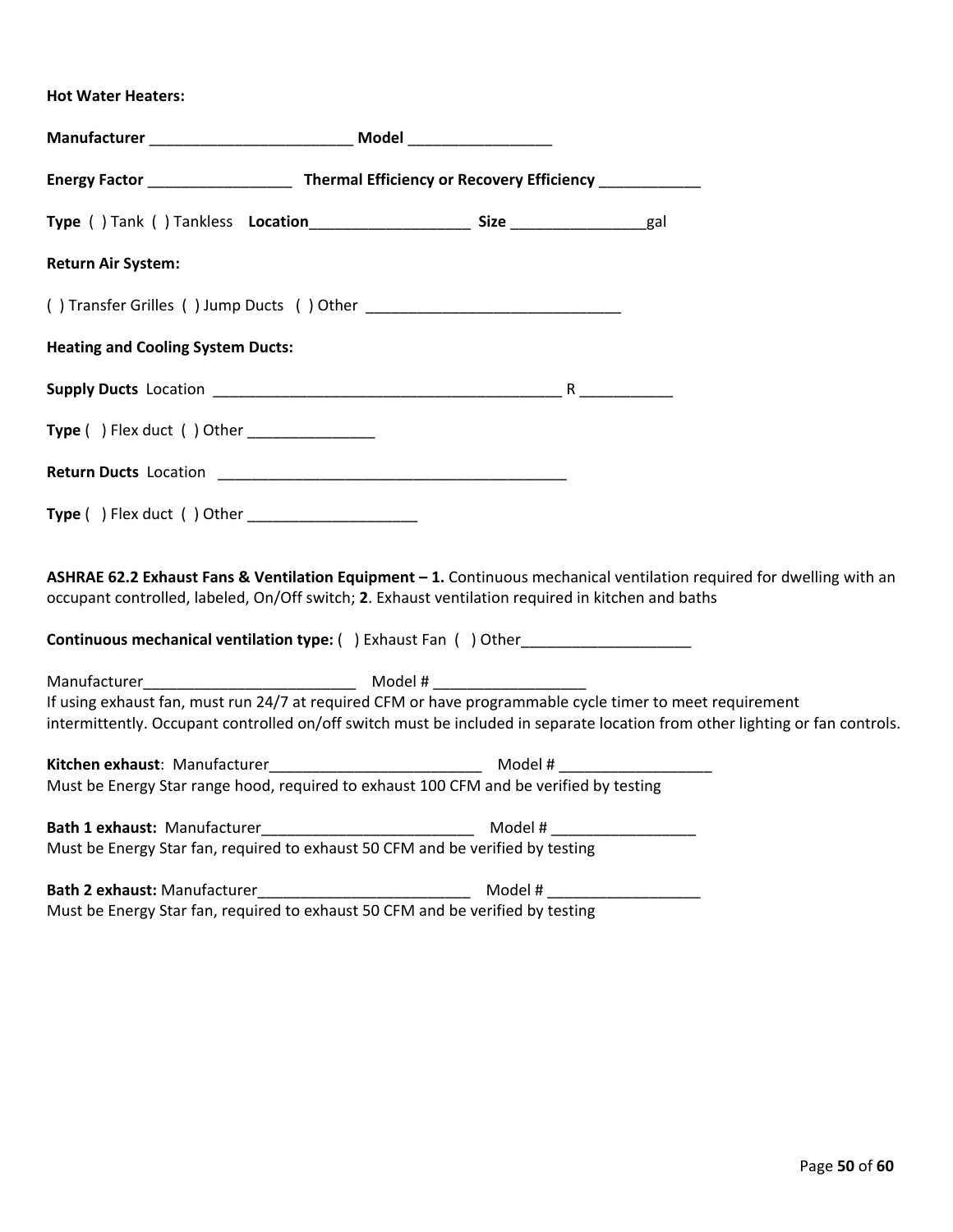## **Appendix B-2 ACQUISITION REHABILITATION Required Energy Analysis Form**

|                                     | YEAR OF CONSTRUCTION                             |                                                                                 |
|-------------------------------------|--------------------------------------------------|---------------------------------------------------------------------------------|
|                                     |                                                  |                                                                                 |
| <b>Unit Distribution</b>            |                                                  |                                                                                 |
|                                     |                                                  |                                                                                 |
|                                     |                                                  |                                                                                 |
|                                     |                                                  |                                                                                 |
|                                     |                                                  |                                                                                 |
| Unit Size in Sq Ft                  |                                                  |                                                                                 |
|                                     |                                                  |                                                                                 |
|                                     |                                                  | Please submit completed form with: site plan, building and unit floor plans     |
| PRE-IMPROVEMENT                     |                                                  | Please complete this section for Pre-improvement condition of units / dwellings |
|                                     | Flat Ceiling Height () 8 Ft () 10 Ft () Other ft |                                                                                 |
| <b>Slab Foundations Only:</b>       |                                                  |                                                                                 |
|                                     |                                                  |                                                                                 |
|                                     |                                                  |                                                                                 |
| <b>Crawlspace Foundations Only:</b> |                                                  |                                                                                 |
|                                     |                                                  |                                                                                 |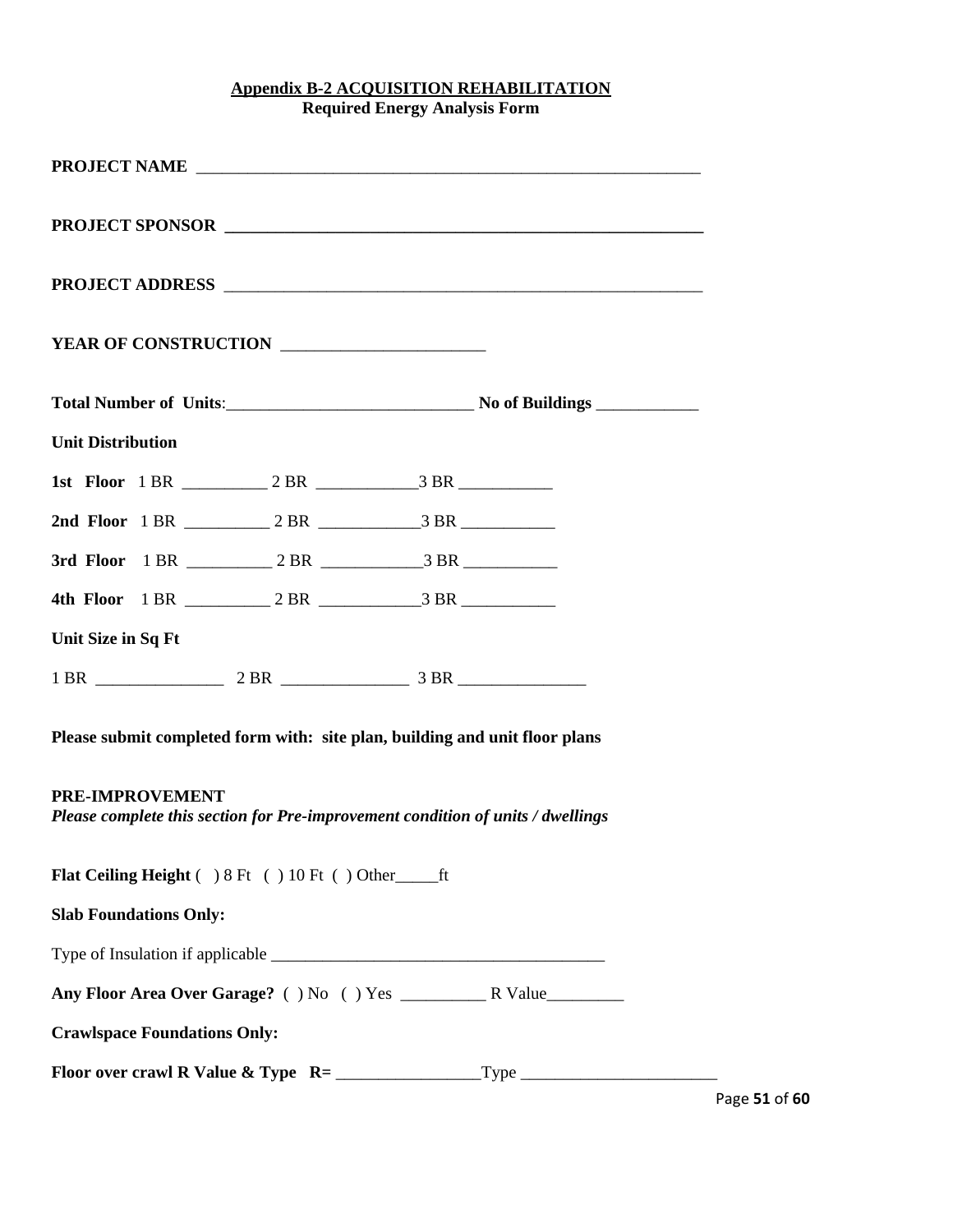| Is Crawl Space Vented? () Operable vents () Unvented () Open                              |     |      |
|-------------------------------------------------------------------------------------------|-----|------|
| Total Crawl Height ______ft Height below grade only ________ ft                           |     |      |
| <b>Ceiling Type &amp; Insulation:</b>                                                     |     |      |
|                                                                                           |     |      |
| <b>Roof Type</b> () Tile () Asphalt () Other ____________ Framing $2x$ ____: ____oc       |     |      |
| <b>Where is insulation located?</b> $( )$ on ceiling $( )$ under roof sheathing           |     |      |
| Is Attic Vented? () No () Yes                                                             |     |      |
| <b>Vault Ceilings on top floor?</b> () No () Yes                                          |     |      |
| <b>Roof Exterior Color</b> () Light () Medium () Dark <b>Radiant Barrier</b> () Yes () No |     |      |
| <b>Exterior Wall Type &amp; Insulation:</b>                                               |     |      |
|                                                                                           |     |      |
|                                                                                           |     |      |
| Is foam board sheathing present? () Yes () No                                             |     |      |
| Windows - Please attach a Window Size Matrix with sizes for each apartment type           |     |      |
|                                                                                           |     |      |
|                                                                                           |     |      |
| <b>Mechanical Systems - Dwelling Units</b><br><b>Heating Systems:</b>                     |     |      |
| Type () Furnace () Fan Coil w/Water Heater () Other _____________________________         |     |      |
|                                                                                           |     | kBtu |
|                                                                                           |     |      |
| <b>Cooling Systems:</b>                                                                   |     |      |
|                                                                                           |     |      |
|                                                                                           | ton |      |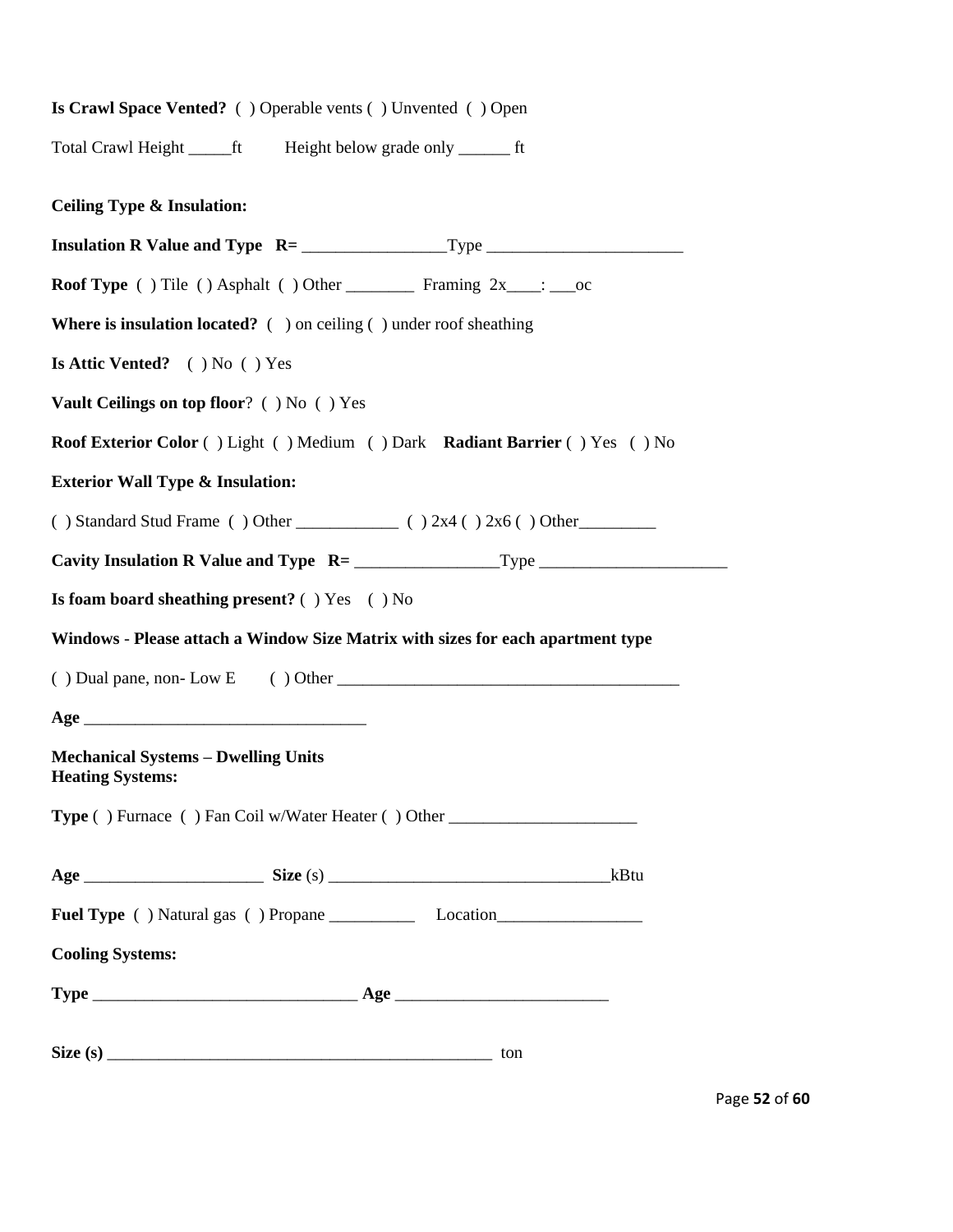**Hot Water Heaters:** 

|                                          |                                                  | <b>Fuel Type</b> () Natural gas () Electric () Propane <b>Location</b>                                                                                                                                                                                                                                                                                                                                                                                                   |                                                        |
|------------------------------------------|--------------------------------------------------|--------------------------------------------------------------------------------------------------------------------------------------------------------------------------------------------------------------------------------------------------------------------------------------------------------------------------------------------------------------------------------------------------------------------------------------------------------------------------|--------------------------------------------------------|
| <b>Return Air System:</b>                |                                                  |                                                                                                                                                                                                                                                                                                                                                                                                                                                                          |                                                        |
| () one central return                    |                                                  |                                                                                                                                                                                                                                                                                                                                                                                                                                                                          |                                                        |
|                                          |                                                  | () Transfer Grills () Jump Ducts () Other or N/A________________________________                                                                                                                                                                                                                                                                                                                                                                                         |                                                        |
| <b>Heating and Cooling System Ducts:</b> |                                                  |                                                                                                                                                                                                                                                                                                                                                                                                                                                                          |                                                        |
|                                          |                                                  |                                                                                                                                                                                                                                                                                                                                                                                                                                                                          |                                                        |
|                                          | <b>Type</b> ( ) Flex duct ( ) Other              |                                                                                                                                                                                                                                                                                                                                                                                                                                                                          |                                                        |
|                                          |                                                  | Return Ducts Location <b>Manual Community Contract Contract Contract Contract Contract Contract Contract Contract Contract Contract Contract Contract Contract Contract Contract Contract Contract Contract Contract Contract Co</b>                                                                                                                                                                                                                                     |                                                        |
|                                          | $Type ( ) Flex duct ( ) Other _______$           |                                                                                                                                                                                                                                                                                                                                                                                                                                                                          |                                                        |
| <b>Spot Ventilation Equipment:</b>       |                                                  |                                                                                                                                                                                                                                                                                                                                                                                                                                                                          |                                                        |
| <b>Bath Exhaust</b>                      |                                                  | <b>Kitchen Exhaust</b>                                                                                                                                                                                                                                                                                                                                                                                                                                                   |                                                        |
|                                          | Size $(cfm)$ $\qquad \qquad$ Age $\qquad \qquad$ | Size $(cfm)$ $\overline{\phantom{a}}$ $\overline{\phantom{a}}$ $\overline{\phantom{a}}$ $\overline{\phantom{a}}$ $\overline{\phantom{a}}$ $\overline{\phantom{a}}$ $\overline{\phantom{a}}$ $\overline{\phantom{a}}$ $\overline{\phantom{a}}$ $\overline{\phantom{a}}$ $\overline{\phantom{a}}$ $\overline{\phantom{a}}$ $\overline{\phantom{a}}$ $\overline{\phantom{a}}$ $\overline{\phantom{a}}$ $\overline{\phantom{a}}$ $\overline{\phantom{a}}$ $\overline{\phant$ |                                                        |
| Lights:                                  |                                                  | Type () Incandescent () High Efficiency Fixture Age ____________________________                                                                                                                                                                                                                                                                                                                                                                                         |                                                        |
|                                          |                                                  |                                                                                                                                                                                                                                                                                                                                                                                                                                                                          |                                                        |
| <b>Appliances:</b>                       |                                                  |                                                                                                                                                                                                                                                                                                                                                                                                                                                                          |                                                        |
| Refrigerator                             |                                                  | <b>Size</b>                                                                                                                                                                                                                                                                                                                                                                                                                                                              | <u> 1989 - Johann John Harry Barnett, fransk konge</u> |
| <b>Dishwasher</b>                        |                                                  |                                                                                                                                                                                                                                                                                                                                                                                                                                                                          |                                                        |
| <b>Laundry Hook-ups Present</b>          |                                                  | $( )$ No<br>$( )$ Yes                                                                                                                                                                                                                                                                                                                                                                                                                                                    |                                                        |

Page **53** of **60**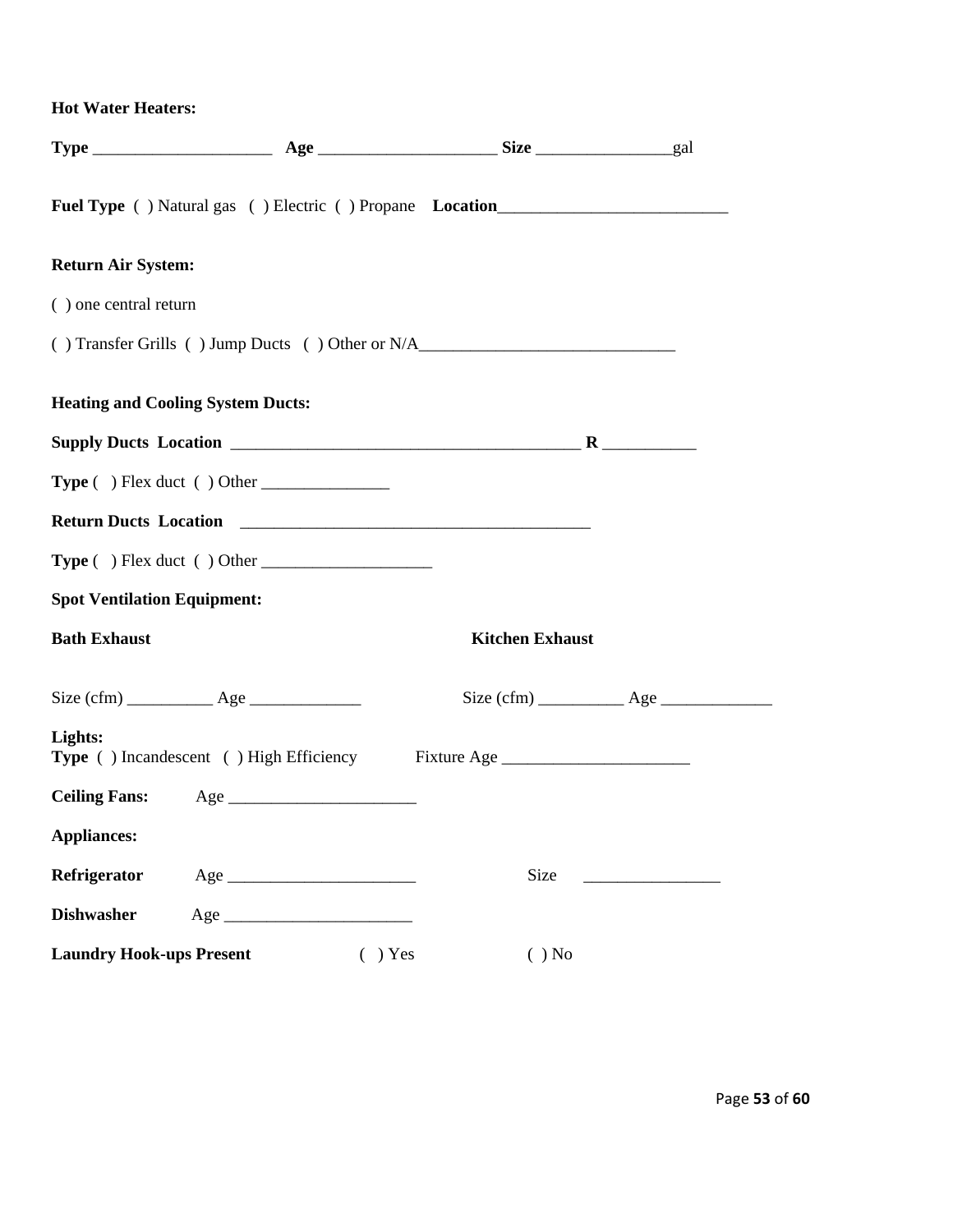## **POST-IMPROVEMENT Please complete this checklist of all planned energy improvements**

#### **Note on Efficiency Minimums**

In order to complete the energy use analysis please provide information as it pertains to this project. The efficiency of all replacement components must be equal to the required New Construction minimum requirements, unless an analysis using an approved method demonstrates that it would not be cost effective. The age of newly installed components will also be given consideration, please note any components that were installed less than five years ago.

| <b>MECHANICAL EQUIPMENT</b>                                                        | <b>PLANNED IMPROVEMENT</b>                                  |
|------------------------------------------------------------------------------------|-------------------------------------------------------------|
| <b>Conventional Forced Air Furnace</b>                                             |                                                             |
| Split System Central A/C and Air<br>source heat pumps up to 135,000<br><b>Btuh</b> |                                                             |
| Thermostatic Expansion Valves<br>in $AC$                                           |                                                             |
| <b>Combination Space</b><br>Heating/Water Heater                                   |                                                             |
| Water Heater Only                                                                  |                                                             |
| <b>HVAC System Leakage</b>                                                         | Required to be $\leq 15$ cfm or less/100 sq ft living space |
| <b>Combustion Appliances inside</b><br>conditioned space? Y or N                   |                                                             |

## **Mechanical Ventilation Requirements:**

**ASHRAE 62.2 Exhaust Fans & Ventilation Equipment – 1.** Continuous mechanical ventilation required for dwelling with an occupant controlled, labeled, On/Off switch; **2**. Exhaust ventilation required in kitchen and baths.

**Continuous mechanical ventilation type:**  $( )$  Exhaust Fan  $( )$  Other

Manufacturer\_\_\_\_\_\_\_\_\_\_\_\_\_\_\_\_\_\_\_\_\_\_\_\_\_ Model # \_\_\_\_\_\_\_\_\_\_\_\_\_\_\_\_\_\_ If using exhaust fan, must run 24/7 at required CFM or have programmable cycle timer to meet requirement intermittently. Occupant controlled on/off switch must be included in separate location from other lighting or fan controls. **Kitchen exhaust**: Manufacturer\_\_\_\_\_\_\_\_\_\_\_\_\_\_\_\_\_\_\_\_\_\_\_\_\_ Model # \_\_\_\_\_\_\_\_\_\_\_\_\_\_\_\_\_\_

Must be Energy Star range hood, required to exhaust 100 CFM and be verified by testing. If existing dwellings do not have kitchen exhaust additional options will be discussed.

| <b>Bath 1 exhaust:</b> Manufacturer                                            | Model # |
|--------------------------------------------------------------------------------|---------|
| Must be Energy Star fan, required to exhaust 50 CFM and be verified by testing |         |

| <b>Bath 2 exhaust: Manufacturer</b> | Model #                                                                        |
|-------------------------------------|--------------------------------------------------------------------------------|
|                                     | Must be Energy Star fan, required to exhaust 50 CFM and be verified by testing |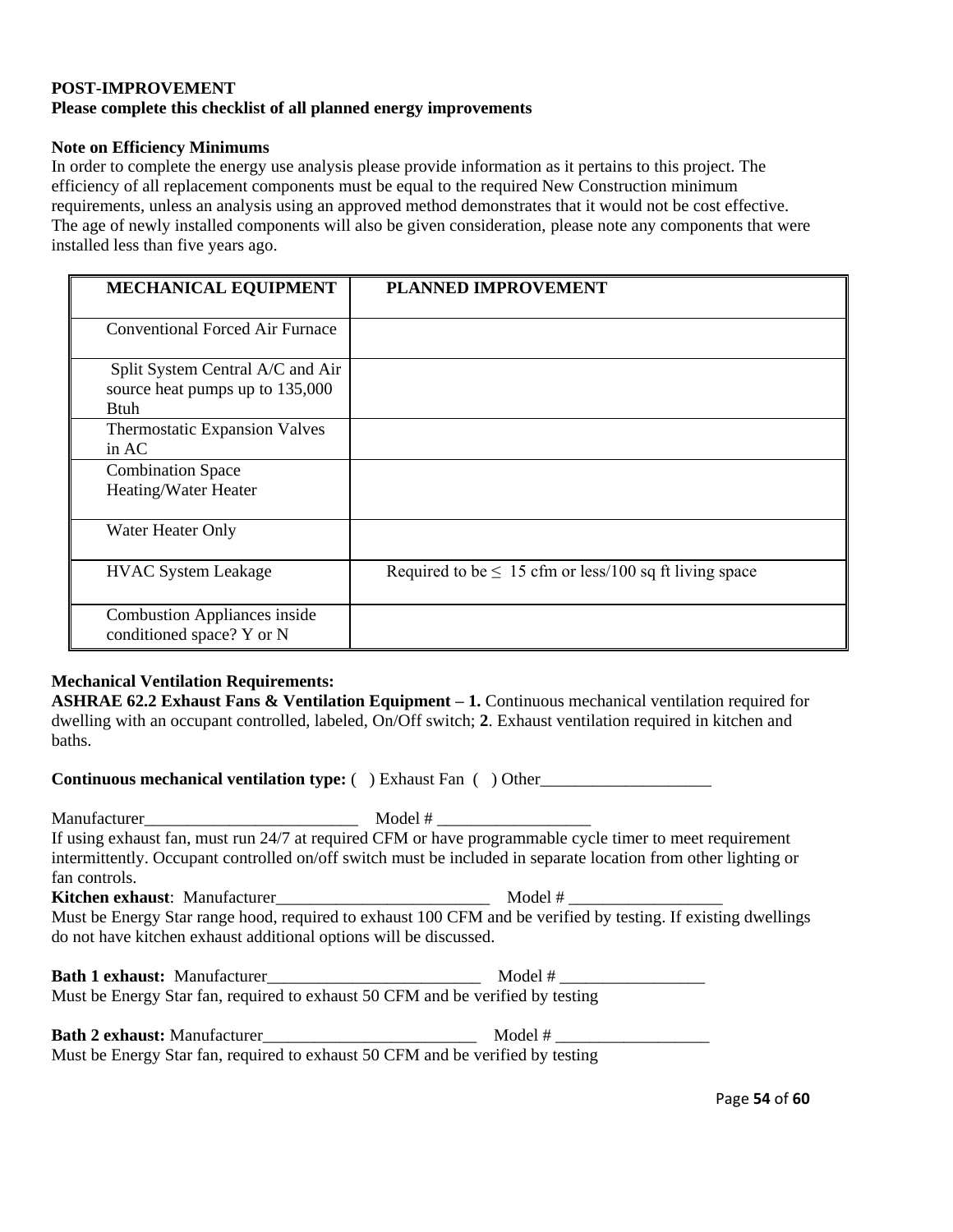| <b>LIGHTS &amp;</b>           | PLANNED IMPROVEMENT |
|-------------------------------|---------------------|
| <b>APPLIANCES</b>             |                     |
|                               |                     |
| <b>Ceiling Fans</b>           |                     |
| <b>Light Fixtures</b>         |                     |
| Refrigerators                 |                     |
| Dishwashers                   |                     |
| Clothes Washers<br>(in units) |                     |

| <b>WATER USE</b>            | PLANNED IMPROVEMENT |
|-----------------------------|---------------------|
| Showerheads - GPM           |                     |
|                             |                     |
| <b>Faucets - GPM</b>        |                     |
| WaterSense Toilets (Y or N) |                     |

| <b>BUILDING ENVELOPE</b>        | <b>PLANNED IMPROVEMENT</b> |
|---------------------------------|----------------------------|
| Attic /Ceiling INSULATION       |                            |
| R VALUE, TYPE                   |                            |
| <b>EXTERIOR WALL INSULATION</b> |                            |
| R VALUE, TYPE                   |                            |
| <b>BAND JOIST INSULATION</b>    |                            |
| R VALUE, TYPE                   |                            |
| <b>FLOORS OVER CRAWL SPACES</b> |                            |
| R VALUE, TYPE                   |                            |
| <b>SLAB FOUNDATIONS</b>         |                            |
| <b>R VALUE</b>                  |                            |
| <b>WINDOW TYPE</b>              |                            |
| U and SHGC                      |                            |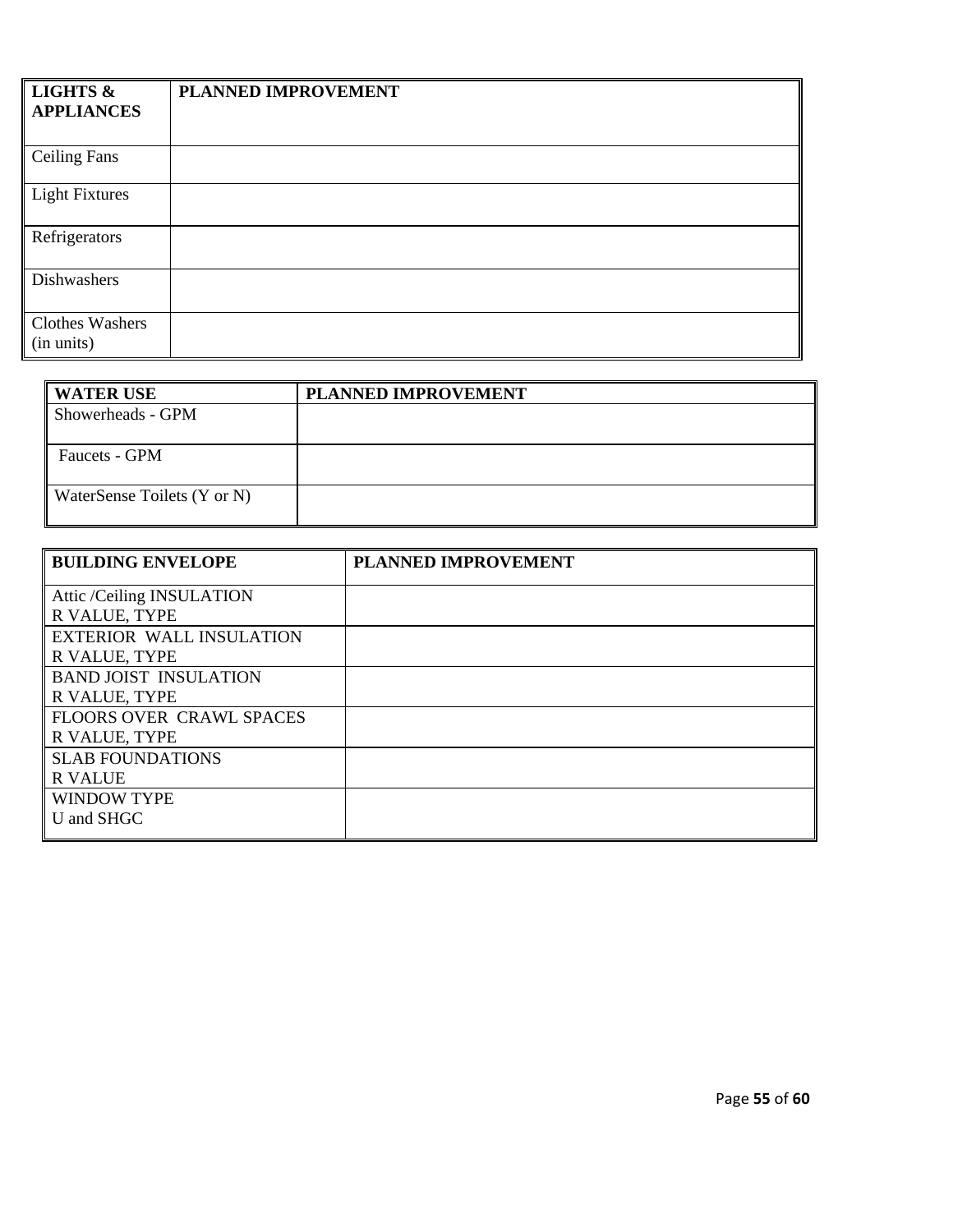## **Appendix C Income Averaging Policy**

- 1. Re-syndication of properties with a recorded Declaration of Restrictive Covenants (DRC) is ineligible.
- 2. Applicants will designate units at a specific AMI by unit type (e.g., 10 onebedroom units at 50%) at the time of application or request to change elections.
- 3. Owners will need NHD approval (using the Project Concept Change process) to change designations prior to the property reaching full occupancy.
- 4. The recorded DRC will contain a general provision regarding the election but will not list unit designation specifics.
- 5. Owners of developments with more than one building will indicate on the Form(s) 8609 to treat all of them as part of a multiple building project (checking "Yes" on line 8b).
- 6. NHD will monitor properties' compliance at least annually. The monitoring fee is \$45 per unit, annually.
- 7. Leasing to an over-income household or exceeding the maximum housing expense does not automatically increase a unit's percent designation.
- 8. Absent IRS guidance to the contrary, NHD will not report a property as failing the income averaging minimum set-aside so long as 40% of the total units comply with whatever are the designations for each.
- 9. Properties with market rate units will not be eligible for income averaging election. Only 100% restricted properties can utilize this election.
- 10. The NAU rule is triggered if the tenant's income exceeds:
	- 140% of 60% AMI, if the income target for the over-income unit is 60% AMI or less, or
	- 140% of the designated income target, if the income target for the overincome unit is more than 60% AMI.
- 11. In general, income and rent restrictions in the "next available" comparable or smaller unit must be based on:
	- The imputed income limit applicable to the unit that is currently occupied by the over-income tenant, if the comparable or smaller unit is a marketrate unit, or
	- The imputed income limit applicable to the "next available" unit itself, if it is already a LIHTC unit.

# **B. Requests to change set-aside must include the following:**

- 1. An updated NHD Application reflecting all designations/changes.
- 2. A matrix showing the AMI percentage(s) for each designated unit type.
- 3. A legal opinion stating income averaging will be compatible with the requirements of all other anticipated funding sources (excluding market-rate loans) and project-based operating assistance (if applicable).
- 4. A statement from permanent lenders and the equity provider acknowledging income averaging.
- 5. A new or revised market study showing adequate demand for all possible combinations of unit sizes and percent limits.
- 6. Statement committing to annual income averaging training for on-site property managers.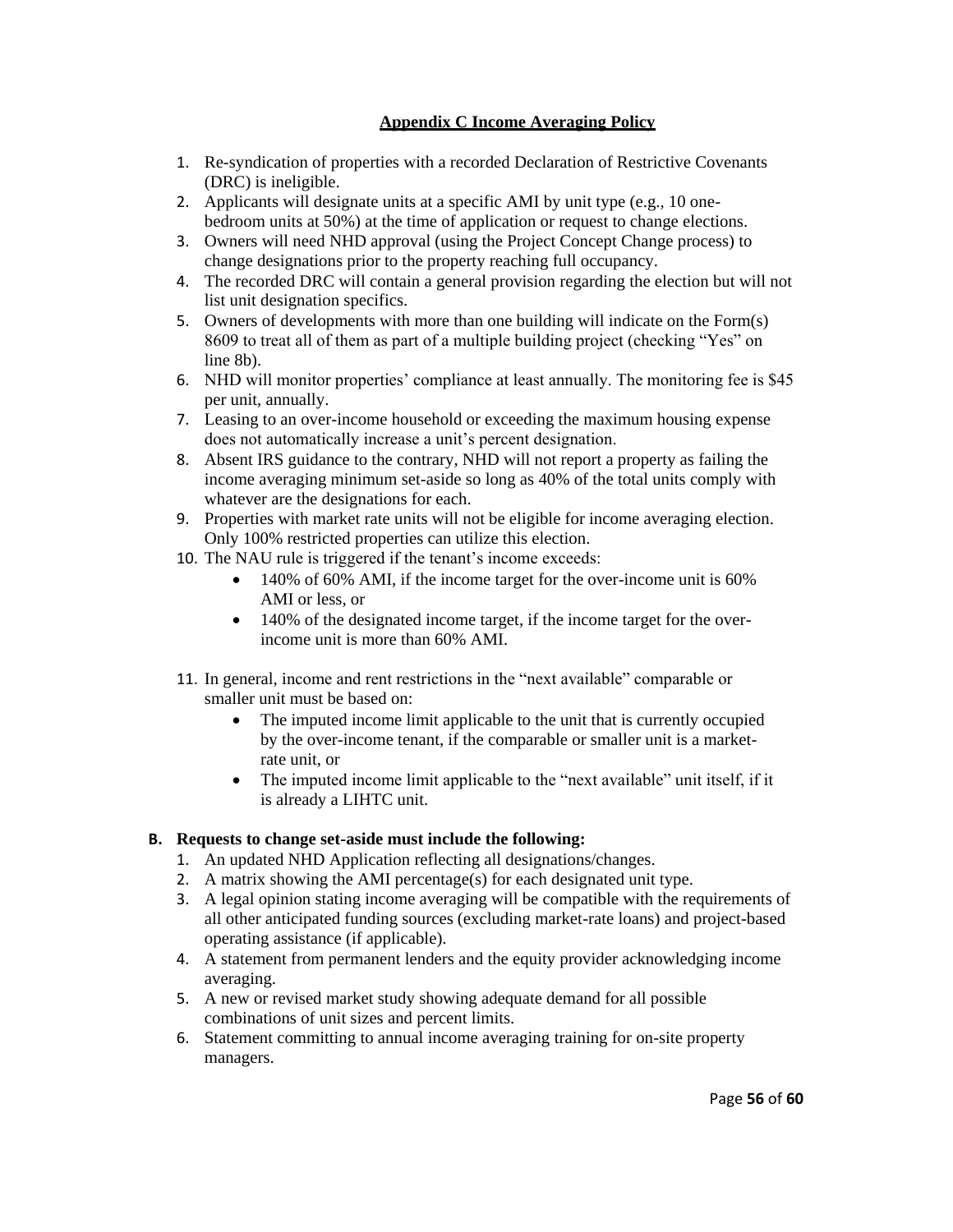*NHD MAY AMEND THIS POLICY OR MAKE EXCEPTIONS AS NECESSARY.*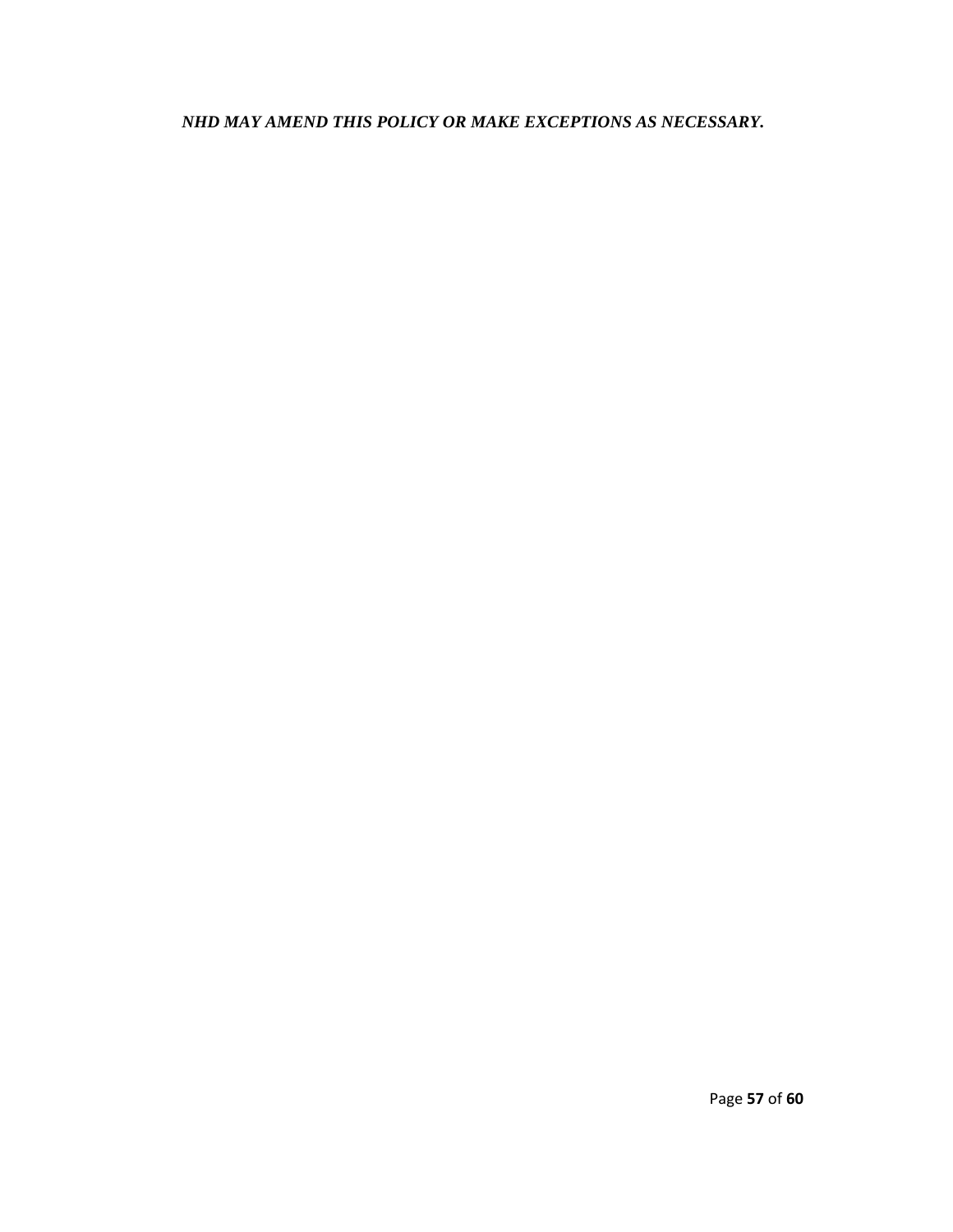## **Appendix D Nevada State Tax Credit**

The Division will allocate Nevada transferable state tax credits (TSTCs) according to NRS 360.830 to 360.870, inclusive, and this Appendix D, as either may be amended. Parties utilizing TSTCs are responsible for understanding the statutory provisions, this Appendix D, and any requirements imposed by other Nevada authorities (e.g., Gaming Control Board). Unless otherwise specified all terms have the same meaning as in the QAP.

**Section D1**. A Project Sponsor may apply to the Division for a certificate of eligibility for TSTCs (Certificate). The project must comply with the requirements to obtain an allocation of federal LIHTCs. "Project Sponsor" means a person or entity who acquires an ownership interest in a project and is designated by the participants in the project to apply for a Certificate.

**Section D2**. The Division will review each Certificate application to determine the amount of TSTCs necessary to make the project financially feasible, considering all other sources.

**Section D3**. The Division will make TSTC available to qualified, new construction tax exempt bond projects and will be scored according to the following threshold point criteria:

- A minimum of 100 affordable units
- Every unit restricted to households with incomes between 30% and 50% AMI will be worth 1 point
- Every unit restricted to households at or below 30% AMI will be worth 2 points

A minimum of 8 threshold points and approval by the Board of Finance by June 30, 2022 will be required to receive a TSTC award.

In addition to the minimum scoring criteria projects will be eligible for TSTCs on number of affordable units constructed based on the following sliding scale:

- 100 to 150 up to  $$1,000,000$
- 150 to  $175 \text{up to } $2,000,000$
- 175 or more up to \$3,000,000

**Section D4**. If the total amount TSTC reservations among eligible applications would exceed the amount of TSTCs available for the fiscal year, the Division may take any action to ensure the maximum development of affordable housing, including, without limitation, proportionally reducing all reservations or reserving a lower amount for the last project.

**Section D5**. Not later than 270 days after the Division provides written notice of the TSTCs reservation, the Project Sponsor must provide satisfactory proof that it has done the following:

- Purchased and holds title in fee simple to the project site in the name of the Project Sponsor.
- Entered into a written agreement to begin construction with a contractor who is licensed in this State.
- Obtained adequate financing for the construction of the project, including written commitments or contracts from third parties.
- Executed a written commitment for permanent financing to construct the project in an amount that ensures financial feasibility. The commitment may be subject to the condition that the construction is completed and the project appraises for an amount sufficient to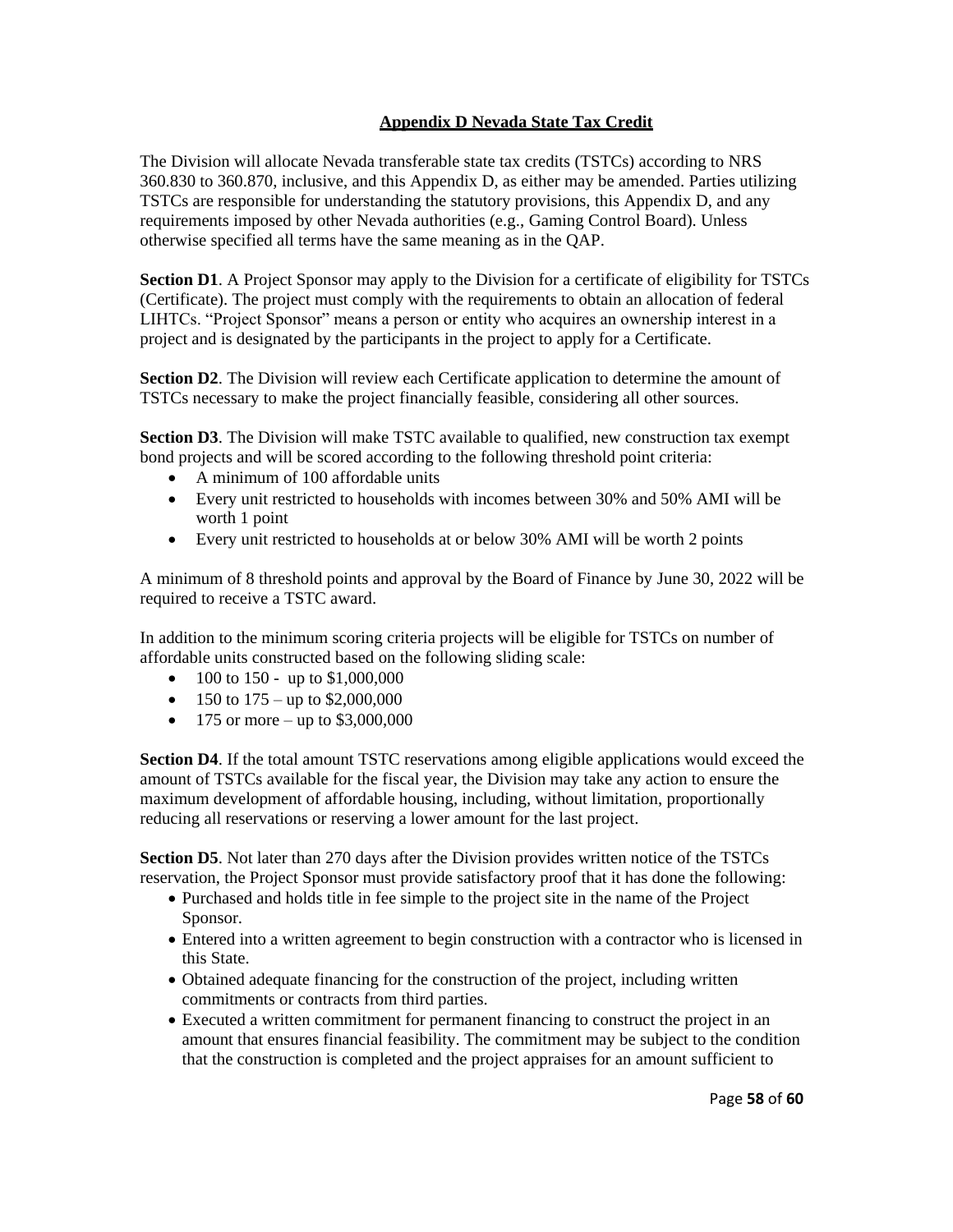justify the loan in accordance with the lender's requirements. If the project receives loans or grants from USDA-RD, the submission must indicate that money has been obligated for the project construction before the expiration of the period.

**Section D6**. The Division will terminate a TSTC reservation if the project does not meet the 270 day deadline above unless the Project Sponsor submits a written request for an extension before the deadline. The request must be accompanied by satisfactory proof that:

- the requirements for financing the project have been substantially completed;
- the delay in closing was the result of circumstances that could not have been anticipated by and were outside the control of the Project Sponsor at the time of application; and
- the project will be closed within 45 days of the request.

The Division may grant only one 45 day extension. If the project is not closed before the expiration of the extension period, the Division will terminate the TSTC reservation.

**Section D7**. The Division may terminate a reservation of TSTCs for any event, circumstance, or condition which results in terminating a reservation of LIHTCs. The Division may then reserve the amount terminated to other eligible projects in threshold point order.

**Section D8**. Not less than 45 days before the project is closed, the Project Sponsor must submit to the Division a final application for TSTCs. The Division will complete a review of the project and project sponsor. Upon completion of the project, the Project Sponsor must submit to the Division a certification of costs, and other information the Division deems necessary. The Division will determine the final cost of the project and if, based upon the final cost of the project, the Division determines that the amount of TSTCs issued is greater than the amount of TSTCs the Project Sponsor is entitled to, the Division will notify the Project sponsor and other appropriate entities regarding the amount of TSTCs that must be repaid. The amount cannot exceed the initial reservation.

**Section D9.** Upon determining the final TSTC amount above, the Division will notify the Project Sponsor. Within 30 days after receiving notice, the Project Sponsor must make an irrevocable declaration of the amount of TSTCs that will be applied to any:

- tax imposed by Chapter 363A or 363B of NRS;
- gaming license fees imposed by the provisions of NRS 463.370;
- tax imposed by Chapter 680B of NRS; or
- combination of the fees and taxes above;

thereby accounting for the entire reservation amount. The Division will then issue TSTCs.

**Section D10**. Project Sponsors must notify the Division upon transferring any TSTCs.

**Section D11**. A Project Sponsor that

- is found to have submitted any false statement;
- made any false representation in any document submitted for the purpose of obtaining TSTCs; or
- fails to comply with the requirements of the QAP or the declaration of restrictive covenants;

shall repay any portion of the TSTCs to which it is not entitled.

**Section D12**. TSTCs purchased in good faith are not subject to forfeiture or repayment by the